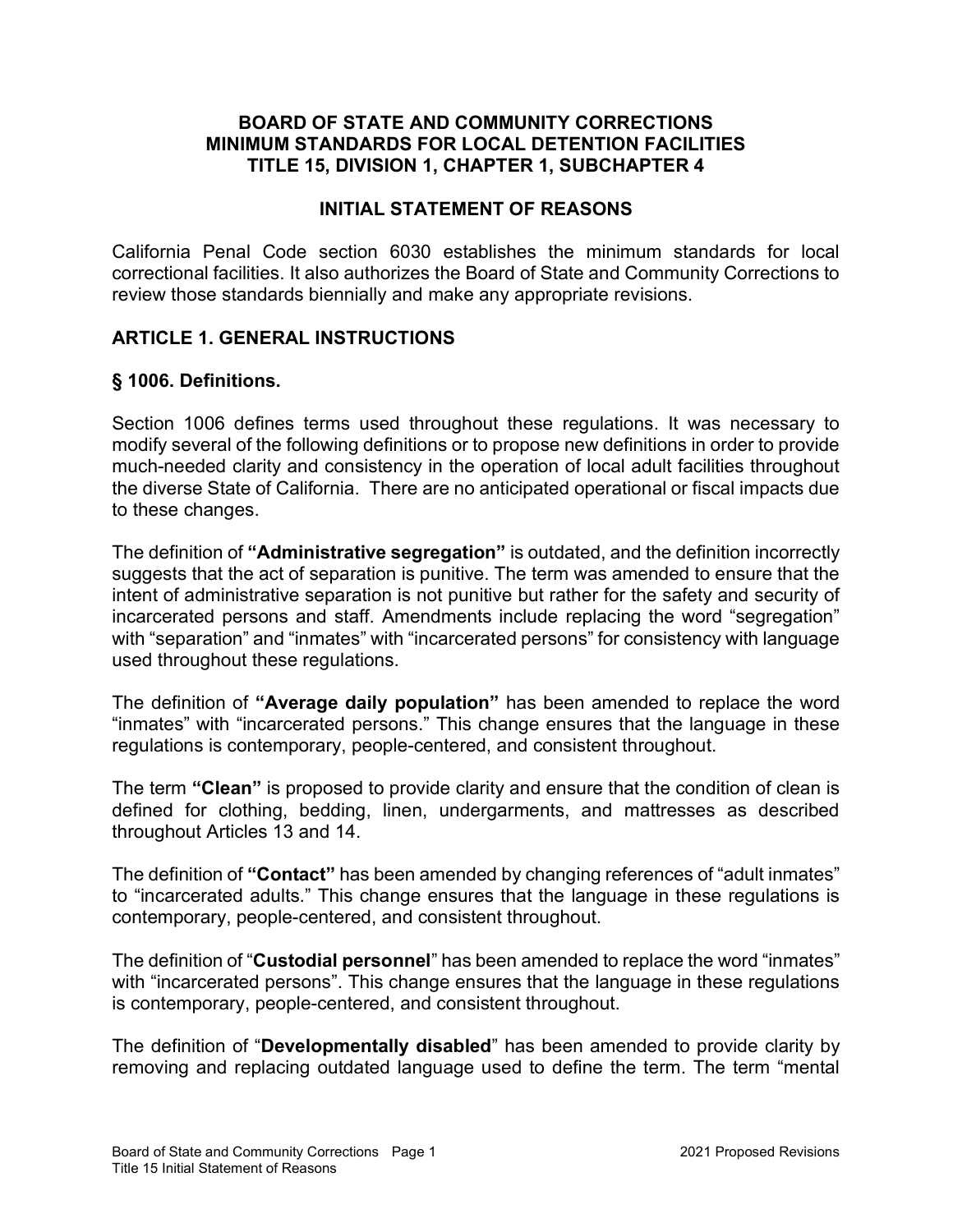retardation" has been removed and replaced with the current and acceptable terminology, "cognitive and intellectual disabilities."

The definition of "Direct visual observation" has been amended to replace the word "inmate" with "incarcerated person" and "his/her" with "their". This change ensures that the language in these regulations is contemporary, people-centered, gender neutral, and consistent throughout.

The term "Disability" has been proposed to replace the original definition of "people with disabilities" to ensure the definition describes the condition of being disabled and not a person who is disabled. This proposed change aligns with the Americans with Disabilities Act terms and definitions.

The definition for "Disciplinary separation" has been amended by removing reference to "punishment" and replacing "an inmate" with "a person". Amendments ensure outdated, punitive, and gender-specific terms are not used and that language is consistent throughout.

The definition of "Exercise" has been revised to add clarity to the act of exercise in local detention facilities and to remove references to large muscle groups as exercise may be defined as more than one form of movement.

The definition of "Facility watch commander" has been amended to replace the term "his/her" with "their" to ensure that language throughout these regulations is genderneutral and consistent.

The terms "Gender expression" and "Gender identity" have been proposed to clarify gender-related terminology used in sections 1050 and 1260 of these regulations; the proposed terms align with best practices for gender equity.

The definition of "**In-person visit**" has been amended to replace the terms "inmate" and "the inmate" with "incarcerated person". This change ensures that the language in these regulations is contemporary, people-centered, and consistent throughout.

The definition of "Living areas" has been amended to replace the word "inmates" with "incarcerated persons". This change ensures that the language in these regulations is contemporary, people-centered, and consistent throughout.

The definition of "Local detention system" has been revised by adding a comma in front of the word "county" for correct grammar.

The definition of "**Lockup**" has been amended by replacing the terms "prisoner" and "inmate" with "persons" and "incarcerated". This change ensures that the language in these regulations is contemporary, people-centered, and consistent throughout.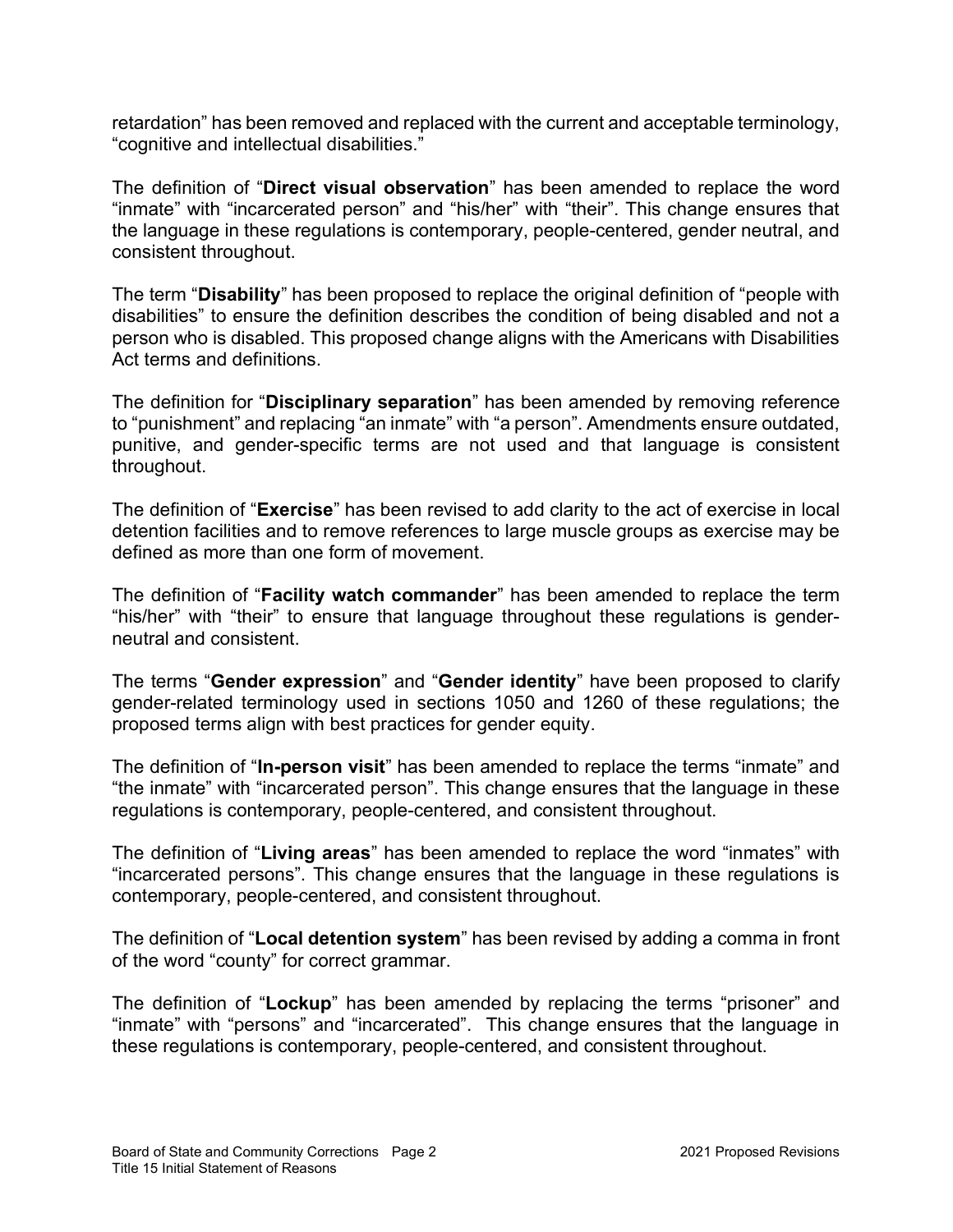The definition of "Medical detoxification" has been amended by removing unnecessary information and simplifying the description so that it may be more clearly understood. The term "licensed medical provider" has replaced "physician" because not all facilities have a physician readily available; it is common practice for licensed medical providers to care for incarcerated persons' medical needs.

The term "Non-sentenced inmate" has been amended by removing the word "inmate," and replacing the word "inmate" with "incarcerated person" in the definition. This change ensures that the language in these regulations is contemporary, people-centered, and consistent throughout.

The definition of "Out of cell time" has been proposed to describe a term that replaces "exercise and recreation" in Section 1065 of these regulations.

The term "People with disabilities" has been removed and replaced with the term "Disability" which is a term that aligns with the definition in the American Disabilities Act and more accurately describes the condition of being disabled.

The definition of "**Rated capacity**" has been amended by replacing the term "inmate" with "incarcerated". This change ensures that the language in these regulations is contemporary, people-centered, and consistent throughout.

The definition of "**Recreation**" is proposed to add clarity to a term used throughout these regulations, but more specifically in section 1065. This new definition will ensure that the requirements for recreation are understood and applied properly.

The definition of "Responsible health care staff" has been amended by inserting a comma for proper punctuation, removing "and/or" to ensure clarity in the requirements for responsible health care staff, and replacing "his or her" with "their" for consistency with other, gender neutral, changes proposed throughout these regulations.

The definition of "Safety checks" has been amended by replacing the term "inmates" with "incarcerated people". This change ensures that the language in these regulations is contemporary, people-centered, and consistent throughout.

The definition of "Secure custody" has been amended by removing the word "or" before "enclosure," the word "and/" from the phrase "and/or," and inserting commas for proper punctuation. The amendments correct grammar and clarify the description of a secure environment; a cuffing rail does not need to be inside a locked room or enclosure to be a method of secure custody.

The term "Sentenced inmate" has been amended to remove the word "inmate." The definition has been amended to replace "an inmate" with "a person," replace "is" with "has been," and replace "on all local charges" with "committed to custody in a local detention facility." The proposed changes ensure that language in these regulations is contemporary, people-centered, uses proper grammar, and is consistent throughout.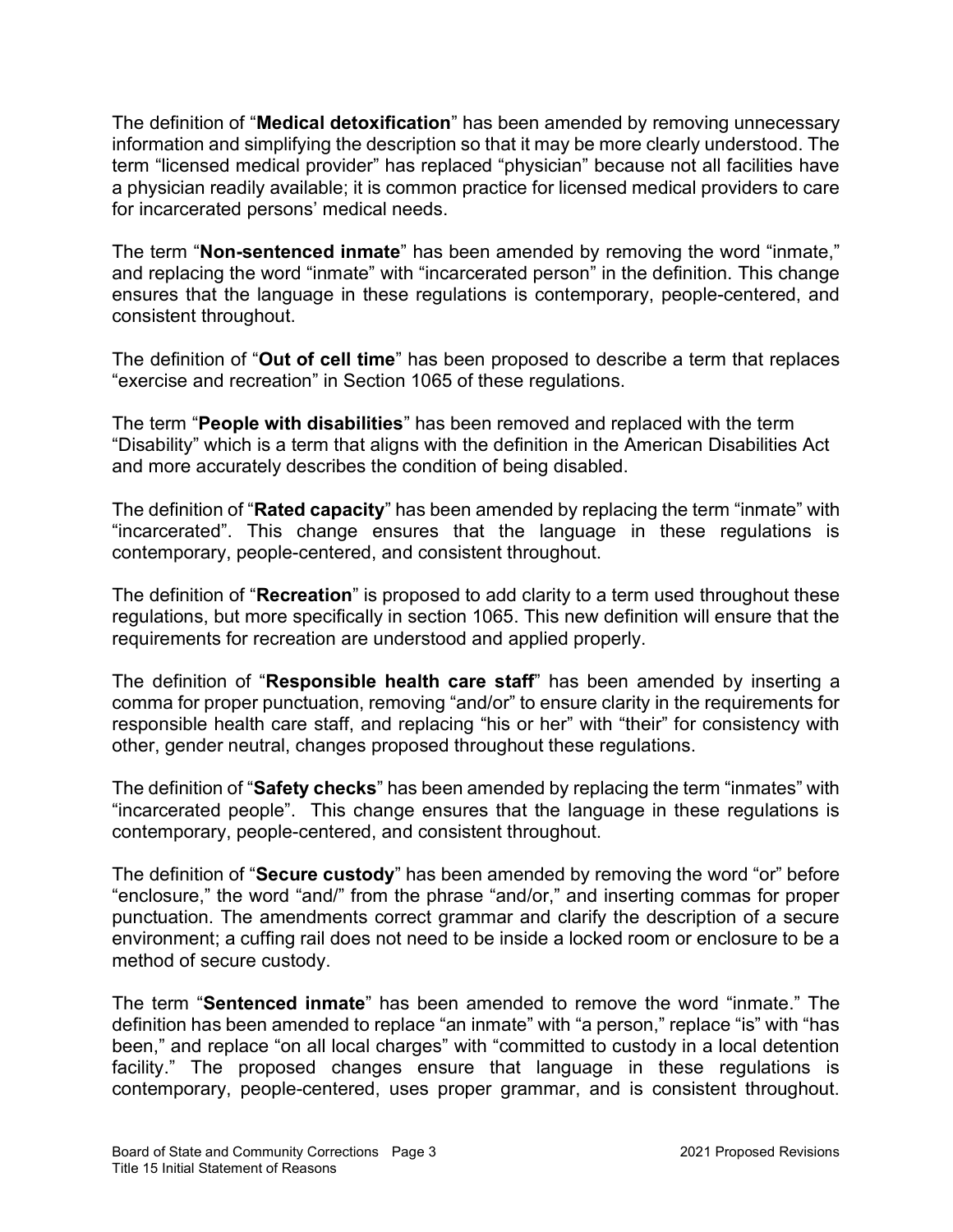Changes regarding local charges were made because not all incarcerated people in local detention facilities are held on local charges.

The term "Serviceable" is proposed to provide definition of the term as it relates to its use in section 1270 of these regulations. A "serviceable" mattress is intended to mean a mattress that lacks holes or tears and have sufficient padding. This definition will ensure that regulated facilities are providing mattresses in the proper, "serviceable" condition and that no incarcerated person receives a mattress with holes, tears, or lacking padding.

The definition of "Sobering cell" has been amended to replace "arrestees" with "people". This change ensures that the language in these regulations is contemporary, peoplecentered, and consistent throughout.

The term "Trauma" is proposed to address the current lack of definition for a word used in these regulations. The addition of the term defines an experience that may cause lasting adverse effects to a person's physical, social, emotional, cognitive, or spiritual well-being, and is important to the consideration of trauma-informed approaches.

The definition of "Type I facility" has been amended by updating the phrase "sentenced to a city jail as an inmate worker, and […]" to "those committed to a city jail, or […]" as it adds clarity to who may be housed in a Type I facility; persons who are sentenced to a city jail are not always inmate workers as the original language might imply. Further amendments were made to ensure that the language in these regulations is contemporary, people-centered, gender neutral, and consistent throughout by replacing the word "inmate" with "person incarcerated" and "incarcerated" and replacing "his/her" with "their". In the final sentence, "five day" was replaced with "five-day" for grammar.

The definition of "Type IV facility" has been amended by removing "the" and "of inmates eligible," removing "and/" from "and/or other programs […]," and removing "inmates". These amendments provide a clear definition that will allow flexibility in types of programs in Type IV facilities and ensure that the language is contemporary, people-centered, and consistent throughout.

## § 1007. Pilot Projects.

Section 1007 outlines the requirements for local detention facilities who wish to conduct pilot programs.

This section has been amended to replace the term "inmates" with "incarcerated persons" in subsection (d)(3), remove the word "inmate" in subsection (d)(4), and replaced "and inmates" with "incarcerated people and" in subsection (h). These changes are necessary to ensure language throughout these regulations is contemporary, people-centered, consistent, and grammatically correct.

There are no anticipated operational or fiscal impacts due to these changes.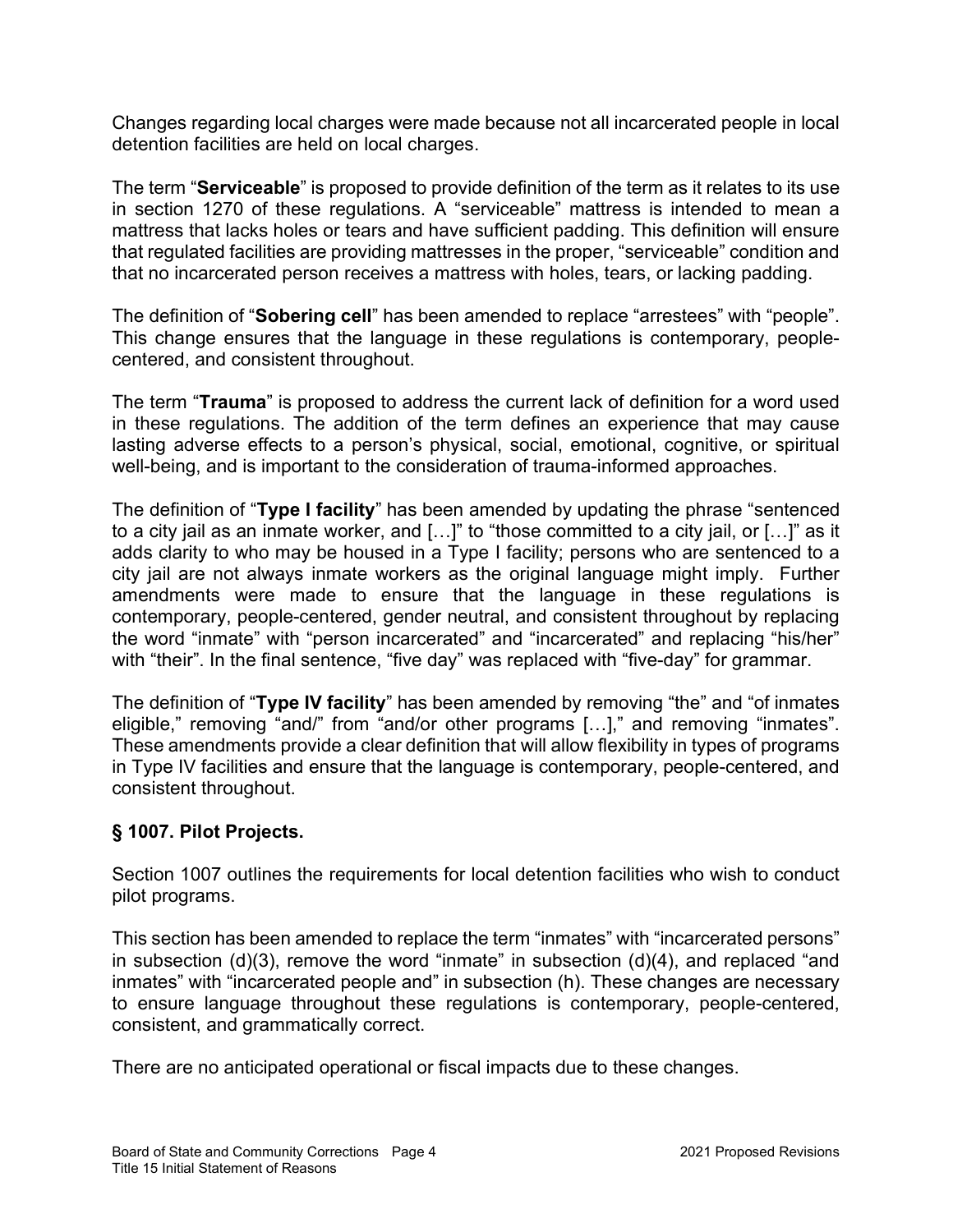## § 1008. Alternate Means of Compliance.

Section 1008 outlines the requirements and steps for local detention facilities to seek compliance using alternate means.

This section has been amended to replace the term "inmates" with "incarcerated persons" in subsection (c)(3), remove the word "inmate" in subsection (c)(4), correct spelling of the word "timeline" in subsection (f), replace "and inmates" with "incarcerated people and" in subsection (g), and insert a comma after the word "time" in the fourth paragraph. These changes are necessary to ensure language throughout these regulations is contemporary, people-centered, consistent, and free of grammar and spelling errors.

There are no anticipated operational or fiscal impacts due to these changes.

# ARTICLE 2. INSPECTION AND APPLICATION OF STANDARDS.

## § 1010. Applicability of Standards.

Section 1010 provides a list of the applicable regulations for each specific type of local detention facility.

The regulation titles referenced in subsections  $(b)(2)$ ,  $(14)-(16)$ ,  $(18)$ ;  $(d)(2)$ ,  $(14)-(16)$ , (18); and, (e)(4)-(6), have been amended to match the title of those sections, which are proposed to change. These amendments have been made for clarity and consistency with sections 1018, 1052, 1053, 1057, 1058.5, 1080, and 1081, of these regulations.

There are no anticipated operational or fiscal impacts due to these changes.

## § 1012. Emergency Suspensions of Standards or Requirements.

Section 1012 provides requirements for suspending standards in emergency situations.

The regulation was amended by replacing "its inmates" with "incarcerated people," and removing the word "or". These changes are necessary to ensure language throughout these regulations is contemporary, people-centered, consistent, and free of grammar errors.

There are no anticipated operational or fiscal impacts due to this change.

## § 1018. Appeal.

Section 1018 outlines the appeal hearing process for local detention facilities that disagree with a BSCC decision on compliance.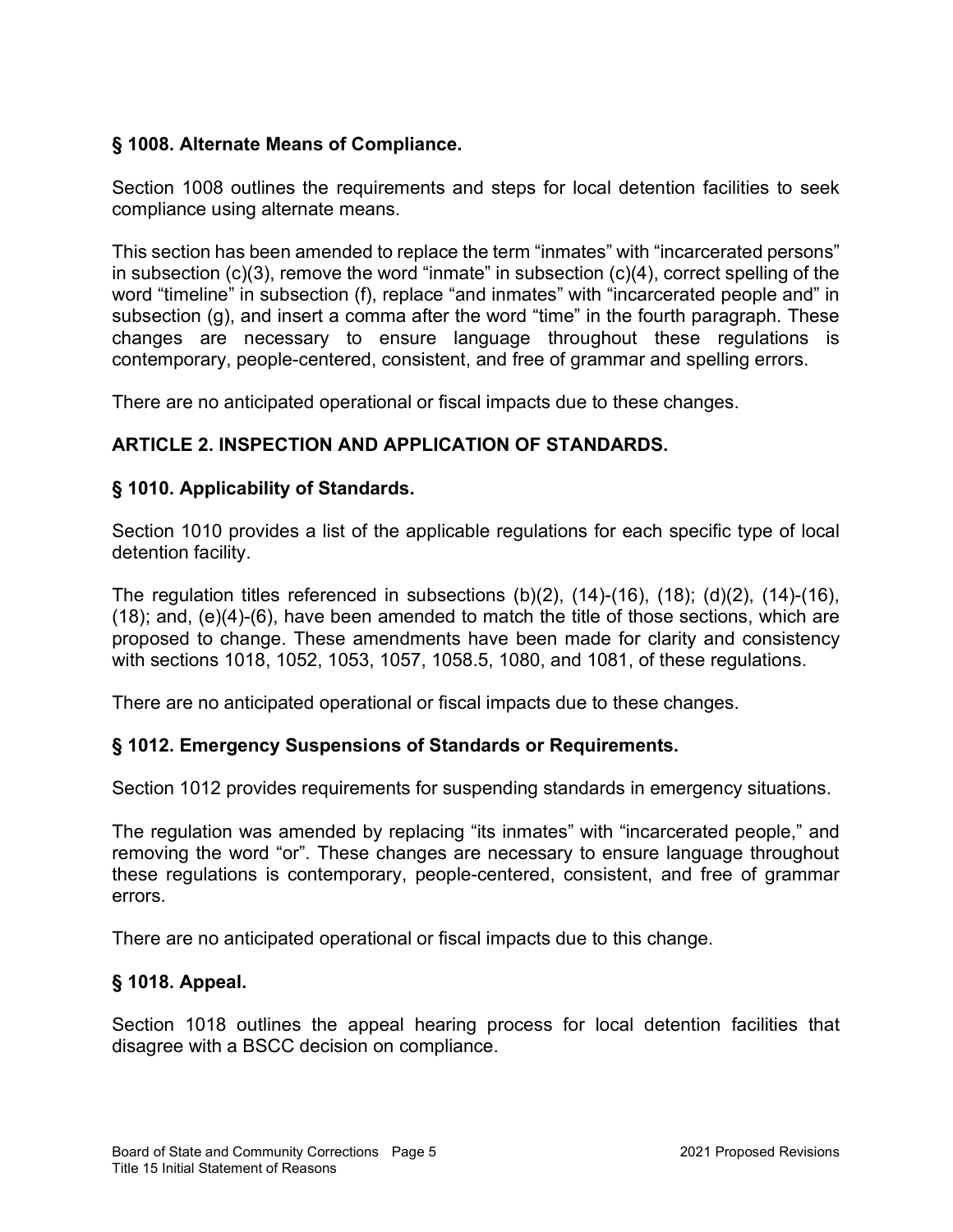The title of this section has been amended to "Local Detention Facility Appeal Process". The change provides clarity that the process of appeal only applies to local detention facilities; a member of the public or any other entity may not use the outlined appeal process.

There are no anticipated operational or fiscal impacts due to these changes.

# ARTICLE 3. TRAINING, PERSONNEL AND MANAGEMENT

## § 1024. Court Holding and Temporary Holding Facility Training.

Section 1024 outlines the training requirements for personnel who supervise incarcerated persons in court holding facilities or temporary holding facilities.

This section has been amended by rephrasing the requirements outlined in the first paragraph to reduce confusion and clarify the intended expectation that all personnel who are supervising incarcerated persons are receiving the minimum 8 hours of specialized training. Further amendments were made to subsection (c) to ensure consistency with other changes proposed in these regulations which replaced the word "segregation" with "separation". Subsections (f) through (i) are proposed to ensure that all staff who supervise incarcerated persons are trained on the basic and necessary topics which are important to the safety, security, and wellbeing of incarcerated persons, and facility staff.

Additional amendments include replacing the terms "inmate" and "inmates" with references to incarcerated person(s) to ensure the language throughout these regulations is contemporary, people-centered and consistent. Changes were also made throughout the section to ensure the regulation language is free of grammatic error.

There are no anticipated operational or fiscal impacts due to these changes.

## § 1027 Number of Personnel.

Section 1027 requires that a sufficient number of employees and personnel to be available and accessible by incarcerated people housed in local detention facilities.

This section has been amended to replace the term "inmate" and "inmates" with references to incarcerated person(s) or people to ensure the language throughout these regulations is contemporary, people-centered and consistent. Additional amendment includes replacing the term "female inmates" with the word "females" for the same rationale and consistency with other changes proposed throughout the regulations.

There are no anticipated operational or fiscal impacts due to these changes.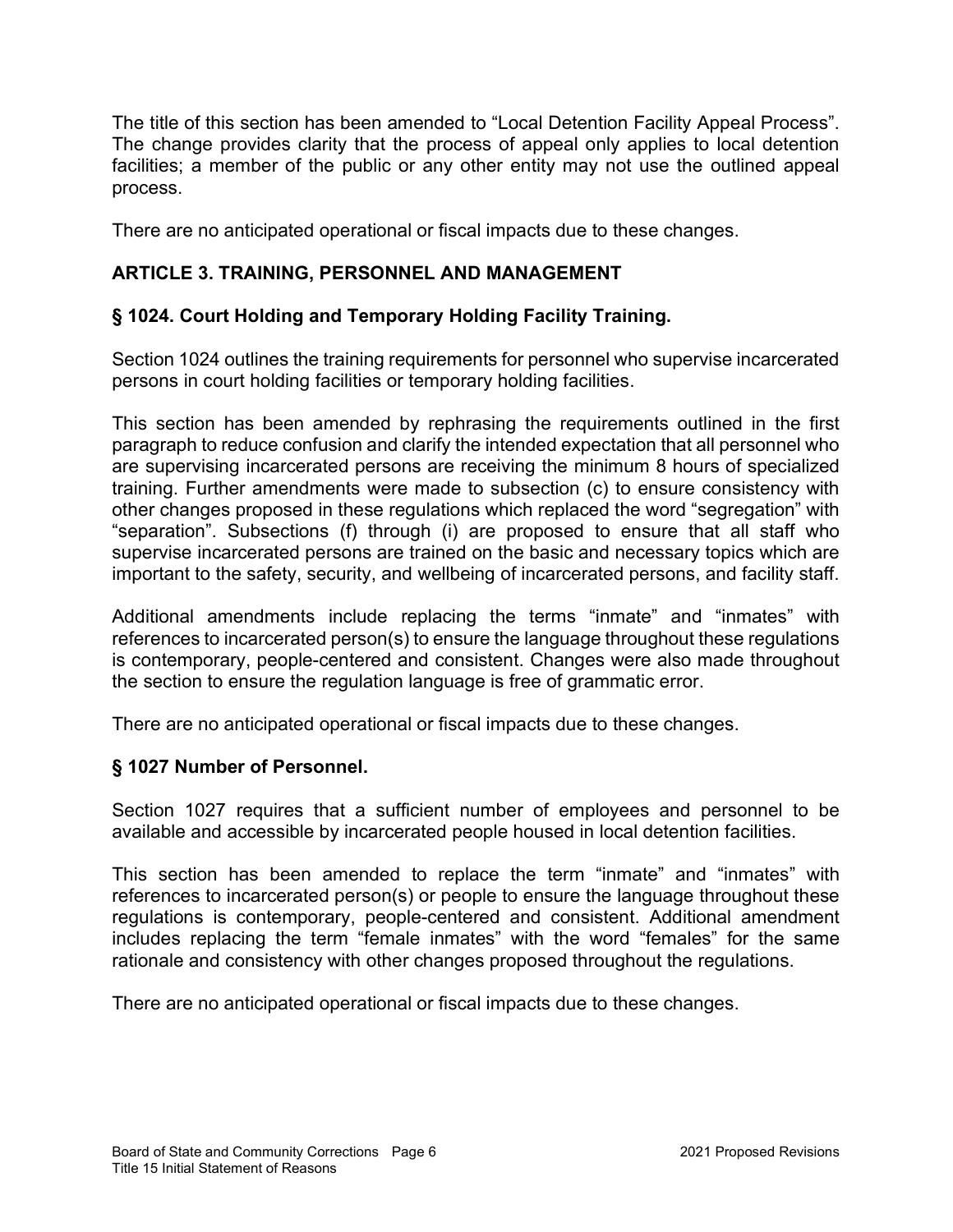## § 1027.5 Safety Checks.

Section 1027.5 outlines the frequency requirement for safety checks of incarcerated persons and requirements for the facility to have a written documentation for routine safety checks.

This section has been amended by adding a newly proposed provision before the first paragraph to require the facility administrator to develop and implement written policy and procedures since the prior language did not specifically require it. Although it is implied that policies be developed and implemented, this revision will ensure understanding of this requirement.

Further amendments include adding new language "will determine the safety and wellbeing of individuals and […]," replacing the term "inmates" with "people held and housed in the facility," and additional safety checks provisions in subsections (b) through (e). These changes, which align with current and best practices, are necessary for accountability of all facility personnel and for the safety and security of incarcerated persons, and facility staff. The addition of requirements related to documentation of all safety checks will ensure that each safety check is documented consistently across all spaces in a facility and consistently across all facilities in the state. Amendments to the regulation also require that facilities implement a documented process for supervisors to review completed safety checks; this will ensure that facility administrators hold staff accountable for adequate timely checks.

Changes related the replacement of "inmate" ensure the language throughout these regulations is consistent and centers on people.

There are no anticipated fiscal impacts due to these changes. Operationally, facilities will need to update their policy and procedures manual and create a defined schedule of safety check review, which is already a common practice at many facilities.

## § 1028. Fire and Life Safety Staff.

Section 1028 references the requirements in Penal Code Section 6030(c) for facilities to make sure personnel on duty are trained in fire and life safety procedures.

This section has been amended to replace the phrase "an inmate" with "a person" to ensure the language throughout these regulations is contemporary, people-centered, and consistent.

There are no anticipated operational or fiscal impacts due to these changes.

## § 1029. Policy and Procedures Manual.

Section 1029 outlines the requirements for facilities administrator(s) to develop and publish a manual of policy and procedures for the facility.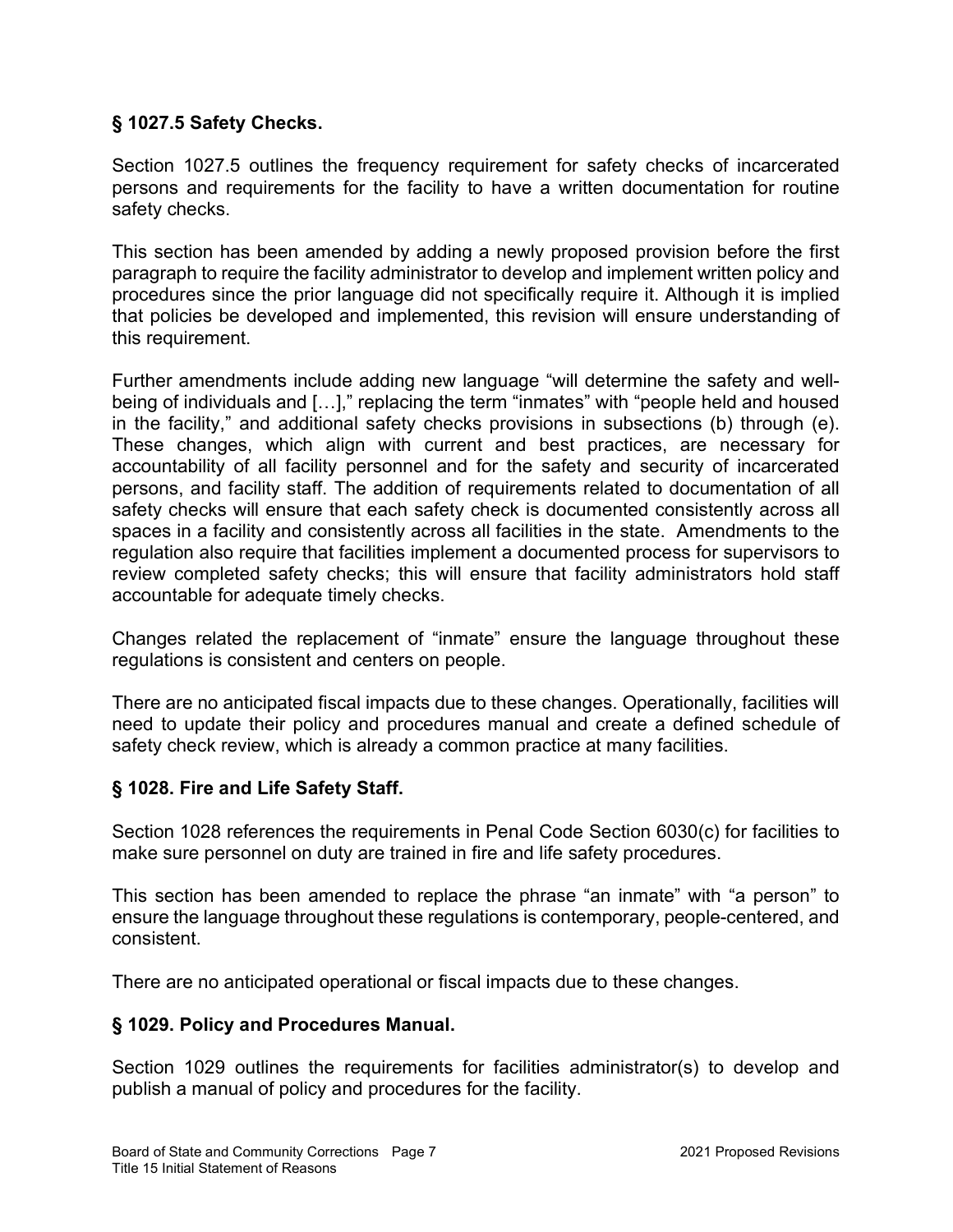Governor Gavin Newsom signed Assembly Bill 1196 on September 30, 2020, which prohibits law enforcement agencies from authorizing the use of a carotid restraint or a choke hold. This section has been amended by incorporating language prohibiting carotid holds in accordance with statute. The term "inmates" has been replaced with references to "persons" or "people" throughout the section, removing the outdated reference to Penal Code sections 849(b)(2) and 853.6 in subsection (a)(5), replacing the term "segregation" with "separation" in subsection (a)(9), and proposing new provision in subsection (a)(12) to require a release policy that includes release planning. These changes are necessary to ensure that facility policy and procedure manuals comply with the current state and federal legal requirements, references to related codes are current, release planning is considered and addressed as requested, and that the language in these regulations is aligned with best practices, people-centered, and consistent throughout.

Additional change has been made in subsection (e)(2) by removing the hyphen in "thirdparties" for grammar.

There are no anticipated operational or fiscal impacts due to these changes.

## § 1030. Suicide Prevention Program.

Section 1030 outlines the requirements for facilities to have a suicide prevention program in place. National Commission on Correctional Health Care standards, which are considered national best practices, were reviewed and referred to when revising this regulation.

This section has been amended to add the phrase "or designee" in the first paragraph for flexibility which will allow facilities to be compliant with the regulatory requirement when the facility administrator delegates the responsibility to develop written suicide prevention programs. The term "inmate" was replaced with "incarcerated persons", and a reference to national best practice added to the first paragraph to ensure facilities consider following best practices in developing a comprehensive suicide prevention program.

Subsection (a) has been amended to clarify and require that all custodial personnel receive training annually to ensure that the proper responsible staff members are being trained at regular and reoccurring intervals.

Additional proposed requirements have been added to subsection (c), (d), (e), (i), (j) and (k) for handling additional screening in special situations, follow-up care, ensuring court staff are included in important communications, prioritizing the least restrictive environment, planning for more in-depth corrective action plans to identify deficiencies, and plan for mental health consultation following court appearances. These changes ensure that persons at risk of suicide are receiving necessary screenings and considerations in housing and classification changes, that all staff that may have custody of the incarcerated person are included in communications, that incarcerated persons at risk are placed in the safest but least restrictive environments possible, deficiencies are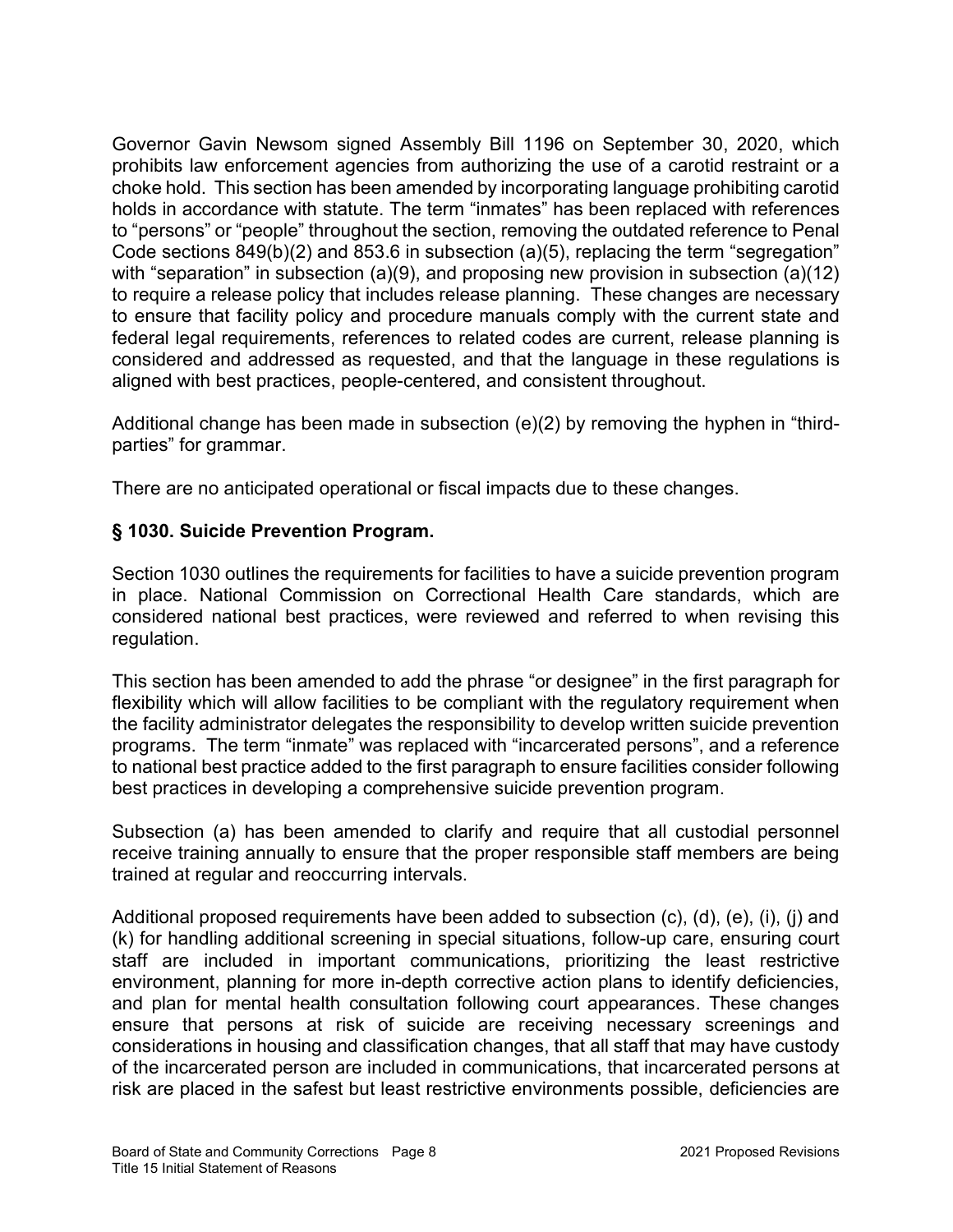identified through corrective action planning, and that there are plans in place to address and consider the mental health of the person after they have appeared in court. These changes align with current and best practices already used in many facilities, and are necessary to ensure the proposed requirements are more prescriptive and performancebased so each county can develop programs specific to their own individual operations.

There are no anticipated fiscal impacts, facilities will need to update their policy and procedures manual to meet the standards.

## § 1032. Fire Suppression Preplanning.

Section 1031 outlines the requirements for the facility administrator to consult with the local fire department, with the State Fire Marshal, or both, to develop a fire suppression plan.

This section has been amended by modifying the language in subsection (b) to clarify that monthly fire prevention inspections are required removing the phrase "monthly basis," inserting a hyphen in "two year," and replacing the term "inmates" with "incarcerated people." These changes are necessary to ensure that facilities are receiving important fire prevention inspections more consistently where issues may be identified and addressed more quickly, and that the timeframe for those inspections is consistent for every facility in the state. Proposed changes also ensure the language throughout these regulations is consistent, people-centered, and grammatically correct.

There are no anticipated operational or fiscal impacts due to this change.

## ARTICLE 4. RECORDS AND PUBLIC INFORMATION

## § 1040. Population Accounting.

Section 1040 outlines the requirement for local detention facilities to maintain a demographic system to track information related to incarcerated persons.

This section has been amended by removing and replacing the term "inmates" with "people," replacing reference to "categories of male, female" with the term "gender," and inserting the word "status" after "juvenile" for clarity. These changes ensure the requirements are clear and that language throughout these regulations is contemporary, people-centered, gender neutral, and consistent with best practices and other changes proposed.

There are no anticipated operational or fiscal impacts due to these changes.

## § 1041. Inmate Records.

Section 1041 outlines the requirements for the collecting and maintaining of individual records and data.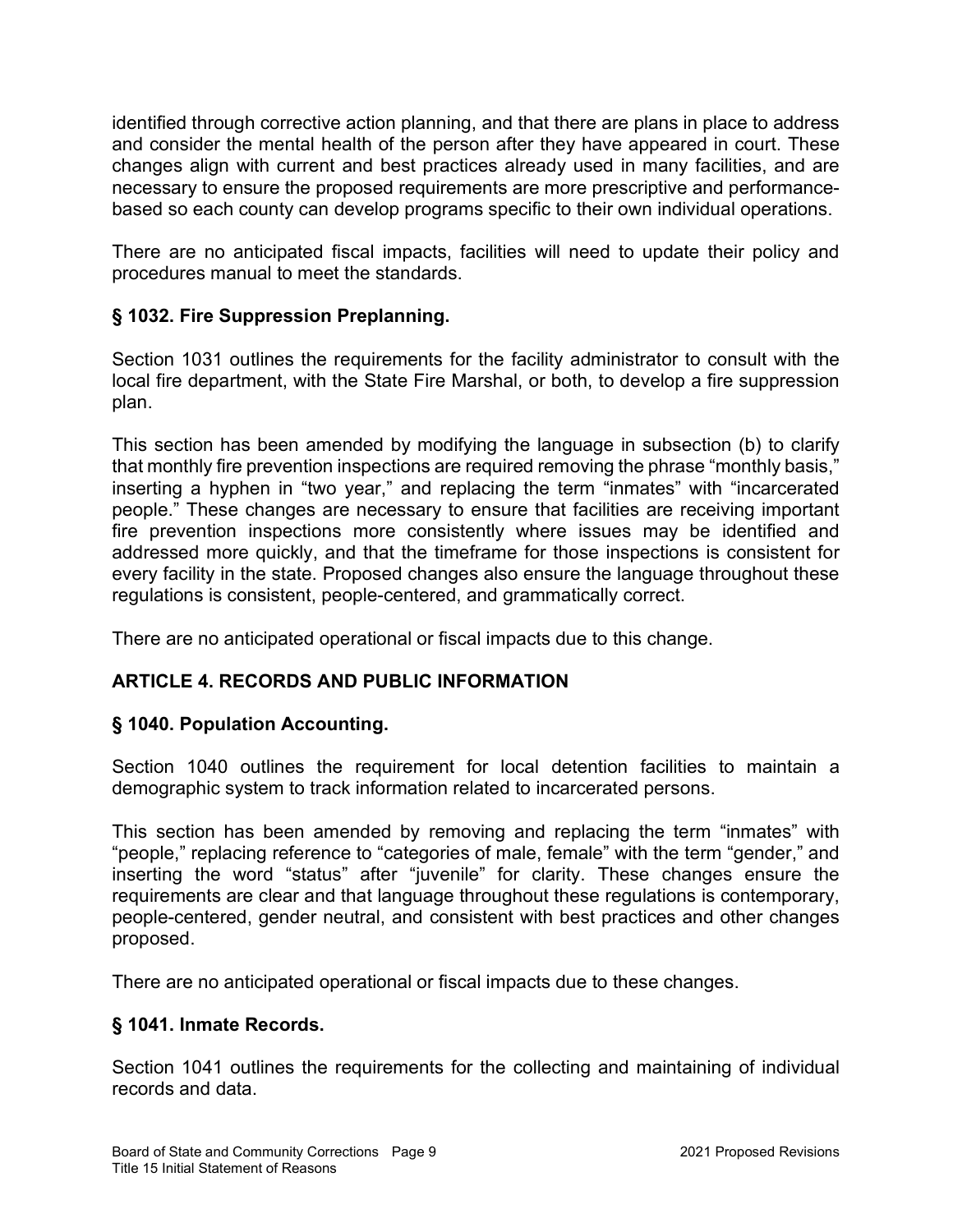This section has been amended to replace the terms "inmate" with "for each incarcerated person," and "inmates" with "incarcerated people" to ensure the language throughout these regulations is contemporary, people-centered, and consistent.

There are no anticipated operational or fiscal impacts due to these changes.

## § 1044. Incident Reports.

Section 1044 requires each facility to have policies and procedures for the record and reporting of incidents.

This section has been amended to replace the term "inmate" with "incarcerated person" and remove "his/her" from the last sentence to ensure the language throughout these regulations does not contain ambiguous terms, is contemporary, people-centered, gender neutral and consistent.

There are no anticipated operational or fiscal impacts due to these changes.

## § 1045. Public Information Plan.

Section 1046 outlines requirements and the applicable sections related to the dissemination of information to the public.

This section has been amended by replacing the regulation section titles referenced in subsection (b)(2) through (b)(16) to ensure that requirements and references are clear, correct, and consistent with other proposed changes throughout these regulations. Additional amendments include replacing the term "inmates" with "incarcerated persons" and "incarcerated people" to ensure that the regulation language is contemporary, people-centered, gender neutral and consistent throughout.

There are no anticipated operational or fiscal impacts due to these changes.

## § 1046. Death In Custody.

Section 1046 outlines the required actions that must be taken when an in-custody death occurs.

This section has been amended by inserting "at a minimum" in the first sentence to ensure the listed individuals on the review team participate in the review of death in custody, and also to ensure accountability and a minimum level of participation.

Additional amendments include replacing "and/or the facility manager" with "or designee" for more clarification in describing the requirement that not both are needed and it is up to the agency to determine what additional participants may be necessary in the review process.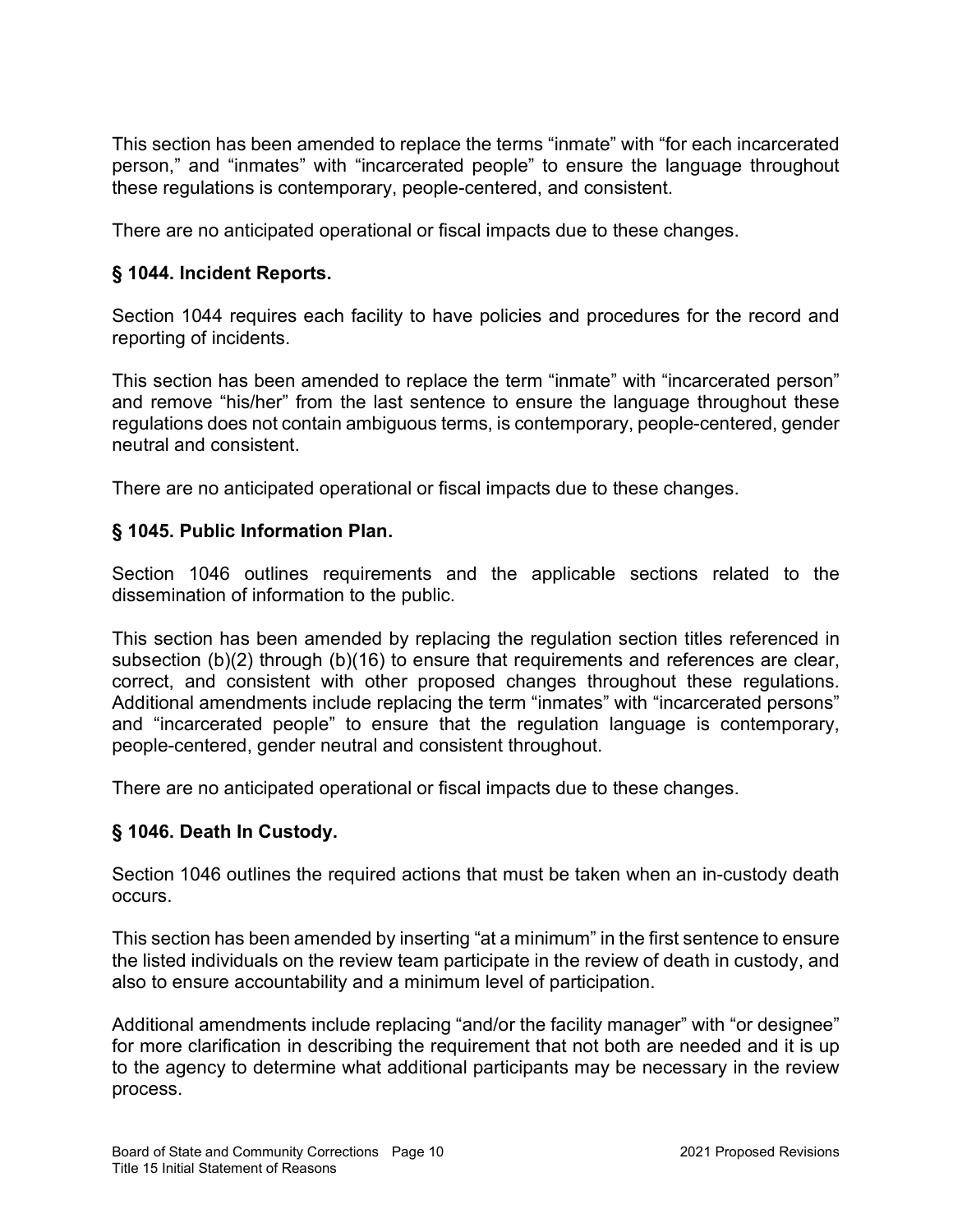There are no anticipated operational or fiscal impacts due to these changes.

## ARTICLE 5. CLASSIFICATION AND SEGREGATION

This article's title has been amended by replacing the term "segregation" with "separation" to ensure that the intent of the regulations is not interpreted as punitive and consistency throughout.

There are no anticipated operational or fiscal impacts due to this change.

# § 1050. Classification Plan.

Section 1050 outlines the responsibility of each administrator to develop and implement a written classification plan that assists in properly assigning housing and activities suitable to an incarcerated person's needs.

This section has been amended by replacing the terms "inmate" and "inmates" throughout with references to "incarcerated person(s)" or "people", as well as grammatic changes where required. Additional amendments replace the term "sex" with "gender identity," replace the words "his," and "his or her" with "their"; and replace the term "segregation" with "separation." These described changes ensure the language throughout these regulations is contemporary, people-centered, gender neutral, non-punitive, and consistent.

Further amendments include removing the language that allows "[a]n inmate who has been sentenced to more than 60 days" to request a review of their classification plan. The 60-day requirement was removed because it was found to be obsolete; many facilities conduct more frequent reviews. In subsection (b), "and housed" has been inserted to specify the distinction between people who are held and housed as they are not the same form of detention. These proposed changes remove unnecessary requirements and provide clarification in the language throughout these regulations.

There are no anticipated operational or fiscal impacts due to these changes.

## § 1051. Communicable Diseases.

Section 1051 outlines the requirements for written policies and procedures on communicable disease identification and response.

This section has been amended to replace the phrase "segregation of an inmate" with "medical isolation [of an] incarcerated person," "whether or not he/she" with "whether the person," and "booking form and/or screening device" with "medical screening form."

These changes are necessary to ensure the language is contemporary, people-centered, clear and consistent with other proposed changes throughout these regulations.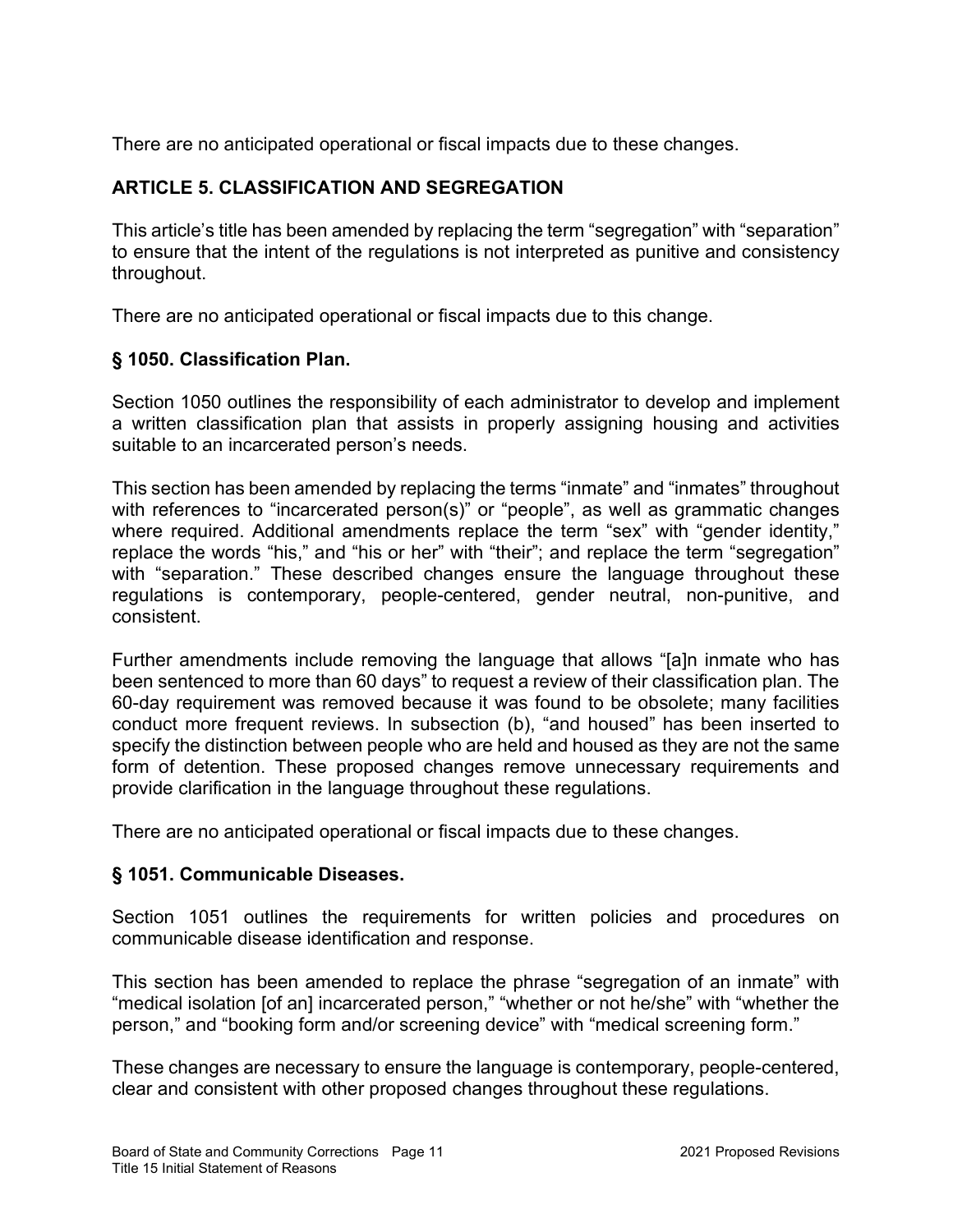There are no anticipated operational or fiscal impacts due to these changes.

### § 1052. Mentally Disordered Inmates.

Section 1052 outlines the requirement for policies and procedures on the identification and evaluation of mentally disordered inmates.

This section has been amended by replacing the section title, "Mentally Disordered Inmates" with "Behavioral Crisis Identification" because it is a more people-centered and clear way of wording the issue described in the regulation.

The body of the regulation was amended by inserting "incarcerated people who may be in behavioral crisis," replacing phrases "mentally disordered" with reference to behavioral crisis throughout, the terms "he/she" with "they" and "themselves," replacing the term "segregation" with "separation," and the term "inmate" with references to "person". These changes have been made to ensure the language throughout these regulations is contemporary, people-centered, and consistent with other proposed changes.

There are no anticipated operational or fiscal impacts due to these changes.

### § 1053. Administrative Segregation.

Section 1053 outlines the requirement for separating a person for administrative purposes, as opposed to punitive or disciplinary reasons.

The title of the section has been amended to replace the term "Segregation" with "Separation" to ensure that the intended use of this section is interpreted as non-punitive separation. The replacement of "segregation" has been applied throughout this section and these regulations for consistency.

The body of the regulation has been completely reorganized into subsections and reworded in some areas for ease of reading and clarity. Requirements remain the same, except in Subsection (b) where provision has been made that separation must not adversely affect a person's health. This change is necessary to ensure that incarcerated persons are not placed, or continued to be held, in administrative separation if it would be a detriment to their overall health. Subsections (d) and (e) have also been proposed to ensure that information necessitating the use of administrative separation is documented and that separation only occurs as a means of protecting the welfare of incarcerated people and staff, aligning with best practices to promote accountability and transparency in local detention facilities, subsection (e) is proposed to ensure that individualized reviews and evaluations are occurring, and that they are documented and necessitate the continuance of administrative separation placements.

There are no anticipated operational or fiscal impacts due to these changes.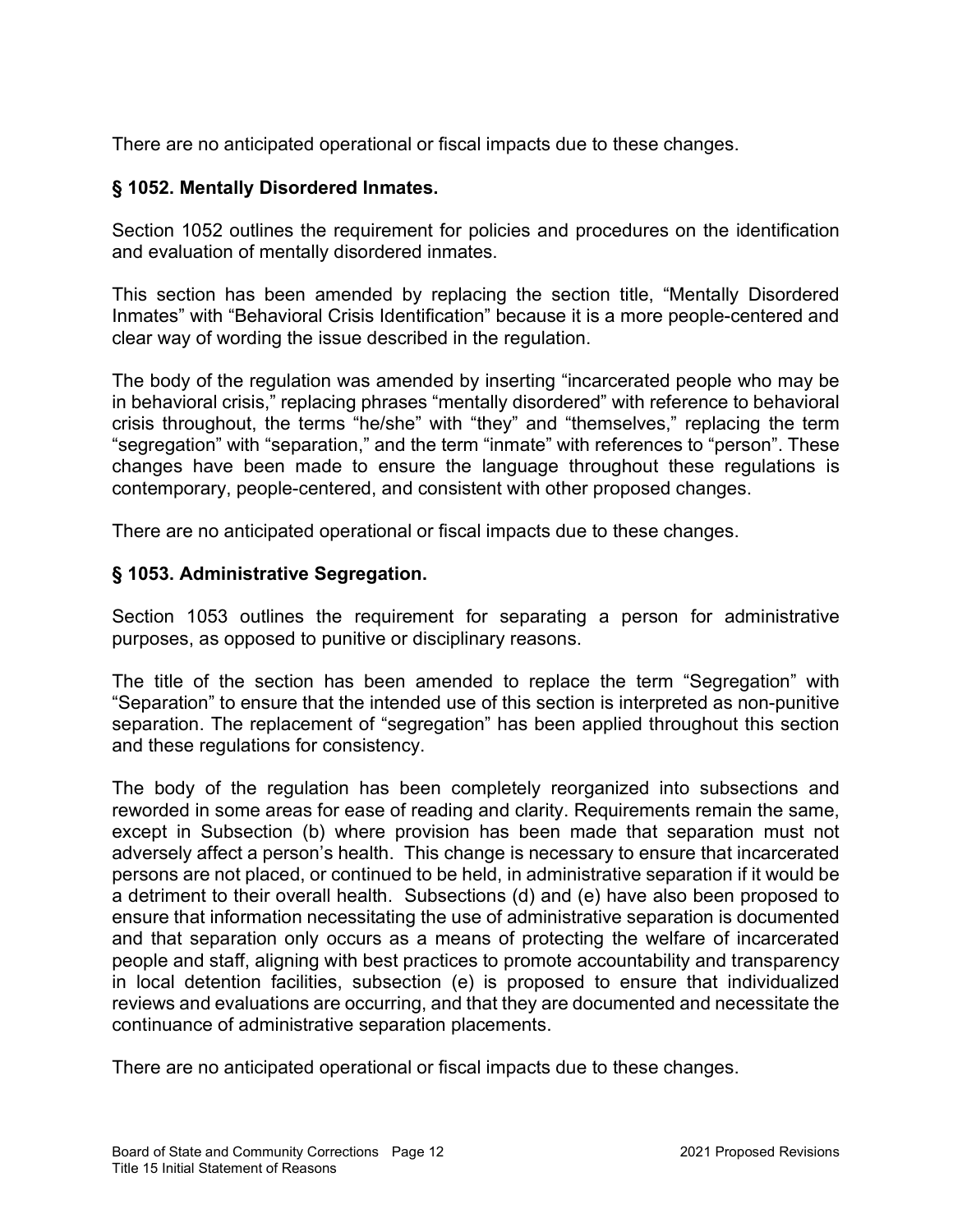## § 1054. Administrative Removal-Type IV Facility.

Section 1054 requires facility administrator to develop written policies and procedures on the administrative removal of inmates housed in Type IV facilities.

This section has been amended by correcting the spelling of "well being" by inserting a hyphen. Further amendments were made by replacing the terms "inmate" with reference to "incarcerated person" and "person," and removing the word "and/" from "and/or". These changes are necessary to ensure proper grammar, clarity in the language throughout these regulations, and that the language throughout is people-centered, and consistent with other proposed changes.

There are no anticipated operational or fiscal impacts due to these changes.

# § 1055. Use Of Safety Cell.

Section 1055 outlines the safe and proper use of safety cells in local detention facilities.

This section has been heavily amended by restructuring the regulation from paragraphs to lettered subsections for ease of reading and clarity of requirements.

Further amendments include additional requirements that medical assessments now in subsection (c) be completed "as soon as possible, but not more than" 12 hours "from the time of" placement; and that there be a "referral to advanced treatment, or removal from the safety cell a minimum of" every 24 hours. These changes more strongly indicate the importance of medical assessments being completed as soon as possible within the existing 12-hour timeframe so that issues can be addressed and to ensure that the person receives more advanced forms of treatment or removal from the cell necessary.

Additional amendments were made to subsections (d), (e), and (g) to more strongly indicate that mental health opinions/consultations be obtained as soon as possible during the existing 12-hour timeframe; and, that safety checks are completed more consistently during the required twice-every-30-minutes timeframe by adding that no more than 15 minutes lapse between checks.

Throughout the section, the terms "inmates" and "inmate" were replaced with reference to incarcerated person/people. These changes are necessary to ensure the requirements in this section are simplified, more clearly understood, align with best practices, and that the language throughout these regulations is people-centered, free of grammar errors, and consistent with other proposed changes.

There are no anticipated operational or fiscal impacts due to these changes.

# § 1056. Use Of Sobering Cell.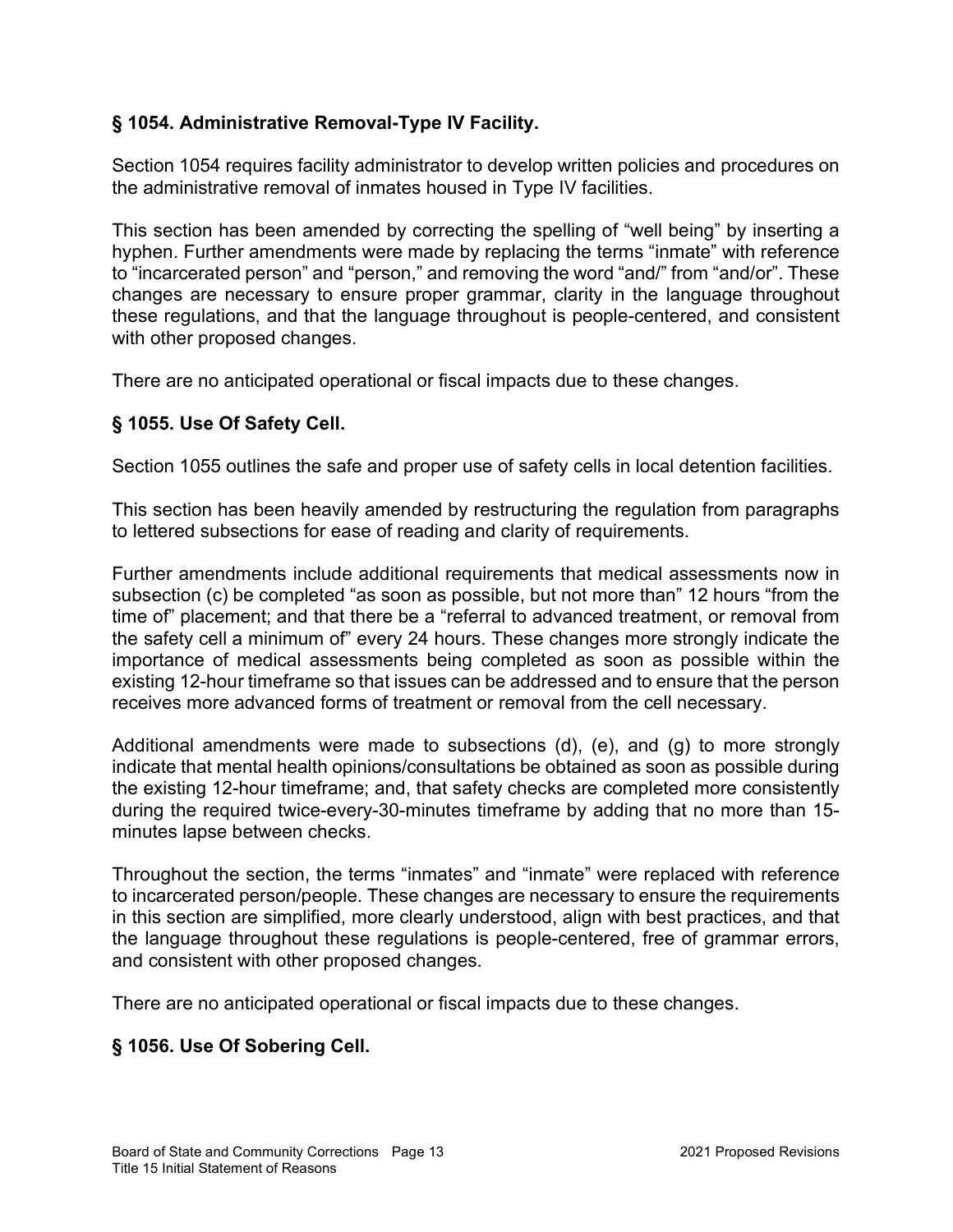Section 1056 outlines the requirements for the safe and proper use of sobering cells in local detention facilities.

This section has been amended throughout by replacing terms and phrases referencing "inmate" or "inmates" with reference to person(s) or incarcerated people, removing unnecessary information and clarifying the requirements so that they may be more clearly understood.

The first sentence has been amended to specify that sobering cells only be used for "temporary" holding of "incarcerated people," and removing a provision that could allow facility administrators to establish policies to place non-intoxicated people in sobering cells. These changes are necessary to ensure that sobering cells are not chosen as extended confinement, and only used for placements of persons who are intoxicated or unable to safely care for themselves.

The second sentence has been modified to read "[a] person shall be removed from the sobering cell as soon as they are able to continue the admission process or are no longer a risk to themselves or others" to ensure that facility staff understand the sobering cells may only be used for temporary confinement, and that use of the cell should be discontinued as soon as possible.

Further amendments were made in the third sentence to clean up unnecessarily repetitive language and ensure that staff provide important protections for people held in sobering cells by reiterating the importance of medical evaluation when there is an urgent medical problem.

There are no anticipated operational or fiscal impacts due to these changes.

### § 1057. Developmentally Disabled Inmates.

Section 1057 outlines the requirements of the facility to identify and evaluate incarcerated people for developmental disabilities.

The title of this section has been amended to "Developmental Disabilities" to focus on the conditions of having such disabilities, rather than labeling people housed in local detention facilities as disabled. The same type of changes has been made in the body of the regulation for clarity and consistency with other changes proposed throughout these regulations.

This section has also been amended by replacing the terms "inmate" and "inmates" with references to incarcerated person and persons, and "removing "and/" in "diagnosis and/or treatment within 24 hours." These changes are necessary to ensure the language throughout these regulations is clear and unambiguous, people-centered, consistent with other proposed changes and grammatically correct.

There are no anticipated operational or fiscal impacts due to this change.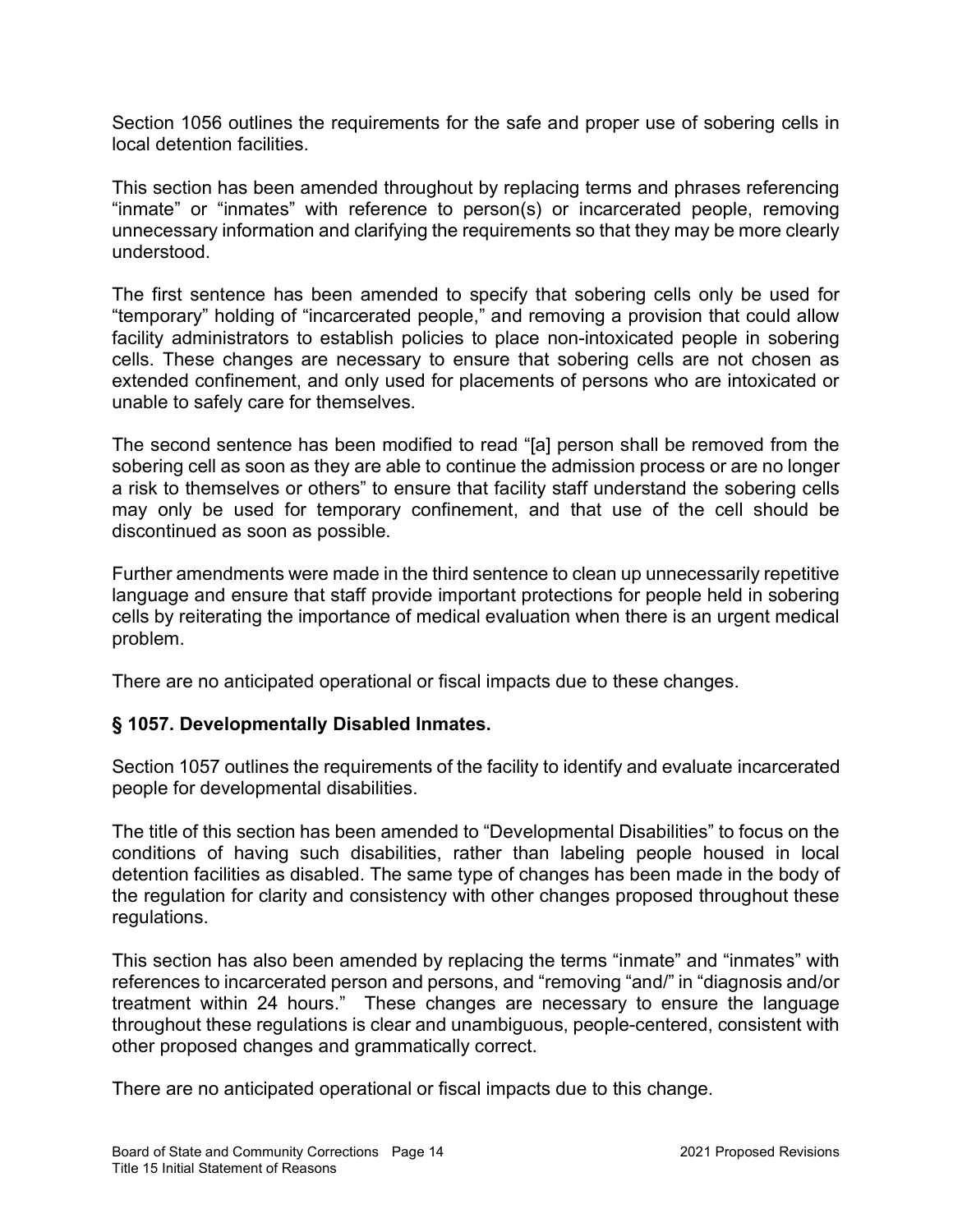## § 1058. Use Of Restraint Devices.

Section 1058 outlines the requirements of facilities to develop written policies and procedures for the use of restraint devices.

This section has been heavily amended by inserting several new requirements, replacing the terms "inmate" or "inmates" with references to "incarcerated person" or "incarcerated people" throughout, and reorganizing the regulation into subsections. These changes are necessary to ensure that the requirements can be more clearly understood and that the language throughout these regulations provides clarity, aligns with best practices, is people-centered, grammatically correct and consistent with other proposed changes.

The first paragraph has been amended by inserting a requirement that policy and procedures be implemented; this change is to specify that policies and procedures are not just developed by physicians but are used in the facilities. Language explaining what constitutes restraint devices has been moved from the original third paragraph into the first paragraph for clarity. Reference to "[t]he facility manager" was inserted to specify who may delegate authority, and the phrase "in addition to the areas specifically outlined in this regulation, at a minimum," has been removed because that information was unnecessary after the remainder of the sentence became subsection (a).

New subsection (b) was inserted to provide further information on what is required in policy, based on the list of requirements found in (b)(1) through (b)(11).

Language regarding verbal de-escalation techniques has been added in subsection (b)(3) to ensure the facilities are held accountable when considering less dangerous, less restrictive alternatives before resorting to the use of restraints devices. This is also aligned with current best practices to consider restraint devices as last resorts. Other changes made to subsection (b)(3) are to for readability and grammar.

The word "or" has been added in subsection  $(b)(4)$  to allow for flexibility in meeting the regulatory requirements since not all agencies have a designated watch commander.

Subsection (b)(5) has been inserted to require facilities to maintain direct visual observation until a medical opinion can be obtained to ensure the safety of incarcerated persons placed in restraint devices.

Additional provision in subsection (b)(8) has been proposed to reflect best practices and will require the facilities to conduct and document visual checks twice every thirty minutes to ensure the safety and welfare of the incarcerated person. This is added as a safety measure to prevent a person from self-harm, being a danger to others and even suicide risk until medical staff can make an assessment about continued retention in restraints.

Subsection (b)(10) proposes languages recommended by the Board's Executive Steering Committee, which includes requirements that facilities not use restraint devices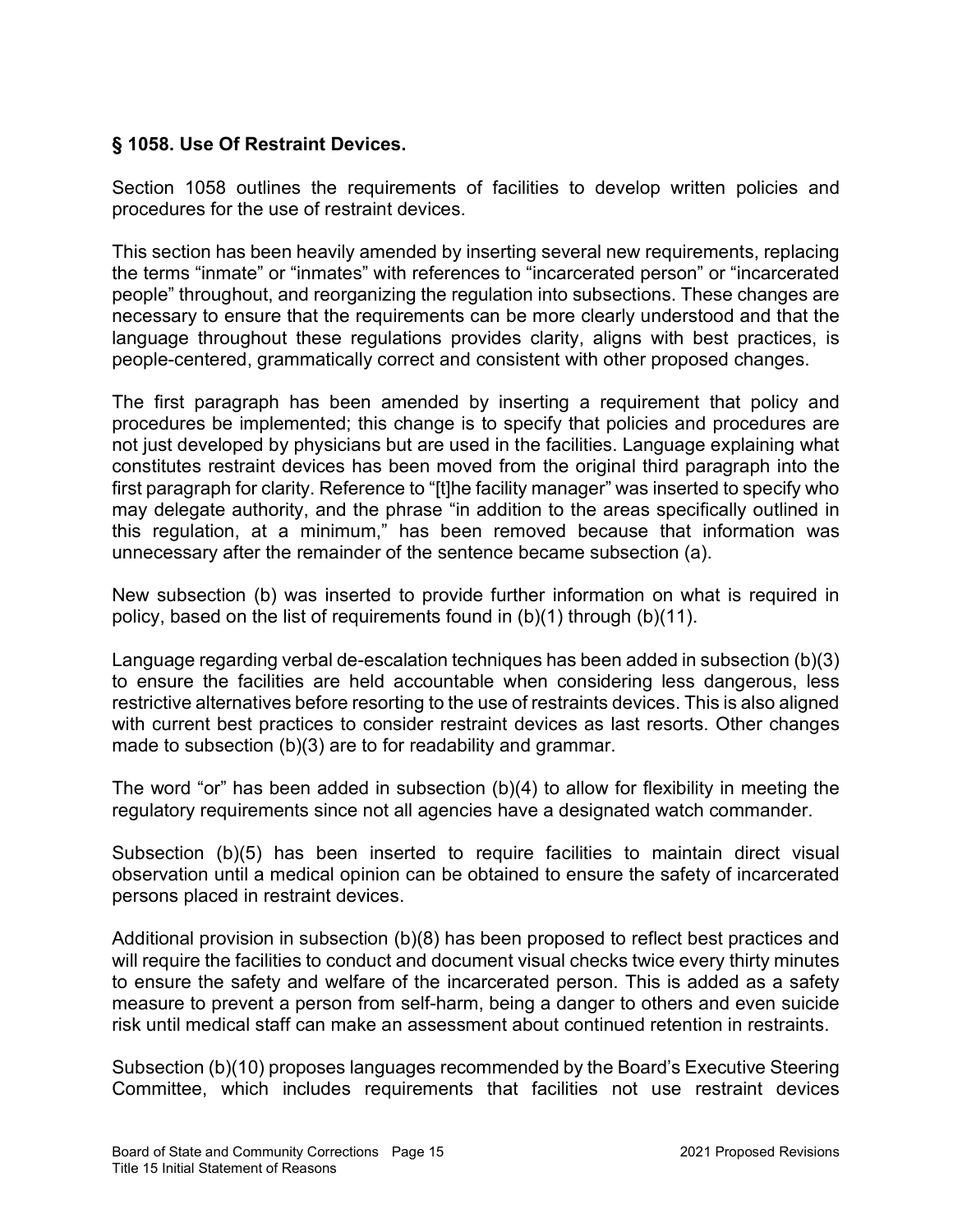exceeding the manufacturer's recommended maximum time limits for placement. This section was proposed with the intent to minimize safety issues caused by inadequate, prolonged use of restraint devices.

In subsection (b)(11), a new provision has been proposed to require facilities to document an incident where restraint devices are used, in detail, unless exigent circumstances prevent the facilities from documenting the required information. This additional proposed requirement will align with the intent of the regulations to standardize transparency and accountability in the process.

These changes are necessary to ensure that the requirements can be more clearly understood and that the language throughout these regulations provides clarity, aligns with best practices, is people-centered, grammatically correct and consistent with other proposed changes.

There are no anticipated operational or fiscal impacts due to these changes. However, facilities will need to update their policies and procedures to meet the standards.

### § 1058.5. Restraints and Pregnant Inmates.

Section 1058.5 outlines the requirements for the facility administrator to develop written policies and procedures for the use of restraint devices on pregnant persons.

The terms "inmate" and "inmates" have been replaced with references to people or persons in the title and throughout this section. This section has also been amended by proposing the phrases "or termination of the pregnancy" throughout to include in the list of situations in which persons cannot be restrained according to the regulation, replacing "irons" and "waist chains" with "or waist restraints" in subsection (1) to reflect best practices of using the least restrictive means possible on pregnant persons, and replacing the word "she" with "they."

These changes are necessary to ensure the health and safety of pregnant persons, persons in recovery after delivery or following termination of pregnancy and that the least restrictive options are used. Changes to terminology also ensure the language throughout these regulations is contemporary, people-centered, gender neutral, consistent with other proposed changes while remaining consistent with Penal Code section 3407.

There are no anticipated operational or fiscal impacts due to these changes.

## § 1059. DNA Collection, Use of Force.

Section 1059 outlines the procedures and limitation on use of reasonable force when collection of biological samples is taken from individuals who are required to provide them.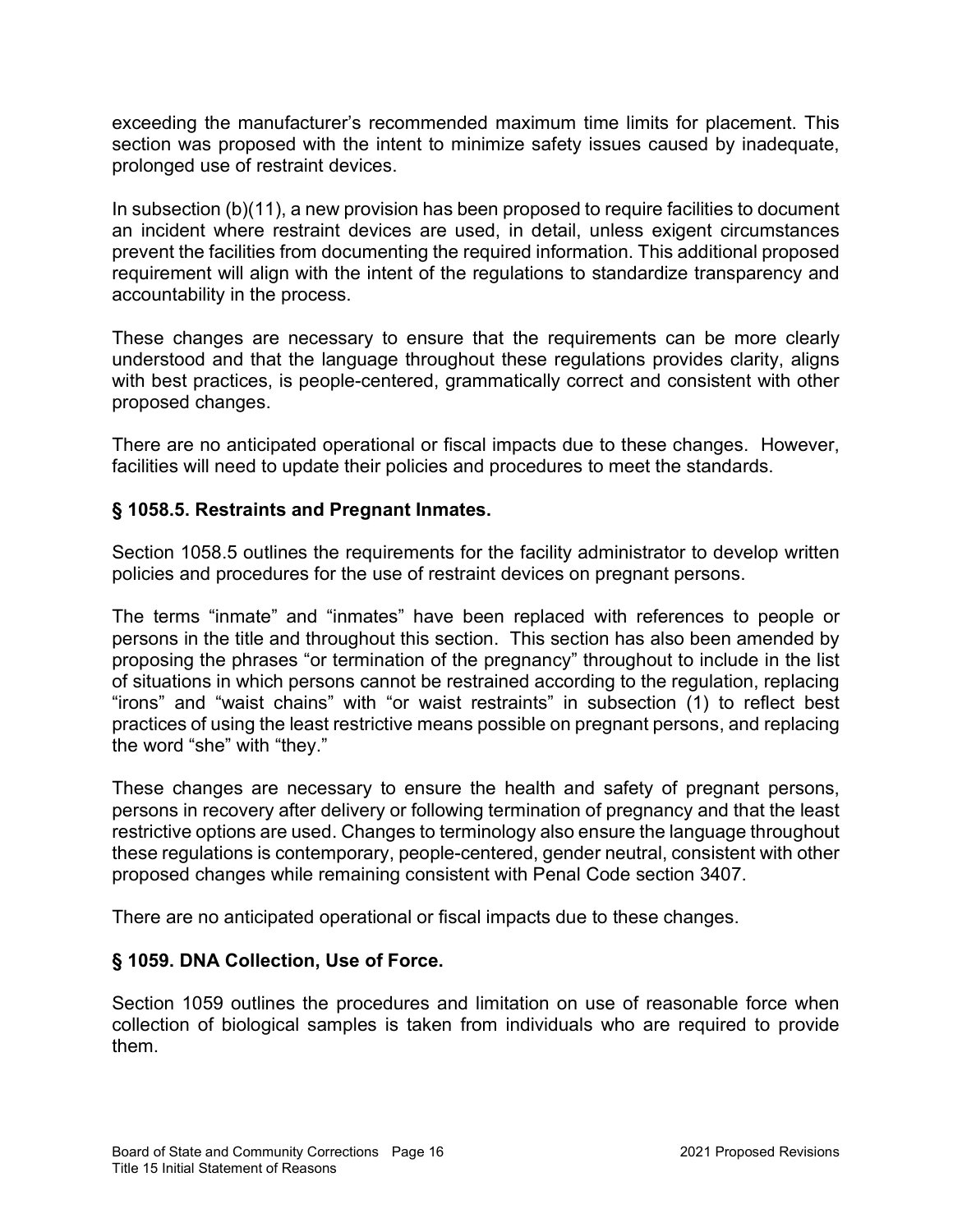This section has been amended to add, in subsection (b), the phrase "or designee" after "watch commander" to allow for flexibility in meeting the regulation requirement since not all agencies use the term or positions of "watch commander." This change is necessary to ensure that requirements are clearly defined, consistent with other proposed changes throughout these regulations, and may be met by all facilities across the state regardless of the position titles used.

There are no anticipated operational or fiscal impacts due to this change.

# ARTICLE 6. INMATE PROGRAMS AND SERVICES

The term "inmate" has been removed from the title to ensure the language throughout these regulations is contemporary, people-centered, and consistent.

There are no anticipated operational or fiscal impacts due to this change.

## § 1061. Inmate Education Plan.

Section 1061 outlines the requirements for the facility administrator of any Type of II or III facility to develop an education plan for incarcerated people.

The term "inmate" has been removed from the title of this section. This section has been further amended by replacing the terms "inmate" and "inmates" with references to incarcerated persons or people, removing "and/" from "and/or," and inserting the phrase "or both."

Additional amendment includes replacing the language that speaks to excluding/removing an incarcerated person from education programs with new language that ensures facilities have the choice to offer modified academic or vocational opportunities that work for each facility.

These changes are necessary to ensure that the requirements are flexible, education is more accessible, the requirements are more clearly understood, and the language throughout these regulations is contemporary, people-centered, and consistent with other proposed changes.

There are no anticipated fiscal impacts; however, there may be minimal operational impacts due to these changes as facilities determine modifications to academic or vocational opportunities.

# § 1062. Visiting.

Section 1062 outlines the requirements for the facility administrator to develop written policies and procedures for visitation.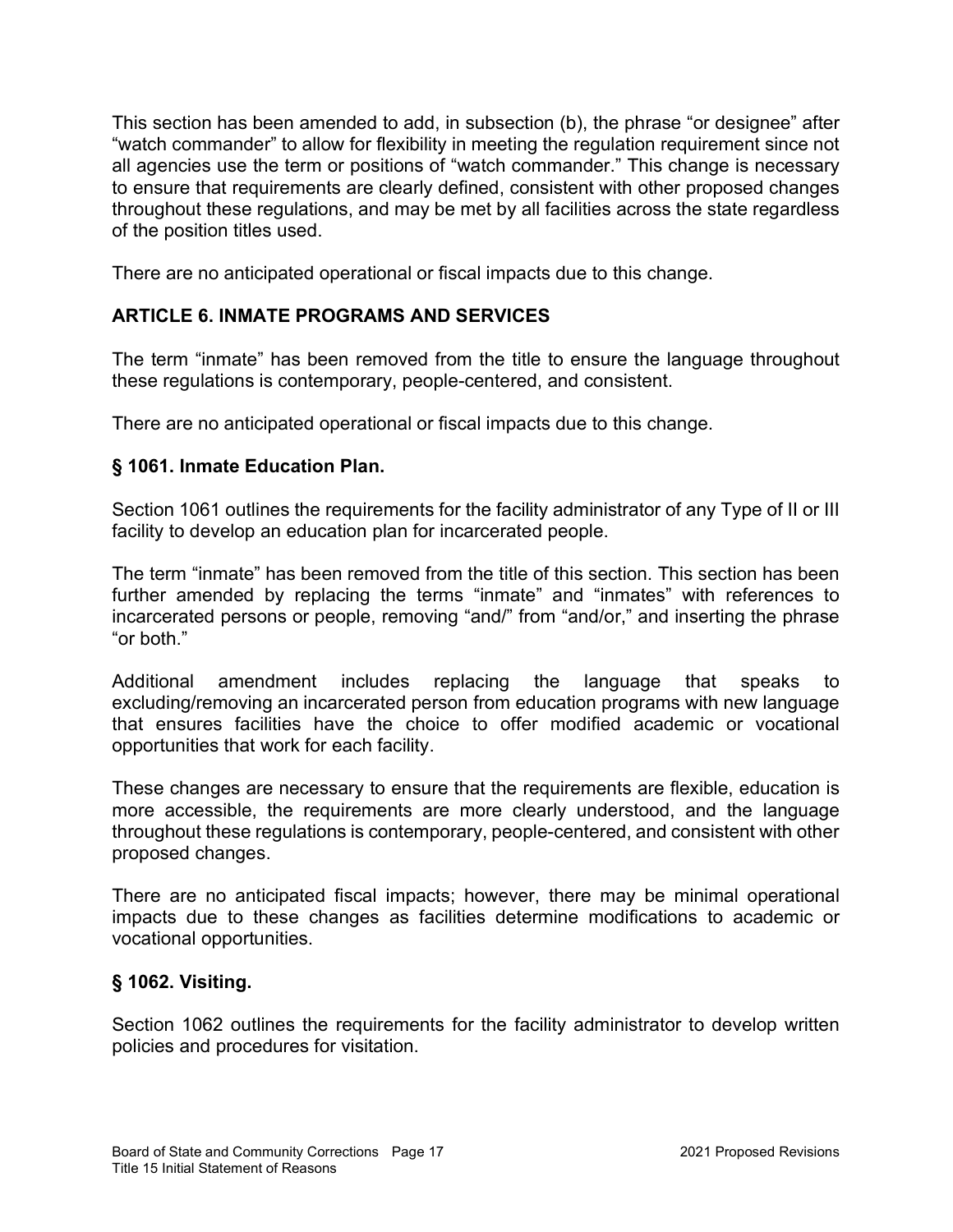This section has been heavily amended to remove unnecessary information and simplify the requirements throughout. Amendments include moving the requirement for the facility administrator to develop written policies and procedures, out of subsection (a) and into its own paragraph at the beginning of this section for clarity and readability; subsection (a) was further amended to specify that visiting at facilities is a "program". Subsection (a)(2) proposes that facility visiting hours be posted publicly and that visiting hours be made available on weekends, evenings, or holidays if practicable. This amendment addresses the issue of transparency by making information accessible to everyone and allows greater flexibility for every facility to provide extra visiting hours that reasonably accommodate visitors when available resources allow.

A new provision in subsection (b) has been proposed to require a documented process, reviewed by management, for canceled visiting opportunities and restricts cancellations to only legitimate operational or safety and security-related reasons. These changes are necessary to ensure the regulation aligns with the intent to improve transparency and oversight of visiting procedures. Changes also ensure that visits are not arbitrarily canceled; when cancellations must occur, reasons are documented and regularly reviewed to ensure legitimate reasons.

Other changes made throughout the section include replacing references to "inmates" or "inmate" with references to incarcerated people or persons to ensure that the language throughout these regulations is contemporary, people-centered, and consistent with other proposed changes.

There is no anticipated fiscal impact, there may be a minimal operational impact due to the requirement that cancellations be documented and reviewed.

## § 1063. Correspondence.

Section 1063 outlines the requirements for written correspondence in local detention facilities.

This section has been amended to propose, in the first paragraph, "Except in Temporary Holding and Court Holding facilities," replace the terms "inmate" and "inmates" with reference to incarcerated person(s), increase the number of postage paid envelopes from "two" to "four" and sheets of paper from "two" to "eight" each week for incarcerated persons without funds, and replace the phrase "his/her" with the word "their." These changes are necessary to ensure clarity to which facilities these requirements apply to, ensure that persons without funds can correspond more freely with family and friends, and that language throughout these regulations is people-centered, gender neutral, consistent with best practices and other proposed changes. The removal of temporary holding and court holding facilities specifies that correspondence is not required because people do not stay in these types of facilities for longer than 24 hours.

There are no anticipated operational impacts however there may be minimal fiscal impacts due to these changes.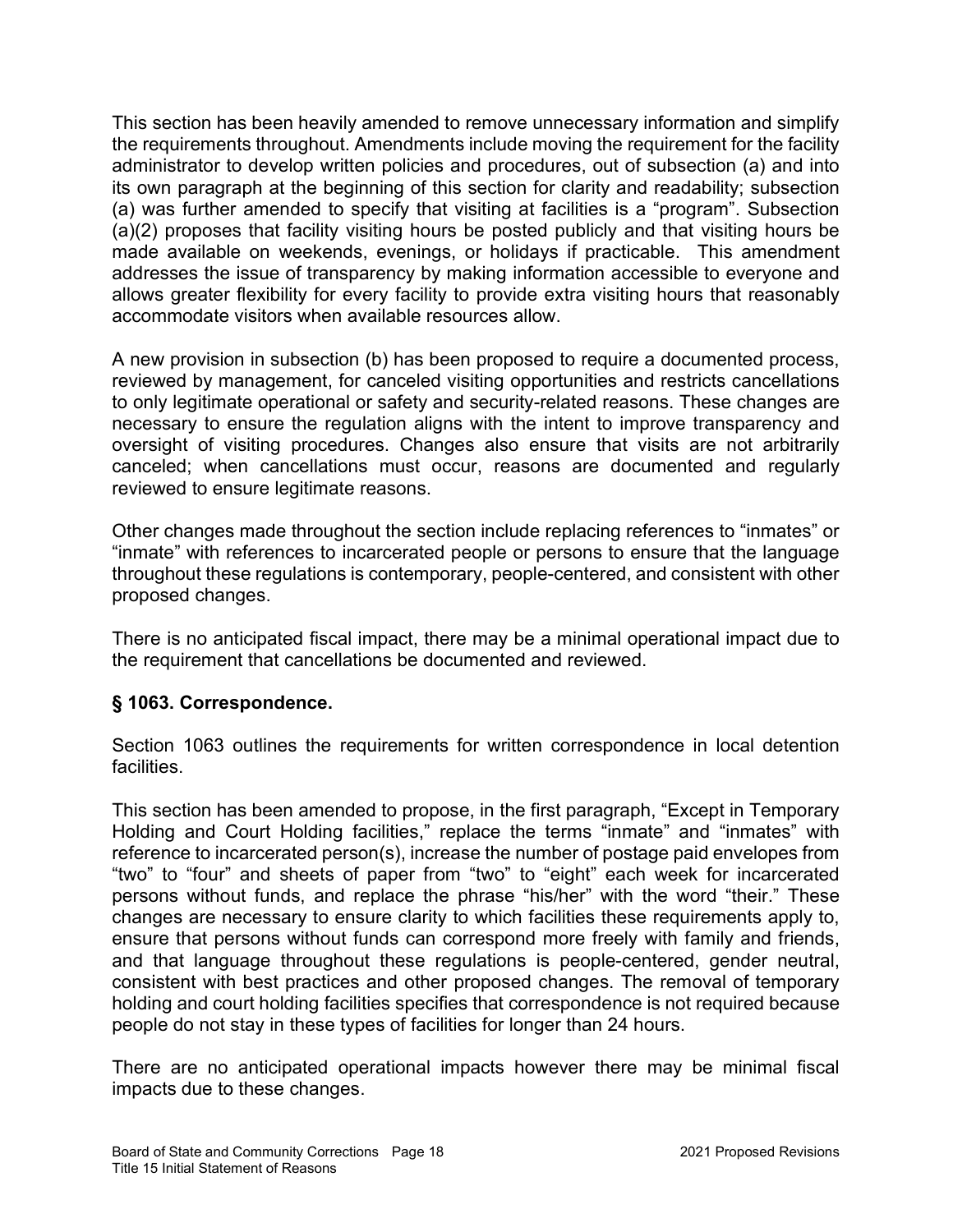## § 1064. Library Service.

Section 1064 outlines the requirements for the facility administrator to have written policies and procedures for access to library services.

This section has been amended to clarify that library service shall include access to the listed sources via paper documents or through electronic media, and in addition, legal reference material must be made available regardless of means of access used at the facility. This amendment is necessary to provide flexibility to agencies to use methods that are most appropriate. The addition of electronic media is consistent with how current technology is used to access information.

There are no anticipated operational or fiscal impacts due to these changes.

## § 1065. Exercise and Recreation.

Section 1065 outlines the requirements for the facility administrator of a Type II or III facility to develop written policies and procedures for exercise and recreation.

The title of this section has been amended from "Exercise and Recreation" to "Exercise and Out of Cell Time" to address the need to separate and redefine time for exercise and recreation, and to specify that such time provided shall be outside of a person's cell.

Consistent with the amendment in the title, the term "recreation" has been removed from "recreation program" and the word "exercise" replaced "recreation" in the same sentence in the new subsection (a)(1). This section has also been amended to propose a new provision in subsection (a)(2) to require certain amount of time for recreation incarcerated persons, "a recreation program, which will allow an opportunity for seven hours of out of cell time distributed over a period of seven days." The change is to ensure that individuals receive an adequate amount of time, outside of cells or sleeping areas.

Additional amendments include proposing reasonable and necessary procedures to ensure safety and security, removing "and/" in Section (b) with "or both," and replacing the "inmates" with "incarcerated people." These changes are necessary to ensure clarity in the requirements and the language throughout these regulations is consistent, peoplecentered and aligns with best practices.

There is no anticipated fiscal impact, there may be a minimal impact on operations due to these changes.

### § 1066. Books, Newspapers, Periodicals, and Writings.

Section 1065 outlines the requirements for the facility administrator to develop written policies and procedures to provide current news sources to incarcerated people.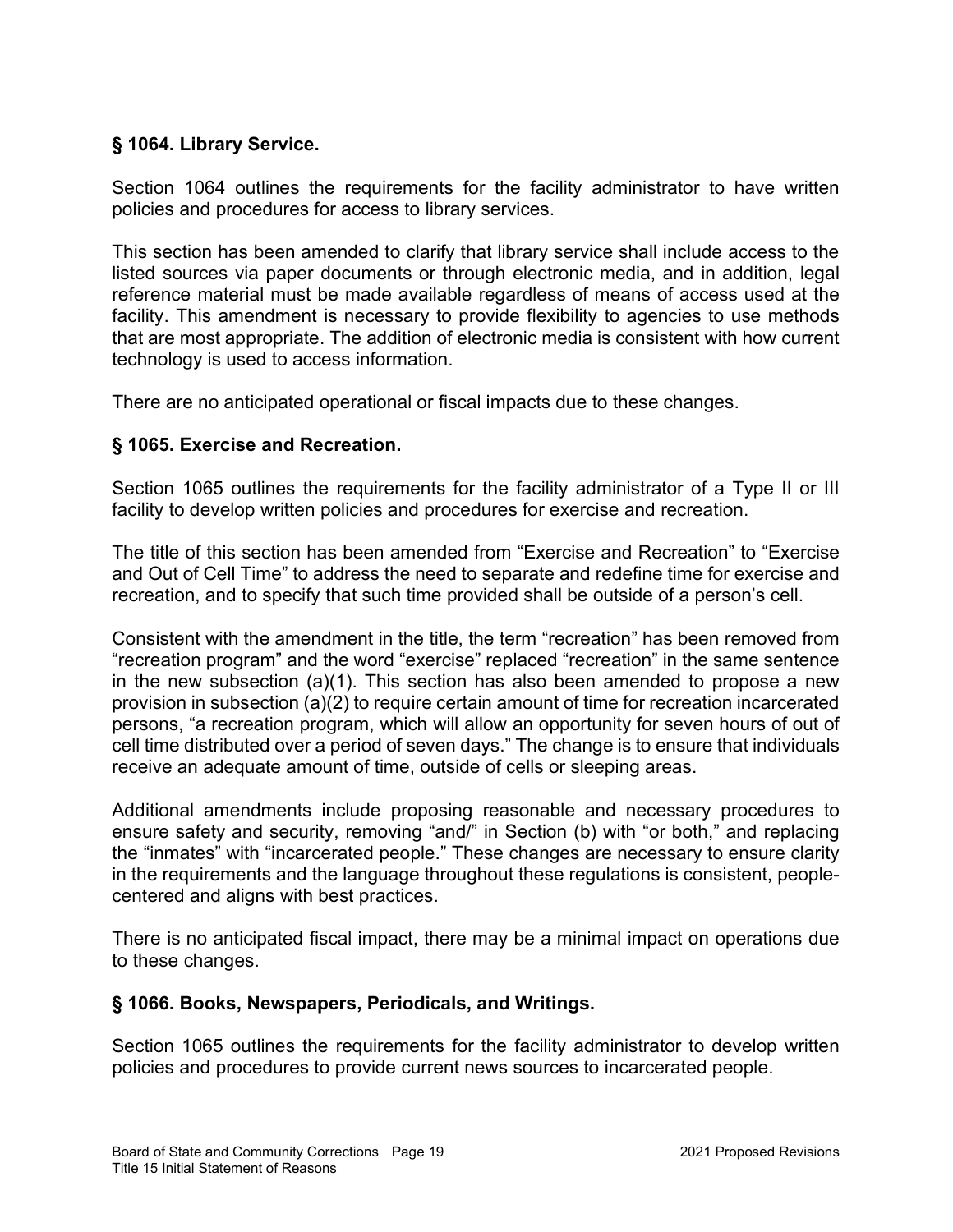This section has been amended to replace the terms "inmates" and "inmate" with references to incarcerated person(s), replace the "his/her" with the word "their" in subsection (a)(4), and propose new provision in subsection (a), "[t]he facility administrator shall develop and implement a written plan […] interested people." These changes are necessary to ensure requirements are more clearly understood, that non-English readers and those who need reasonable accommodations have alternatives available to them, and that the language is consistent, people-centered, gender neutral throughout these regulations.

Additional amendments have been made in subsection (b) to replace "daily" with "current" newspapers, "in general circulation" with "or other like source" and non-English language "publication" with "alternative." The current regulation does not consider that many news sources have discontinued print news and may only have alternative sources available. These additional amendments add clarity in the language and allow agencies greater flexibility in how to deliver current news to the population.

The majority of facilities already provide non-English and accessible alternatives, the anticipated operational and fiscal impacts are minimal.

## § 1067. Access to Telephone.

Section 1067 outlines the requirements for access to telephones for persons incarcerated in local detention facilities.

This section has been amended by removing the word "reasonable" and adding "or communication device" in the phrase "[…] reasonable access to a telephone […]" to ensure clarity because facilities across the state may interpret "reasonable" differently, and to ensure facilities are allowed the option of complying with the regulation using telecommunication devices besides telephones when alternative methods of telecommunication are already available.

Additional amendment includes proposing new provision to ensure facilities have appropriate telephonic equipment accessible to individuals with hearing or speech impairment consistent with the Americans with Disabilities Act. The added language also protects against the unnecessary revocation of telephonic communication.

These changes are necessary to ensure clarity in the requirements, fair access to telephones, operational flexibility, and that the language is consistent with best practices throughout these regulations.

There are no anticipated operational or fiscal impacts due to these changes.

# § 1068. Access To the Courts and Counsel.

Section 1068 outlines the requirements for the facility administrator to develop written policies and procedures to provide access to court and legal counsel.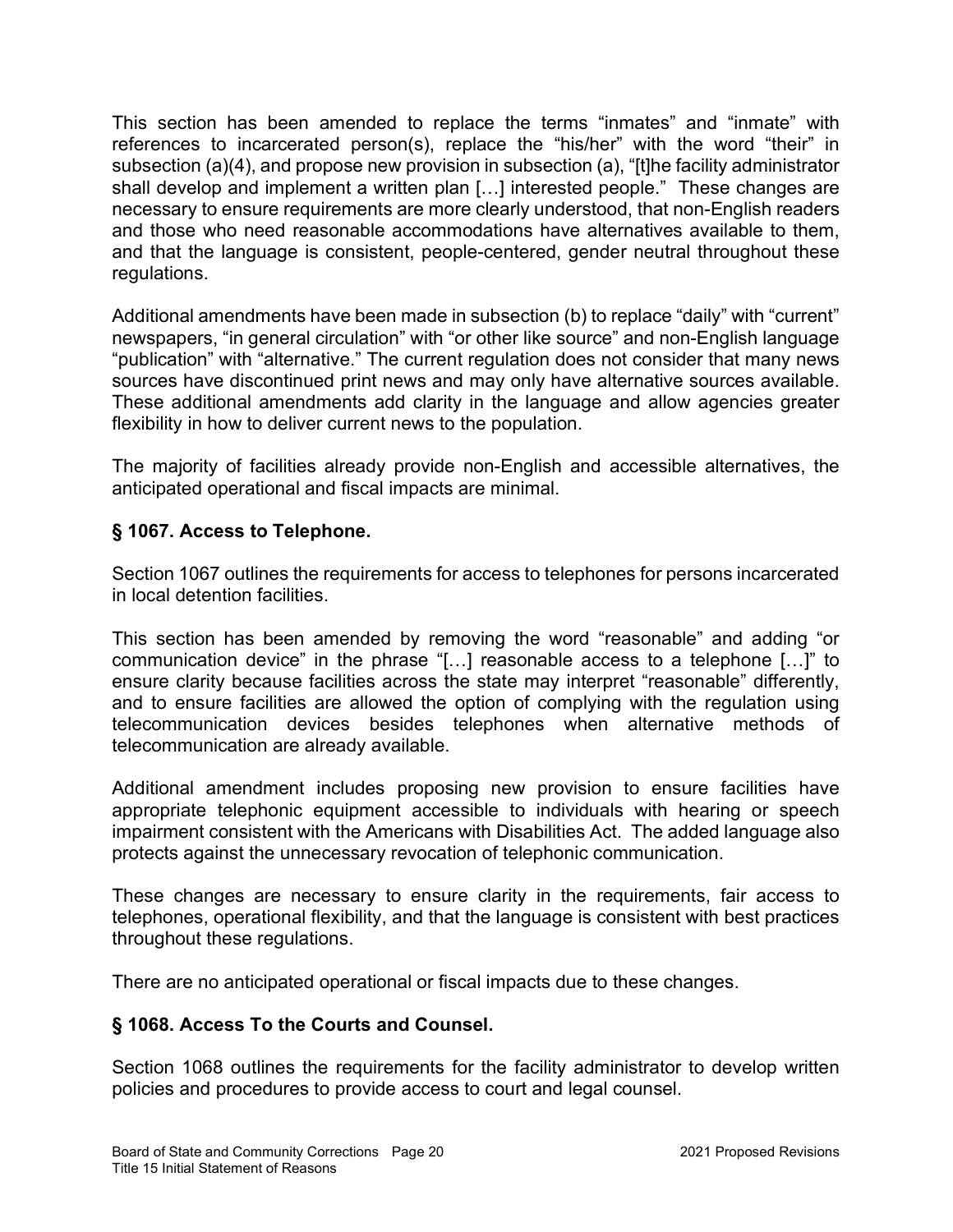This section has been amended by replacing the term "inmates" in the first paragraph with "incarcerated persons," inserting additional language in subsection (a) "Except in Temporary Holding and Court Holding facilities" to ensure the language in these regulations is contemporary, people-centered, consistent, and clear that the requirement does not apply to facilities that hold people for 24 hours or less.

There are no anticipated operational or fiscal impacts due to this change.

# § 1069. Inmate Orientation.

Section 1069 outlines the requirement that each administrator develop written policies and procedures on orientation upon admission to the facility.

The title of this section has been amended to "Orientation" by removing the word "inmate." This section has been amended by removing unnecessary phrases in subsection (a), replacing the terms "inmates" and "inmate" with reference to "people" and "them" throughout, inserting "and" at the end of subsection (a)(9), and inserting the phrase "and mental health […]" in subsection (a)(5), and proposing new provision in subsection  $(a)(10)$ .

Further amendment also includes provisions to address deficiencies in the requirements related to providing orientation information by video or in written form; and additional measures to provide orientation materials in a manner that may be understood by all, including those with disabilities, limited literacy, or those with limited English proficiency.

These changes are necessary to ensure that anyone who is admitted to a local detention facility, regardless of ability or spoken language can easily understand orientation information. Other changes made throughout these regulations ensure that the language is people-centered, free of grammar errors, consistent with best practices, and that requirements can be clearly interpreted.

There may be a minimal operational or fiscal impact due to updates in policy or procedure.

## § 1070. Individual/Family Service Programs.

Section 1070 outlines the requirement for family social service programs for people housed in local detention facilities.

This section has been amended by removing "and/" in "and/or," replacing the term "inmates" with "incarcerated persons," and proposing a new provision in subsection (b)(6) "discharge and reentry planning." These changes are necessary to ensure that facility administrator consider discharge planning and consider safe reentry of people to the community, that the requirements can only be interpreted one way by removing ambiguous language, and that the language is clear, people-centered and consistent with other proposed changes throughout.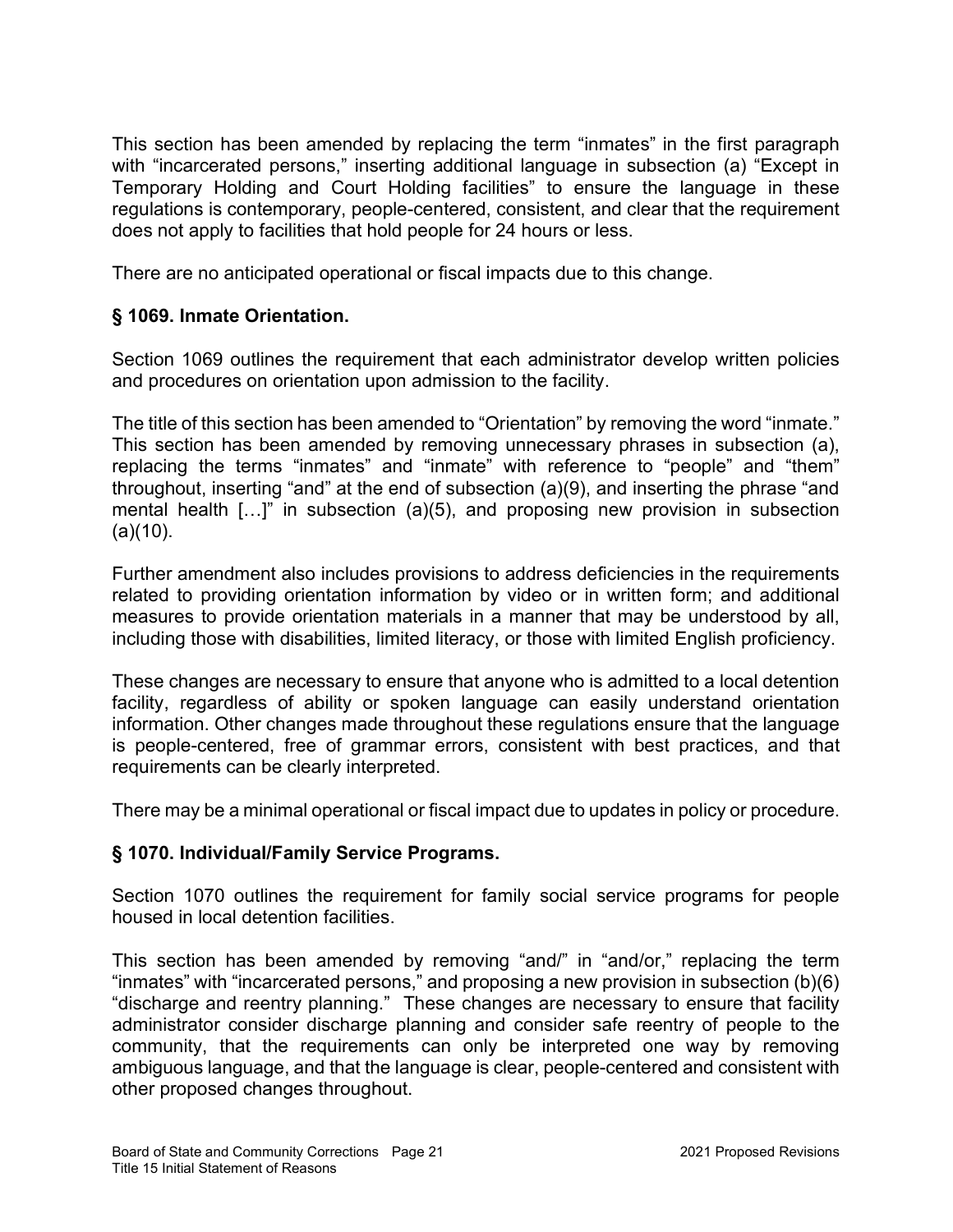There are no anticipated operational or fiscal impacts due to these changes.

## § 1071. Voting.

Section 1071 requires local detention facilities to develop policies and procedures on voting.

This section has been amended to replace the term "inmate" with "incarcerated" to ensure that the language is people-centered and consistent with the other proposed changes throughout these regulations.

There are no anticipated operational or fiscal impacts due to these changes.

## § 1072. Religious Observances.

Section 1072 requires local detention facilities to provide religious services.

This section has been amended to replace the term "inmates" with "incarcerated persons" to ensure that the language is people-centered, free of grammar errors, and consistent with the other proposed changes throughout these regulations.

There are no anticipated operational or fiscal impacts due to these changes.

## § 1073. Inmate Grievance Procedure.

Section 1073 outlines requirements for the development of written policies and procedures on grievance procedures within local detention facilities.

The term "inmate" has been removed from the title and also replaced with references to incarcerated persons throughout the section.

Section (a) has been amended to propose stronger language that clarifies that all incarcerated persons have the opportunity and ability to submit and appeal grievances, this change emphasizes "all" incarcerated persons are included in the grievance procedures because the word "any" may be misinterpreted to only include anyone in a particular group of people, whereas all means everyone and anyone.

The term "or" has been removed in subsection (a)(1) for clarity and to ensure the regulation can only be reasonably and logically interpreted as having only one meaning.

Subsection (a)(2) has been amended to require information on appealing grievances and deadlines be included so timelines are understood. Reference to anonymous grievances was inserted after subsection (a)(2) in the new subsection (a)(3) because the existing regulation in this section currently does not specify that grievances can be submitted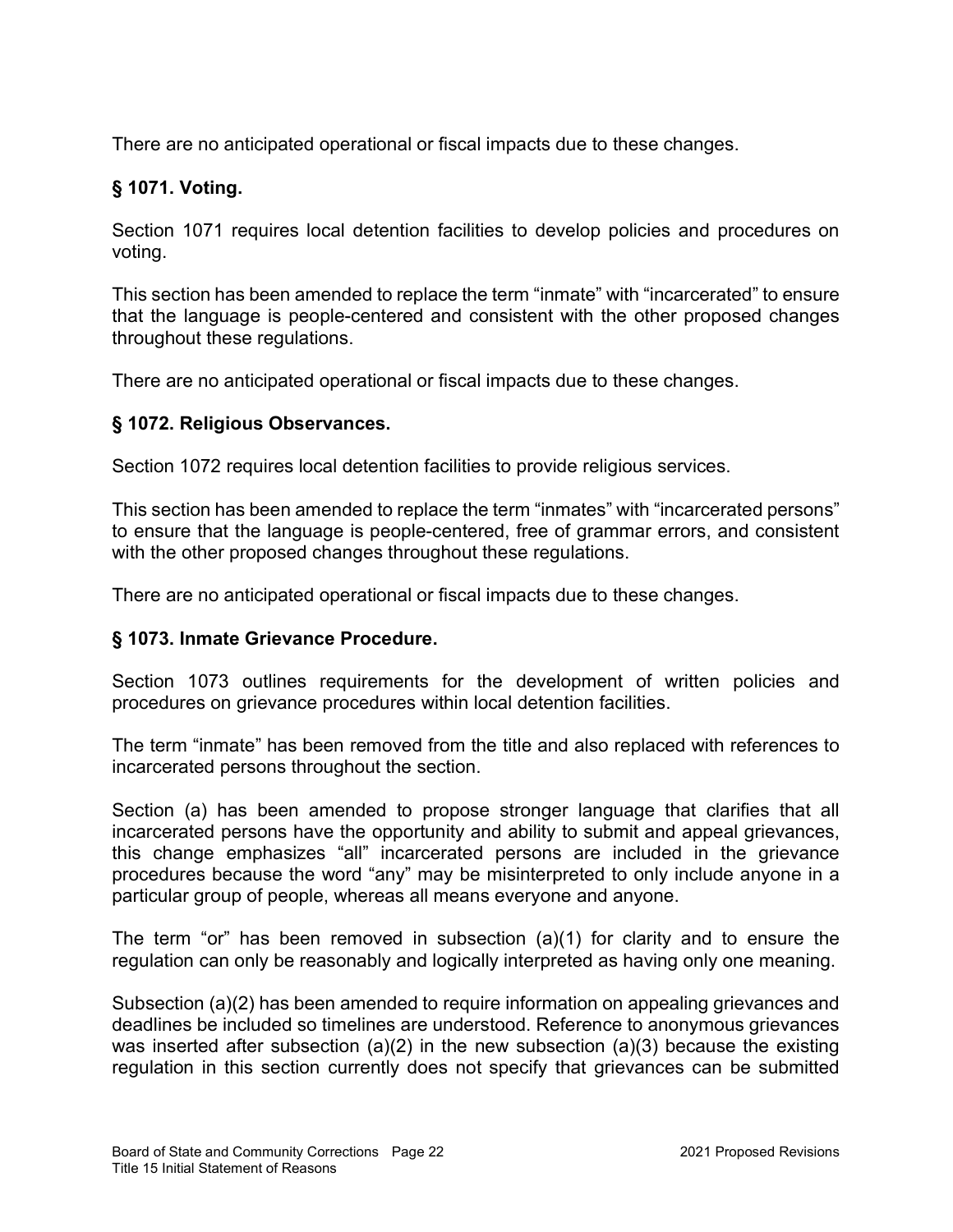anonymously; facilities will also be required to develop a process for handling anonymous grievances.

Additional language has also been included in subsection (a)(7) to reflect best practices of providing "non-automated" initial responses within a specified time frame (not to exceed 15 days), to ensure that all grievances are responded to in a timely manner. Section (a)(9) is proposed to require facilities provide a copy of the grievance, appeal, response, and related documents to the incarcerated person, and subsection (a)(10) ensures the facility manager or designee is conducting regular reviews of grievances, responses, and appeals to ensure that the proper level of response, communication, transparency, and continuing improvements are occurring.

These changes are necessary to ensure clarity and transparency in the requirements and that the language throughout these sections is consistent, people-centered, and aligned with best practices.

There are no anticipated operational or fiscal impacts due to these changes.

## ARTICLE 7. DISCIPLINE

### § 1080. Rules and Disciplinary Penalties.

Section 1080 outlines the requirements for facility administrators to establish written rules on discipline and conduct.

This section has been amended by replacing the term "Penalties" with "Actions," the term "inmate" and "inmates" with references to incarcerated persons and individuals, inserting a reference in the last sentence to those individuals who may have limited literacy so that they receive necessary instruction and information material in an understandable form. These changes are necessary to ensure the requirements are clear and that the language throughout these regulations is consistent, people-centered, and not punitive.

There are no anticipated operational or fiscal impacts due to these changes.

### § 1081. Plan For Inmate Discipline.

Section 1081 outlines the requirements for the discipline of incarcerated persons.

This section and its title have been amended by replacing the terms "inmate" with references to incarcerated person(s) throughout, the word "punitive" with "disciplinary," removing subsection (b)(2) from the requirements, replacing the outdated and punitive term "segregating" with "separating," replacing the word "illiterate" with the phrase "has limited literacy." These changes are necessary to ensure the language throughout these regulations is current, clear, not punitive and consistent.

There are no anticipated operational or fiscal impacts due to these changes.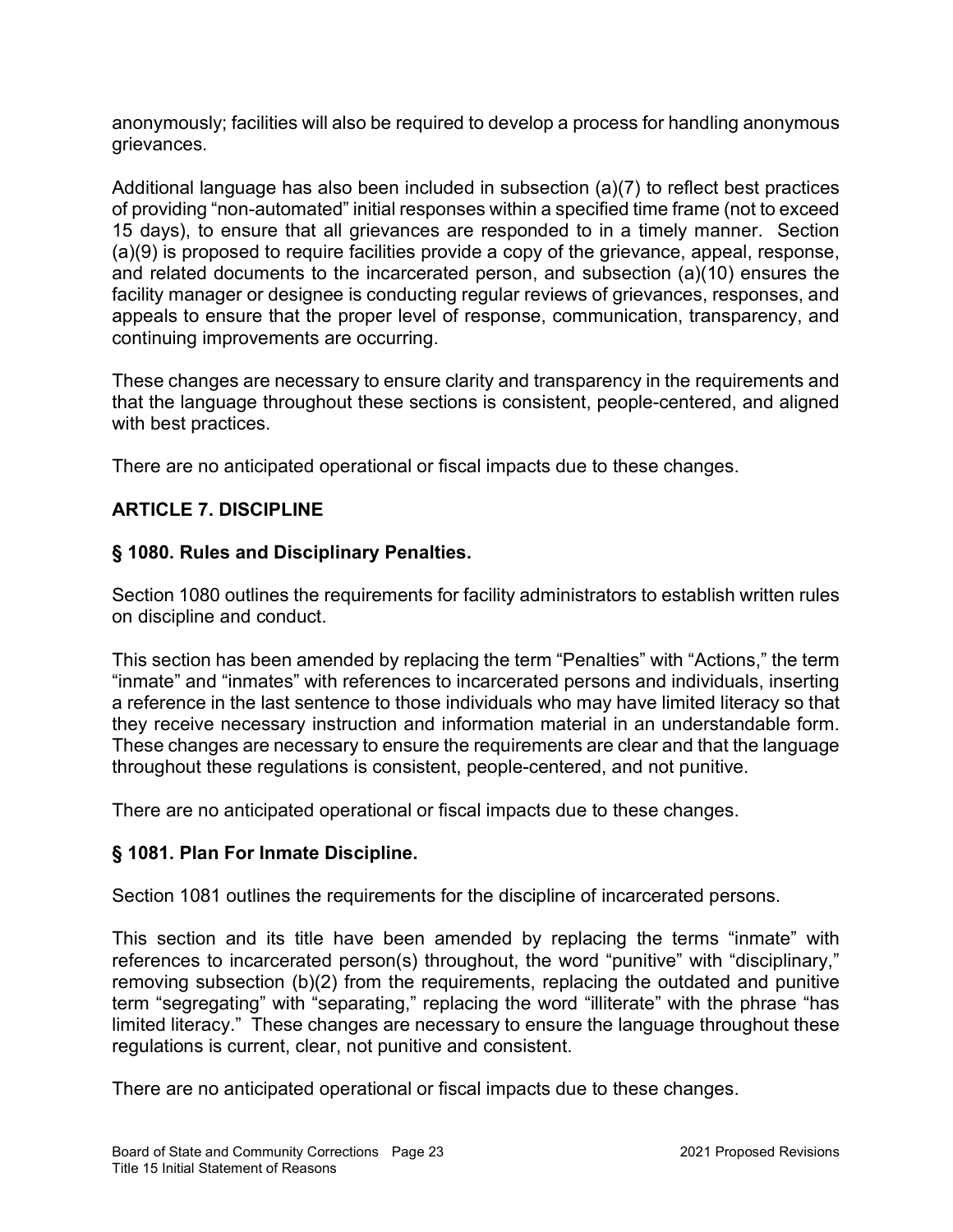# § 1082. Forms Of Discipline.

This section outlines the acceptable forms of discipline that may be used in local detention facilities.

This section has been amended by removing the term "punitive" in the first paragraph, inserting the language "[…] and promotion of desired behavior through a progressive disciplinary progress" at the end of the first paragraph, and removing subsection (h) "Disciplinary separation diet" from the requirements. These amendments are necessary to ensure the requirements align with best practices, no longer reference outdated and unacceptable forms of discipline (separation diet), are not interpretated as punitive or punishing, and are consistent with other proposed changes throughout the regulations.

There are no anticipated operational or fiscal impacts due to these changes.

## § 1083. Limitations On Disciplinary Actions.

This section outlines the limitations disciplinary actions that local detention facilities may take against incarcerated persons.

This section has been amended by adding new clarifying language to further specify the prohibition of cruel and unusual punishment with the insertion of "[…] disciplinary actions shall not include corporal punishment, group punishment when feasible, and physical or psychological degradation," and proposing subsection (a) to follow best practice to prioritize the least restrictive methods in the least amount of time. Proposed language will clarify that separation is to be the option of last resort and shall be used for the shortest time possible Further amendments have been made by inserting subsection (a)(3) which specifies that an incarcerated person shall be removed from disciplinary separation for their own safety if a medical or mental health staff determines that they have serious mental illness or intellectual disabilities.

Amendments also include removing unnecessary information and replacing the terms "inmates" and "inmate" with references to incarcerated person(s) or people throughout the regulations and removing an outdated and unacceptable provision for disciplinary separation diet for consistency with other sections of these regulations.

These changes are necessary to ensure that the requirements are clearly understood, are aligned with current and best practices, and that the language is clear, consistent, and people-centered throughout these regulations.

There are no anticipated fiscal impacts due to these changes, there may be a minimal impact to update policies and procedures.

## § 1084. Disciplinary Records.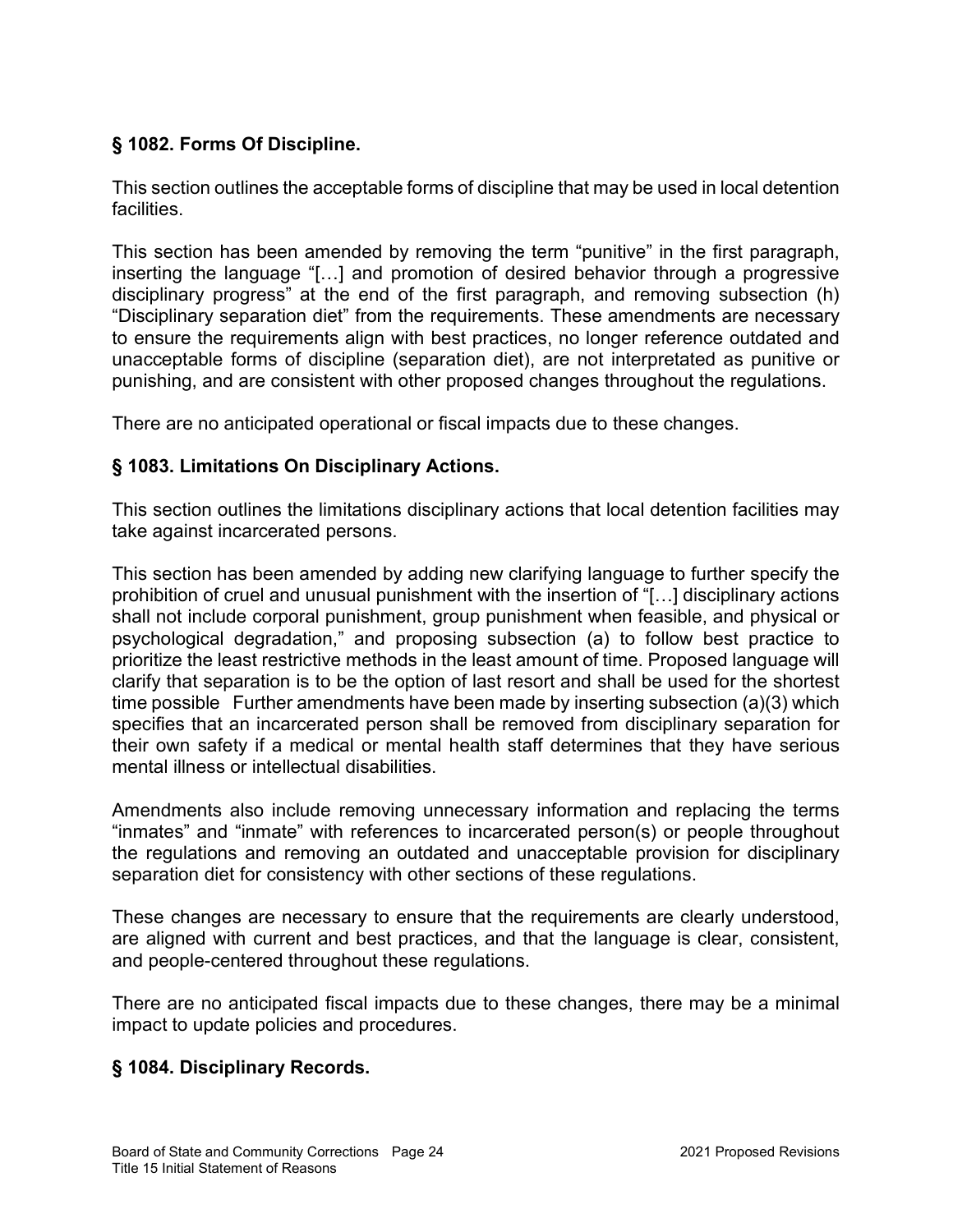Section 1084 references the requirement in Penal Code Section 4019.5 to keep disciplinary records.

This section has been amended to replace the phrase "infractions and punishment" with "actions" for consistency with other proposed changes made throughout these regulations.

There are no anticipated operational or fiscal impacts due to these changes.

# ARTICLE 8. MINORS IN JAILS

### § 1101. Restrictions on Contact with Adult Prisoners.

Section 1101 requires that the facility administrator develop policies and procedures to restrict contact between adults and youth in detention facilities.

The title of this section has been amended to "Restrictions on Contact with Incarcerated Adults" to remove an outdated reference to "prisoners". Further amendments include inserting "sight and sound" as the type of contact to be restricted, proposing language to consider trauma-informed approaches in protecting minors from contact, and replacing the term "inmates" with "incarcerated people." These changes are necessary to ensure that the requirements align current and best practices and other proposed changes throughout these regulations, are consistent with other state and federal regulations, protect minors from contact with incarcerated adults, and ensure that the language is consistent and people-centered.

There are no anticipated fiscal impacts due to these changes.

## § 1102. Classification.

Section 1102 outlines the classification requirements for minors held at local detention facilities.

This section has been amended by replacing the term "segregation" in subsection (a) with "separation" to ensure the language throughout these regulations is not punitive and consistent with other proposed changes. The term "Sections" has been replaced with "Section" as a typographical correction.

There are no anticipated operational or fiscal impact due to this change.

### § 1104. Supervision of Minors.

Section 1104 outlines the requirements for the facility administrator develop written policy and procedures for supervision of minors.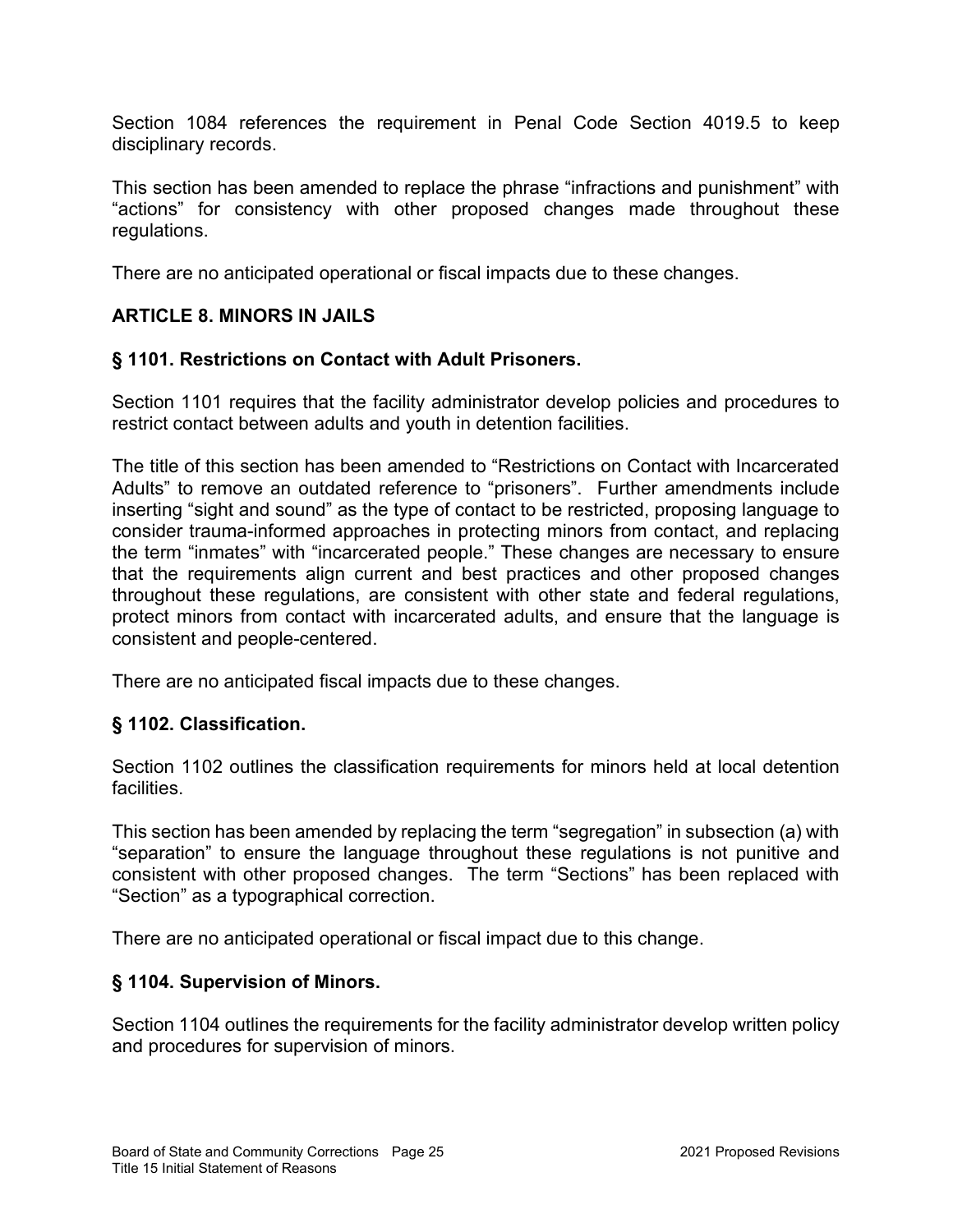This section has been amended to remove "/or" in "visual observation of movement and/or skin." This change is necessary to clarify that the requirement for visual observation is that both movement and skin be observed to ensure the health and safety of minors.

There are no anticipated operational or fiscal impacts due to this change.

## § 1105. Recreation Programs.

Section 1105 requires facilities to have policies and procedures to provide recreation programs for minors that are consistent with the regulations in Juvenile Title 15, Section 1065.

This section has been amended to replace the "other inmates" with "incarcerated adults" to ensure the language is contemporary, people-centered and consistent with other proposed changes throughout these regulations.

There are no anticipated operational and fiscal impacts due to this change.

## § 1106. Disciplinary Procedures.

Section 1106 outlines disciplinary procedures for minors housed at the detention facility.

This section has been heavily amended to replace the terms "inmates" with "incarcerated adults," insert applicable references to regulations regarding discipline (Sections 1080 through 1084), replace outdated information with reference to the Welfare and Institutional Code section 208.3, and inserting provisions to note the new requirements regarding permitted and prohibited forms of discipline in subsections (b) and (d).

These changes are necessary to ensure requirements are current and align with best practices, language is consistent throughout these regulations, people-centered, clear, and aligns with the intent to be non-punitive toward minors and provide protections from prohibited forms of discipline.

Additional amendment includes removing disciplinary confinement and disciplinary diet as many jails and prisons throughout the United States have discontinued the use of disciplinary diet, including the California Department of Corrections and Rehabilitation.

There are no anticipated operational or fiscal impacts due to these changes.

## § 1122. Reproductive Information and Services for Minors in Jails.

Section 1122 requires facilities to have written policies and procedures that make reproductive health services available to minors in jails.

This section has been amended to remove the phrase "both male and female" from the requirements to ensure the language does not assume all minors self-identify as male or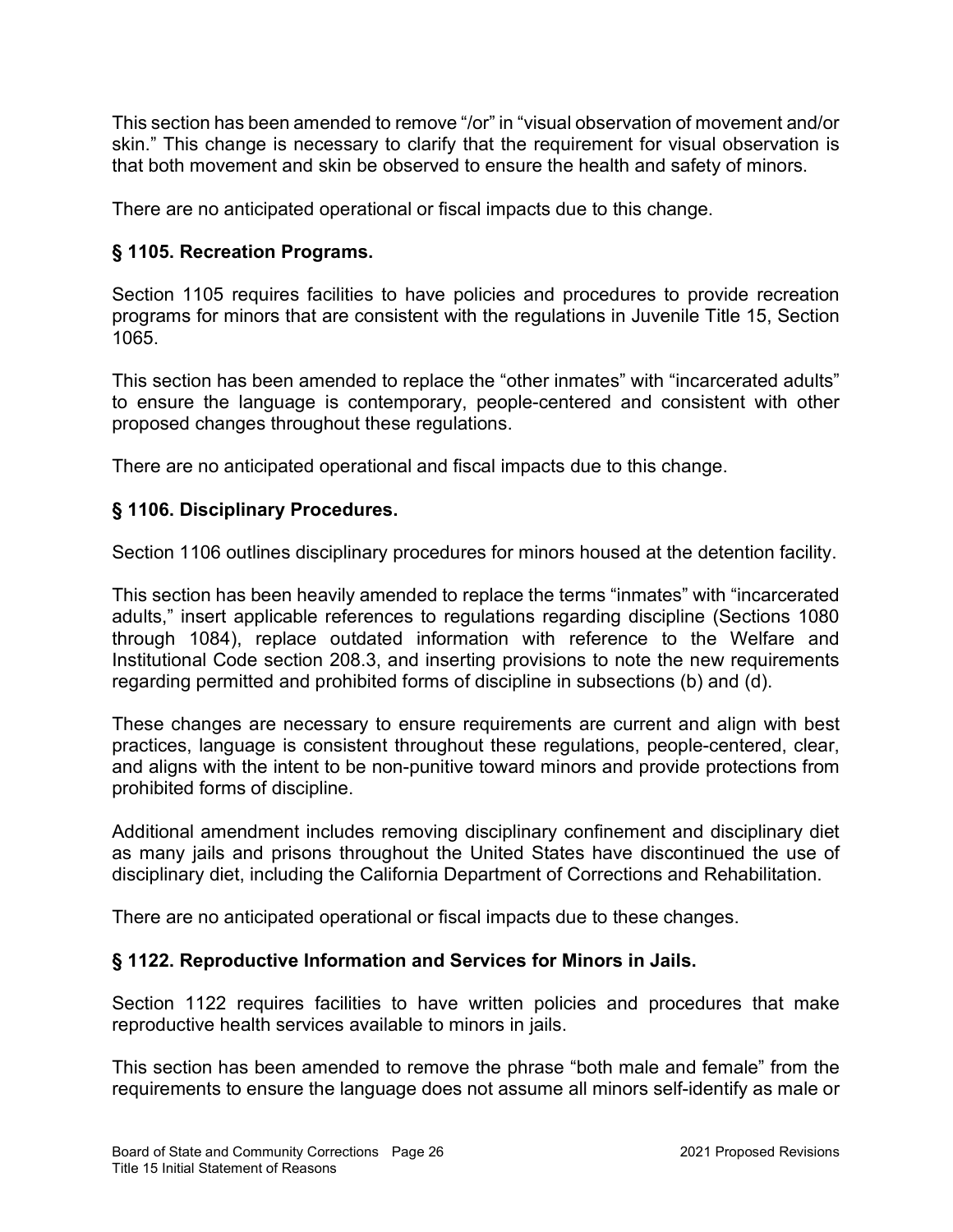female genders, and consistency with the overall intent to make these regulations more gender inclusive.

There are no anticipated operational and fiscal impacts due to this change.

# § 1122.5. Pregnant Minors.

Section 1122.5 outlines the requirements for written policies and procedures relating to pregnant minors.

This section has been amended by adding the phrase "or termination of the pregnancy," replacing "irons, waist chains" with "or waist restraints," and replacing "she" with "they" in subsection (b) the list of situations in which persons cannot be restrained.

These proposed amendments reflect best practices of using the least restrictive means possible on pregnant persons, ensure the language in these regulations is gender neutral, and consistent with Penal Code section 3407 and other changes being made in Section 1058.5, Restraint and Pregnant Persons.

There are no anticipated operational or fiscal impacts due to these changes.

## ARTICLE 9. MINORS IN TEMPORARY CUSTODY IN A LAW ENFORCEMENT **FACILITY**

## § 1143. Care of Minors in Temporary Custody.

Section 1143 outlines what shall be made available to all minors held in temporary custody in a law enforcement facility.

This section has been amended by removing, in subsection (a), the phrase "upon request" and inserting the term "appropriate," proposing additional access to language services, disabilities services, feminine hygiene products, removing the phrase "his or her." These changes are necessary to address the previous lack of services and items for youth, to ensure facilities provide a snack of appropriate nourishment for minors without minors having to initiate a request, and the language throughout these regulations is consistent and gender neutral. The proposed addition of subsection (a)(6) is also consistent with requirements to provide personal care items for menstruating people in section 1265.

Further amendment has been made to propose subsection (b) with language that will ensure minors be informed of what they are entitled to and what items are available when they are first brought into temporary custody.

There are no anticipated fiscal impacts due to these changes; operationally, facilities will need to update their policy and procedures manual to reflect the updated requirements what is available to minors under this section.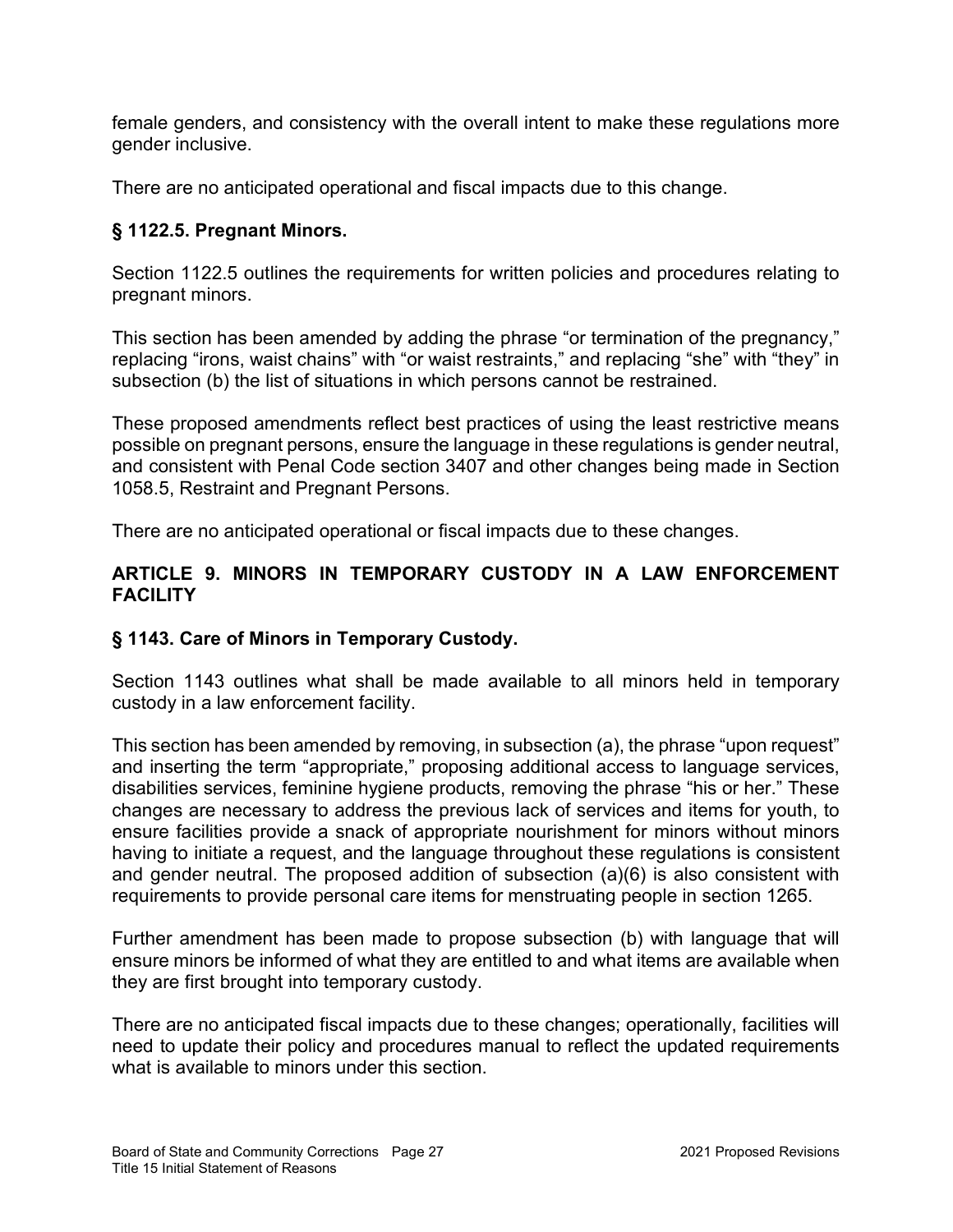### § 1144. Contact Between Minors and Adult Prisoners.

Section 1144 requires facilities to have policies and procedures restricting contact between minors and incarcerated adults.

The section title has been amended to replace the term "adult prisoners" with "incarcerated adults," and "inmates" with "incarcerated people" in the body of the regulation. These changes ensure that the language in these regulations is contemporary, people-centered, and consistent throughout.

There are no anticipated operational or fiscal impacts due to these changes.

### § 1145. Decision on Secure Custody.

Section 1145 outlines the conditions and factors facilities may take into consideration when deciding if a minor shall be taken into temporary secure custody.

This section has been amended to replace the phrase "he or she is" with "they are." This change ensures that the language in these regulations is consistent and gender-neutral throughout.

There are no anticipated operational or fiscal impacts due to these changes.

### § 1147. Supervision of Minors in Secure Custody Inside a Locked Enclosure.

Section 1147 outlines the requirements and types of minimum supervision facilities shall provide when minors are in detained locked enclosures.

This section has been amended to replace the phrase "Males and females" in subsection (b) with "Minors of different genders." This change ensures that the language in these regulations is consistent and gender-neutral throughout.

There are no anticipated operational or fiscal impacts due to these changes.

### § 1149. Criteria For Non-Secure Custody.

Section 1149 outlines the criteria for non-secure custody for minors held in temporary custody.

This section has been amended by replacing an outdated and incorrect reference to Section 207.1 "(d)" of the Welfare and Institutions Code with Section 207.1 "(b)," and adding "While minors are held in temporary non-secure custody the provision of Section 1143 apply" after the last sentence of the paragraph. These changes are necessary to ensure the language in these regulations makes relevant references, is consistent, and that the facilities understand the requirements of non-secure custody including those provisions in Section 1143.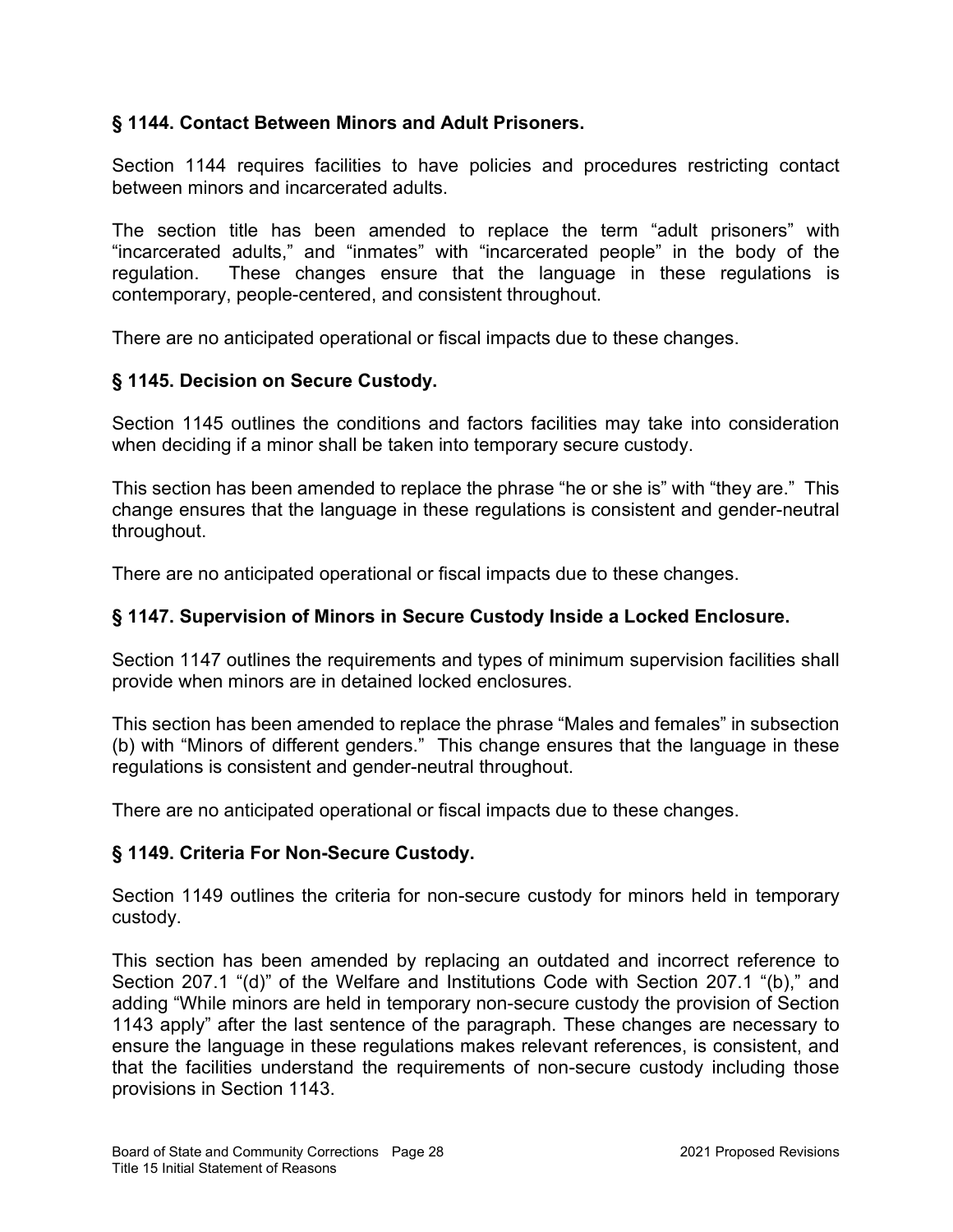There are no anticipated operational or fiscal impacts due to these changes.

### § 1151. Minors Under the Influence of Any Intoxicating Substance In Secure or Non-Secure Custody.

Section 1151 outlines the requirements the facilities shall develop for handling minors under the influence of any intoxicating substances.

This section has been amended by inserting "prior to secure or non-secure custody of that minor," in the first paragraph and removing the language that states, "who display outward signs of being under the influence of drugs, alcohol or any other intoxicating substances." These changes are necessary to ensure the language specifies that a medical clearance shall be obtained prior to secure or non-secure custody of a minor without being unnecessarily duplicative or confusing; supervision and safety checks should be performed regardless of whether a minor shows signs of any intoxication, and that interpretation of the language these regulations is consistent throughout.

There are no anticipated fiscal impacts due to these changes; operationally, facilities will need to update their policy and procedures manual.

# ARTICLE 10. MINORS IN COURT HOLDING FACILITIES

## § 1161. Condition of Detention.

Section 1161 outlines the condition of detention requirements for court holding facilities that may be used to hold both minors and adults.

This section has been amended by replacing the term "Segregation" with "Separation" in subsection (b) to ensure the intent of these regulations is not punitive and that the language in these regulations is contemporary and consistent throughout.

There are no anticipated operational or fiscal impacts due to these changes.

### § 1162. Supervision of Minors.

Section 1162 outlines the requirements related to supervision and safety checks of all minors in detention.

Currently the language in this section does not state the review of safety checks is required. This section has been amended inserting the phrase "and review [of safety checks]" as there should be a plan in place for the review of safety check so that issues may addressed immediately at the facility level rather than waiting until biennial inspection occurs.

There are no anticipated operational or fiscal impacts due to this change.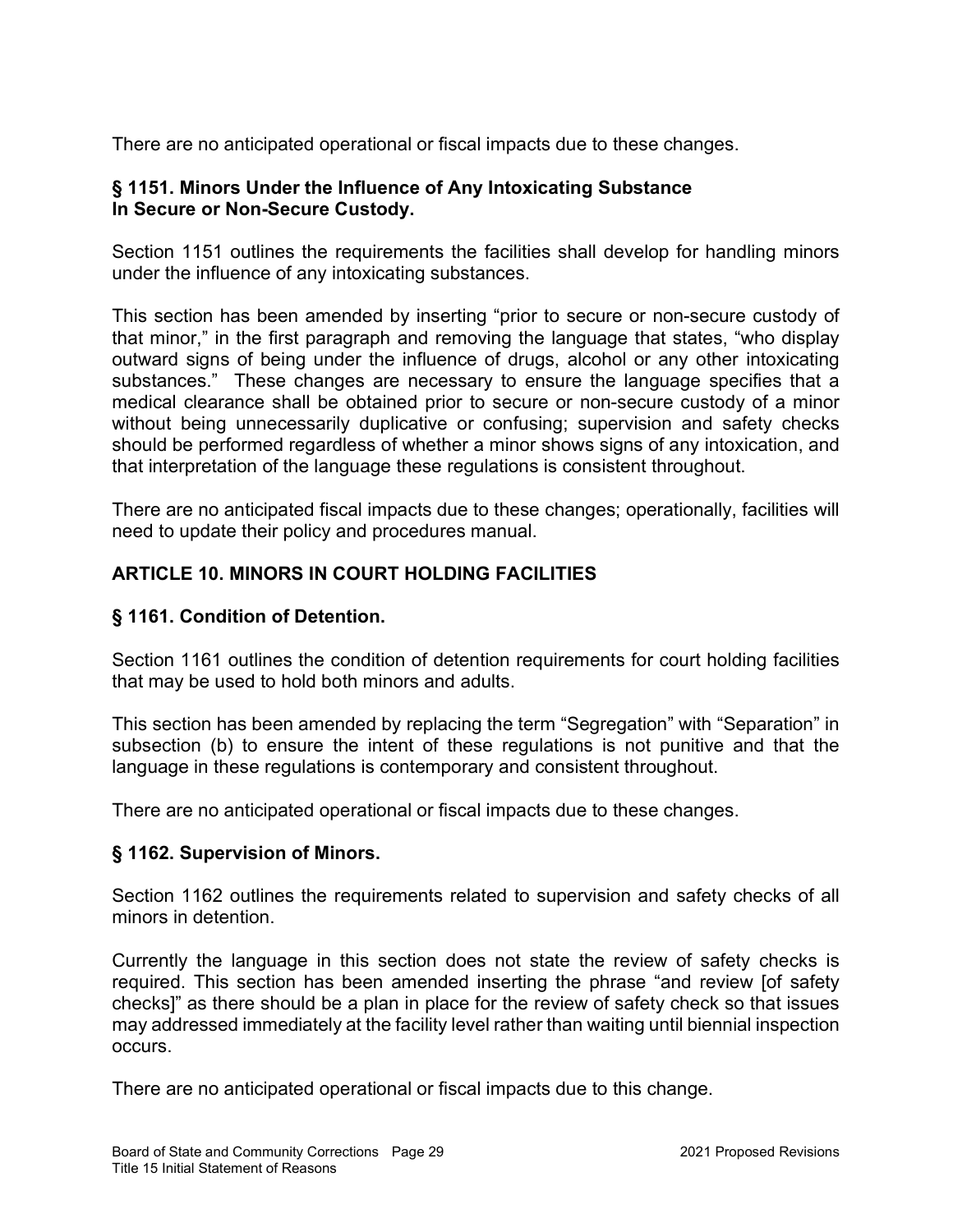## § 1163. Classification.

Section 1063 requires that a court holding facility administrator develop a written plan to ensure safety of staff and minors held at the facility as required by Section 208 of the Welfare and Institution Code.

This section has been amended by replacing the term "segregation" with "separation," and the phrase "adult inmate(s)" with "adults confined there." These changes ensure that the intent of these regulations is not punitive and the language in these regulations is contemporary, people-centered, and consistent throughout.

There are no anticipated operational or fiscal impacts due to these changes.

# ARTICLE 11. MEDICAL/MENTAL HEALTH SERVICES

## § 1200. Responsibility for Health Care Services.

Section 1200 requires the facility administrator to have emergency and basic health care services available to all incarcerated persons.

This section has been amended by replacing the terms "inmates" with "incarcerated persons" in the subsection (a) and (b) to ensure the language in these regulations is contemporary, people-centered, and consistent throughout. Additionally, the term "physician" has been replaced with "qualified health care professionals" in subsection (a) because not all facilities have a physician readily available, but most facilities do have qualified health care professionals on site or readily available.

Further amendment has been made to remove the phrase "[…] to treat physical disorders" from the requirement to ensure consistency with medical hierarchy in professional practices and clarity in that a physician should be available for oversight and several other duties and responsibilities in addition to physical disorders.

There are no anticipated operational or fiscal impacts due to these changes.

## § 1205. Health Care Records.

Section 1205 outlines the requirements related to maintaining and accessing health care records of incarcerated people.

This section has been amended by replacing the term "inmate" with references to incarcerated person and person(s) in subsection (b), (c), and (d), to ensure the language in these regulations is consistent and people-centered throughout.

There are no anticipated operational or fiscal impacts due to these changes.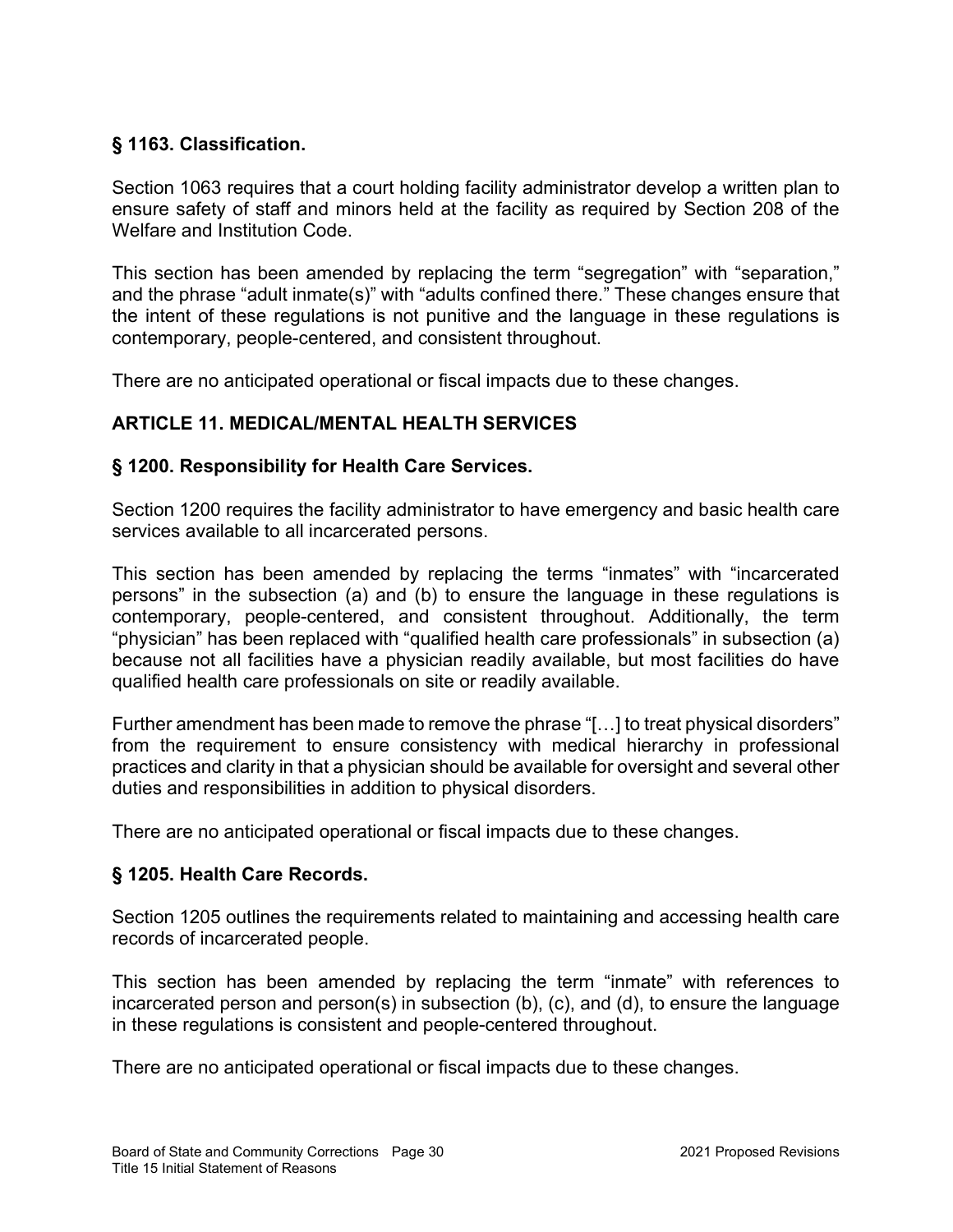## § 1206. Health Care Procedures Manual.

Section 1206 outlines the requirements for health authorities to develop and maintain written policies and procedures that pertain to in-custody health care.

This section has been amended by replacing the term "[lactating] women" with "people" in subsection (f), the terms "inmates" with "incarcerated persons," "incarcerated [passengers]" and "incarcerated people" in subsection (i), (j), (n), (o), (p), and (r). These changes are necessary to ensure the language throughout these regulations is gender neutral, people-centered, consistent, and free of grammar errors. Additionally, consistent with the changes in this section, subsection (g) has been amended to state "[...] incarcerated persons who may be in behavioral crisis or have [developmental] disabilities;" from "screening, referral, and care of mentally disordered and developmentally disabled inmates."

Since the current regulation does not specify the response time or what is "timely" in subsection (r) for access to medical and mental health services, further amendment has been made in subsection (r) by adding language to clarify that "timely" is defined as "within seven days of request." This change is necessary to ensure the requirement can be clearly interpreted and applied properly.

There are no anticipated fiscal impacts due to these changes; operationally facilities will need to update the policies and procedures to ensure facility staff can meet the timeliness requirement.

## § 1206.5. Management of Communicable Diseases in a Custody Setting.

Section 1206.5 outlines the requirements the facilities shall follow related to the policies and procedures as well as the management of communicable diseases.

This section has been amended by replacing the term "inmates" with references to incarcerated person(s) and people for consistency with other contemporary and peoplecentered changes throughout these regulations.

There are no anticipated operational or fiscal impacts due to these changes.

## § 1207. Medical Receiving Screening.

Section 1207 outlines the requirements and responsibilities of medical receiving screening that shall occur for incarcerated persons at the time of intake.

This section has been amended by removing the exception provision in the beginning of the first sentence "With the exception […] receiving screening, a" and removing the word "tuberculosis" and "other" from the phrase "tuberculosis and other communicable diseases," to ensure medical receiving screening is not reliant on previous screenings that may contain outdated or lacking information, is inclusive of all incarcerated persons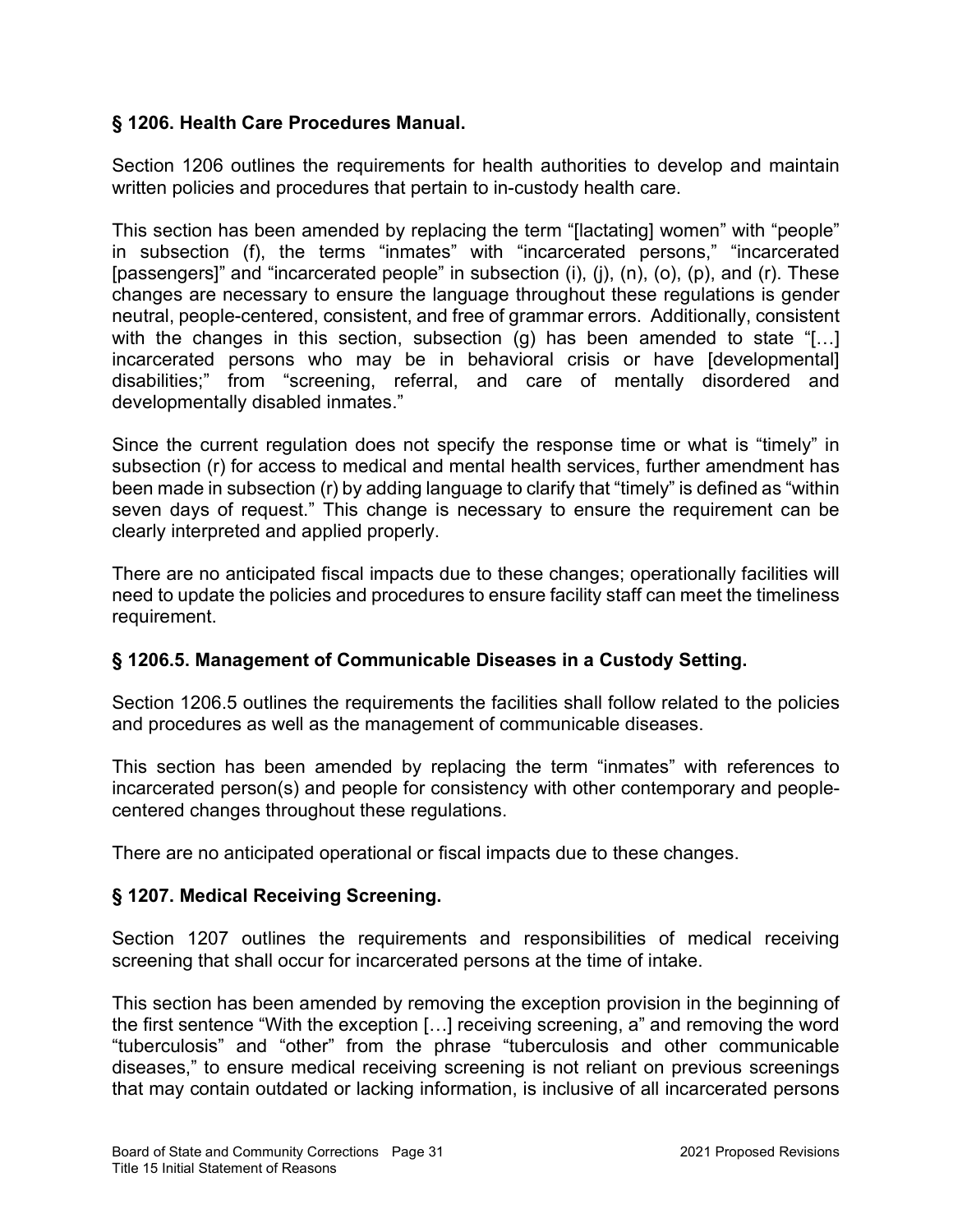without excluding incarcerated persons who are new or transferred from another facility, and that all communicable diseases are considered, not just tuberculosis.

Additional amendments include replacing the terms "inmate" and "inmates" with references to incarcerated persons to ensure the language in these regulations is peoplecentered and consistent throughout.

There are minimal anticipated operational or fiscal impacts due to these changes.

## § 1207.5. Special Mental Disorder Assessment.

Section 1207.5 require the local detention facilities to have additional mental health assessment.

This article title has been amended by replacing the term "Mental Disorder" with "Behavioral Health," and the term "women" with "incarcerated persons" to ensure the language throughout these regulations is contemporary, gender neutral, people-centered, and consistent.

There are no anticipated operational or fiscal impacts due to this change.

## § 1208. Access to Treatment.

Section 1208 outlines the requirements for local detention facilities to develop a written plan for referring incarcerated persons to various health related treatments during their incarceration subsequent to receiving screening.

This section has been amended by removing "/or," replacing the term "inmate" with "incarcerated person," inserting the term "dental" as an additional treatment offered, replacing "his/her" with "their" and replacing the term "inmates" with "persons." These changes are necessary to reflect best practices of providing access to proper treatments, and they also ensure the language in throughout these regulations is consistent, peoplecentered, gender neutral throughout and can be clearly interpreted.

There are no anticipated fiscal due to these changes; operationally facilities will need to update policies and procedures.

## § 1208.5. Health Care Maintenance.

Section 1208.5 outlines the types and frequency of health care maintenance that shall be provided in detention facilities.

This section has been amended by removing and replacing the term "inmates" with references to people and persons, removing "[health] of the inmate" from the second sentence, inserting a hyphen in "factor based," and replacing the term "anniversary" with "year." These changes are necessary to ensure language throughout these regulations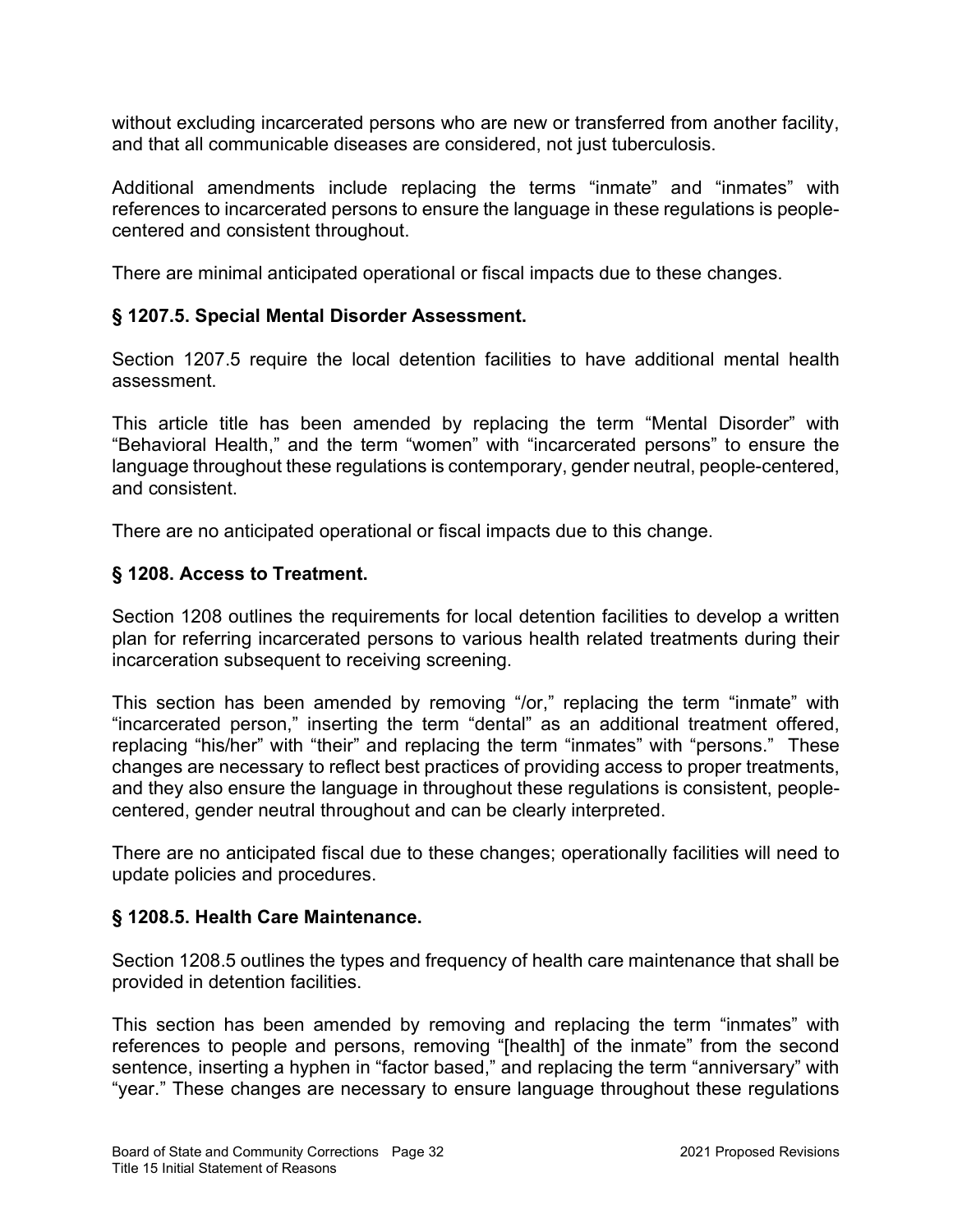is consistent, people-centered, free of punctuation errors, and clear since the term "anniversary" does not clearly define a period of time; it is a point in time.

Further amendment to this section includes inserting the phrase "but not to exceed one year" to clarify what reasonable intervals are for the healthcare maintenance examinations requirement. This revision was driven by the aging incarcerated population and the increased in length of stay for an incarcerated person compared to the past. Facilities are also seeing an increased number of older incarcerated persons who may require more frequent care. This change is necessary to ensure incarcerated persons receive healthcare examinations at more consistent intervals across the state.

There are no anticipated operational or fiscal impacts due to these changes.

## § 1209. Mental Health Services and Transfer to Treatment Facility.

Section 1209 outlines the requirements of facilities to establish policies and procedures for the identification and handling of mental health services.

This section has been amended by replacing the terms "inmates" and "inmate" with references to incarcerated person or person, correcting a misspelling for the word "telehealth," replacing the word "himself" with "themselves," and removing "/or" in "designation of restraint procedures and/or devices." A reference to the "Department of Mental Health," which no longer exists, has been replaced with a reference to the "Department of Health Care Services. These changes ensure that the language and requirements throughout these regulations is people-centered, consistent, and can be reasonably and logically interpreted as having only one meaning, and clarifying that facilities must have policy that includes information on both restraint procedures and devices.

There are no anticipated operational or fiscal impacts due to these changes.

### § 1210. Individualized Treatment Plans.

Section 1210 outlines the requirements for local detention facilities to provide treatment plans for incarcerated persons with mental health and other health conditions.

The section has been amended by replacing the term "inmate" with "incarcerated person" and "person," and revising the phrase "the responsible health care" to "the responsible mental health care provider." These changes are necessary to ensure the language throughout these regulations is people-centered, consistent, and clear in the requirement that mental health care providers specifically are the individuals providing mental health treatments in the facilities.

Additional amendments include removing "and/" and "/are" in the subsection (b) to ensure the regulation requirements can be reasonably and logically interpreted as having only one meaning, further clarifying that treatment plans are required for additional treatment,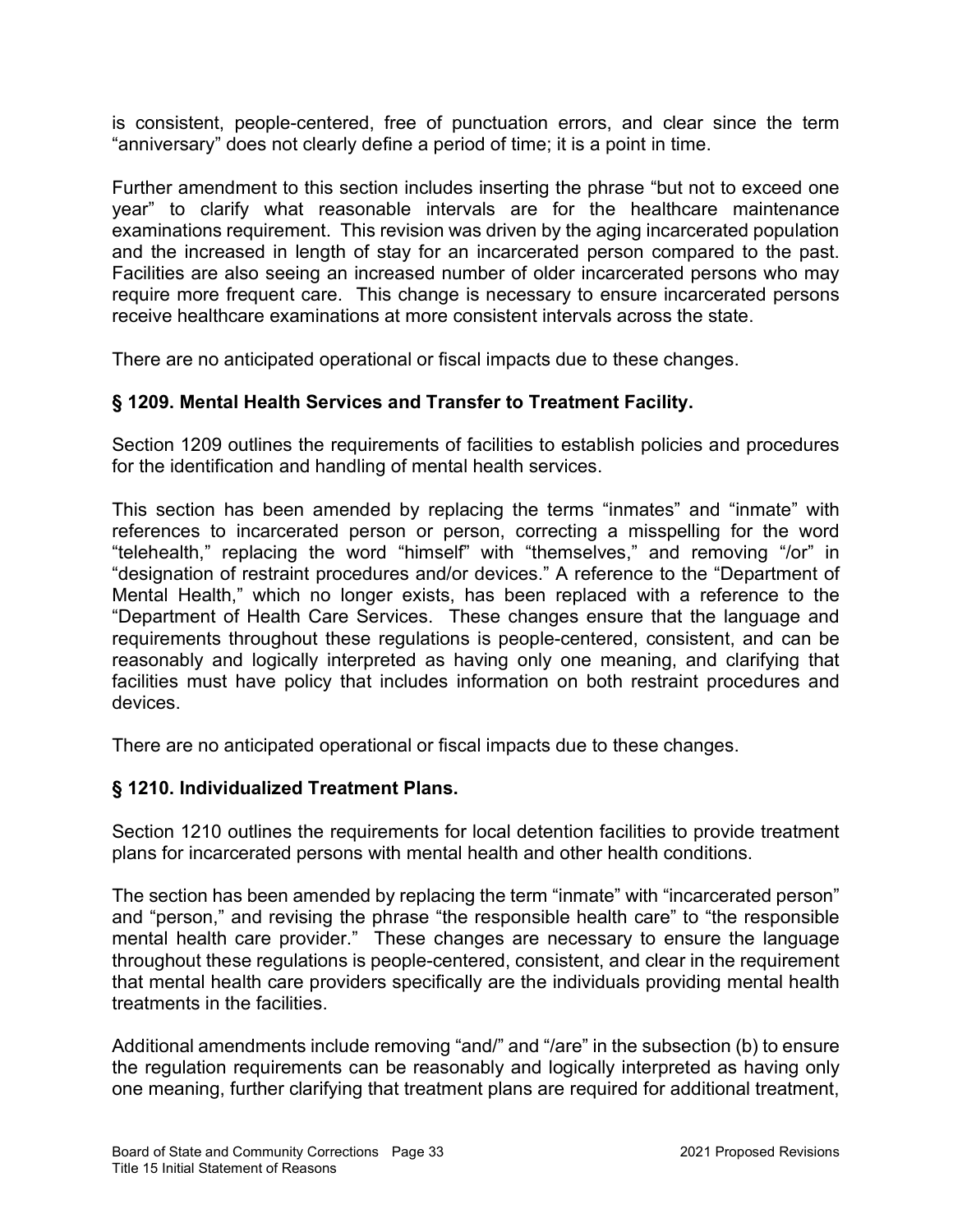special accommodations, or a schedule of follow-up care during the period of incarceration.

There are no anticipated operational or fiscal impacts due to these changes.

# § 1211. Sick Call.

Section 1211 requires that local detention facility administrator develop written policies and procedures for daily sick calls.

This section has been amended by rewording the policy and procedures requirement, removing unnecessary information "[…] for a" and "[sick call] conducted," and replacing the terms "inmate" and "inmates" with "incarcerated person" and "incarcerated persons." These changes are necessary ensure the language in these regulations is easily understood, consistent, people-centered, and grammatically correct throughout.

There are no anticipated operational or fiscal impacts due to these changes.

## § 1212. Vermin Control.

Section 1212 requires local detention facilities to have a written plan for the control and treatment of vermin infestation.

This section has been amended by replacing the term "inmate" with "incarcerated person," and inserting the phrase "[…] incarcerated persons who are found to be [vermininfested]." These changes ensure the language is clear, people-centered, and consistent throughout.

There are no anticipated operational or fiscal impacts due to these changes.

## § 1213. Detoxification Treatment.

Section 1213 requires local detention facilities to have policies on treatment of detoxification.

This section has been amended by replacing the term "inmates" with "incarcerated people" to ensure the language in these regulations is people-centered and consistent throughout.

There are no anticipated operational or fiscal impacts due to these changes.

### § 1214. Informed Consent.

Section 1214 outlines the requirements for informed consent for non-emergency medical and mental health care in local detention facilities.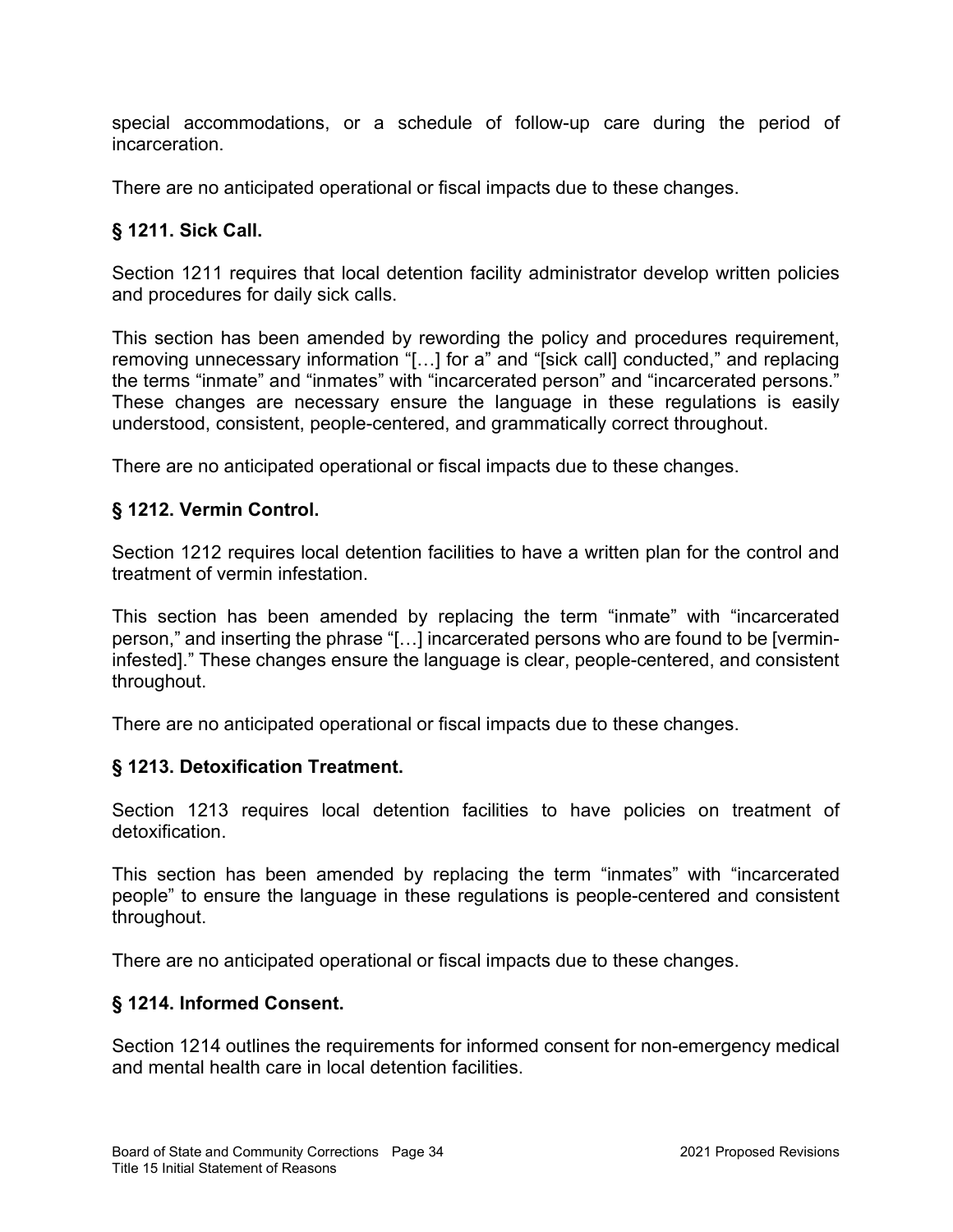This section has been amended by replacing the term "inmates" with "incarcerated persons," and "incarcerated people," and "inmate" with "incarcerated person" to ensure the language in these regulations is people-centered and consistent throughout.

There are no anticipated operational or fiscal impacts due to these changes.

# § 1215. Dental Care.

Section 1215 requires that the facility administrator to develop written policies and procedures for handling dental care under a dentist licensed in the state.

This section has been amended by replacing the term "inmate" with "incarcerated person," and removing the comma before "licensed in the state." These changes ensure the language in these regulations is free of punctuation errors, is people-centered and consistent throughout.

There are no anticipated operational or fiscal impacts due to these changes.

### § 1216. Pharmaceutical Management.

Section 1216 outlines the requirements for pharmaceutical management in detention facilities.

This section has been amended by removing and replacing the terms "inmate" and "inmates" with references to incarcerated person(s) or people throughout subsections (a), (b) and (d). These changes are necessary to ensure language throughout these regulations is contemporary, people-centered, and consistent.

There are no anticipated operational or fiscal impacts due to these changes.

## § 1217. Psychotropic Medications.

Section 1217 outlines the requirements and conditions for administering psychotropic medications in local detention facilities.

This section has been amended by replacing the terms "inmate" and "inmates" with references to incarcerated person(s) or people throughout, and by replacing "him/herself" with "themselves" to ensure language in these regulations is contemporary, peoplecentered, gender neutral and consistent.

There are no anticipated operational or fiscal impacts due to these changes.

## § 1230. Food Handlers.

Section 1230 requires local detention facilities to have policies and procedures for medical screening of food handlers.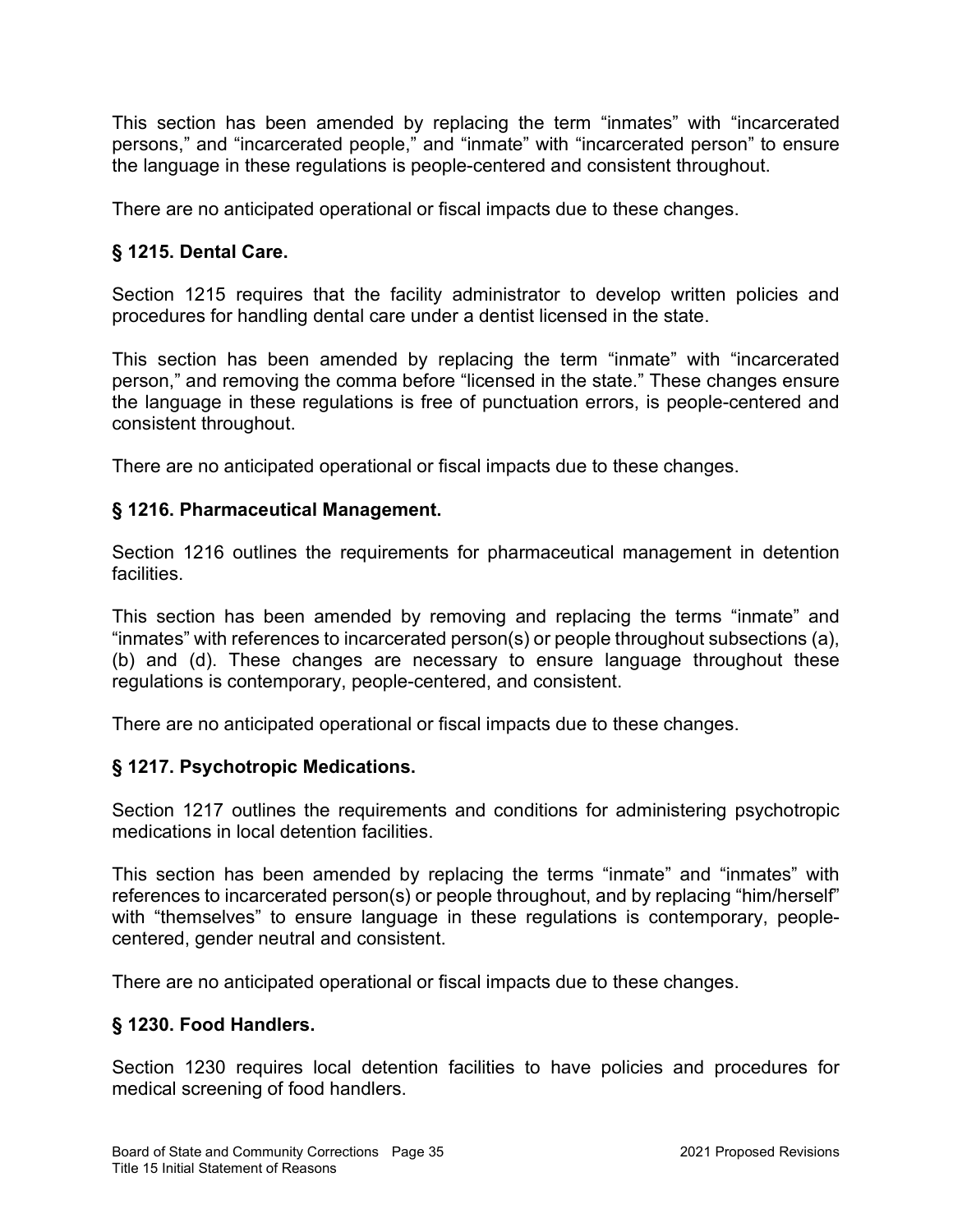This section has been amended by replacing the term "inmate [food service workers]" with "incarcerated [food service workers]" to ensure the language in these regulations is people-centered and consistent throughout.

There are no anticipated operational or fiscal impacts due to these changes.

# ARTICLE 12. FOOD

## § 1240. Frequency of Serving.

Section 1240 outlines the frequency, timing, and requirements for servicing food in Temporary Holding, Type I, II, II and IV facilities.

This section has been amended by inserting additional language that supplemental food must be served if more than 14 hours pass between "evening and morning" meals. The current regulation lacks clarity when the 14 hours should fall between. Additionally, the phrase "a 14-hour period" in the last sentence has also been amended by inserting "the time period outlined above." These changes are necessary to ensure clarity and consistency, and that the 14-hour passage of time is not applied to hours when incarcerated people are awake.

Further amendments have been made to ensure that the language in these regulations is contemporary, people-centered, and consistent throughout by replacing the term "inmates" with "incarcerated persons" and "people" and removing the term "inmates" where is no longer necessary.

There are no anticipated fiscal impacts due to these changes; operationally facilities will need to update their policy and procedures.

### § 1241. Minimum Diet.

Section 1241 outlines the minimum diet requirements for people incarcerated in local detention facilities.

This section has been amended by replacing the Dietary Reference Intakes (DRI) of the Food and Nutrition Board from the "2011" release with the latest release of "2019," removing the reference to the 2008 California Food Guide, replacing the references to Dietary Guidelines for Americans with the "2020-2025," replacing the term "women" with "people," and the term "inmates" with "incarcerated person's." These changes are necessary to ensure the references and language throughout the regulations are up-todate, people-centered, gender neutral, consistent throughout.

Further amendments include replacing the apostrophe in "food group's," replacing the incorrectly spelled word "Retional" with "Retinol" in subsection (c)(3), inserting the term "daily" in the last paragraph to specify that additional servings from the listed groups of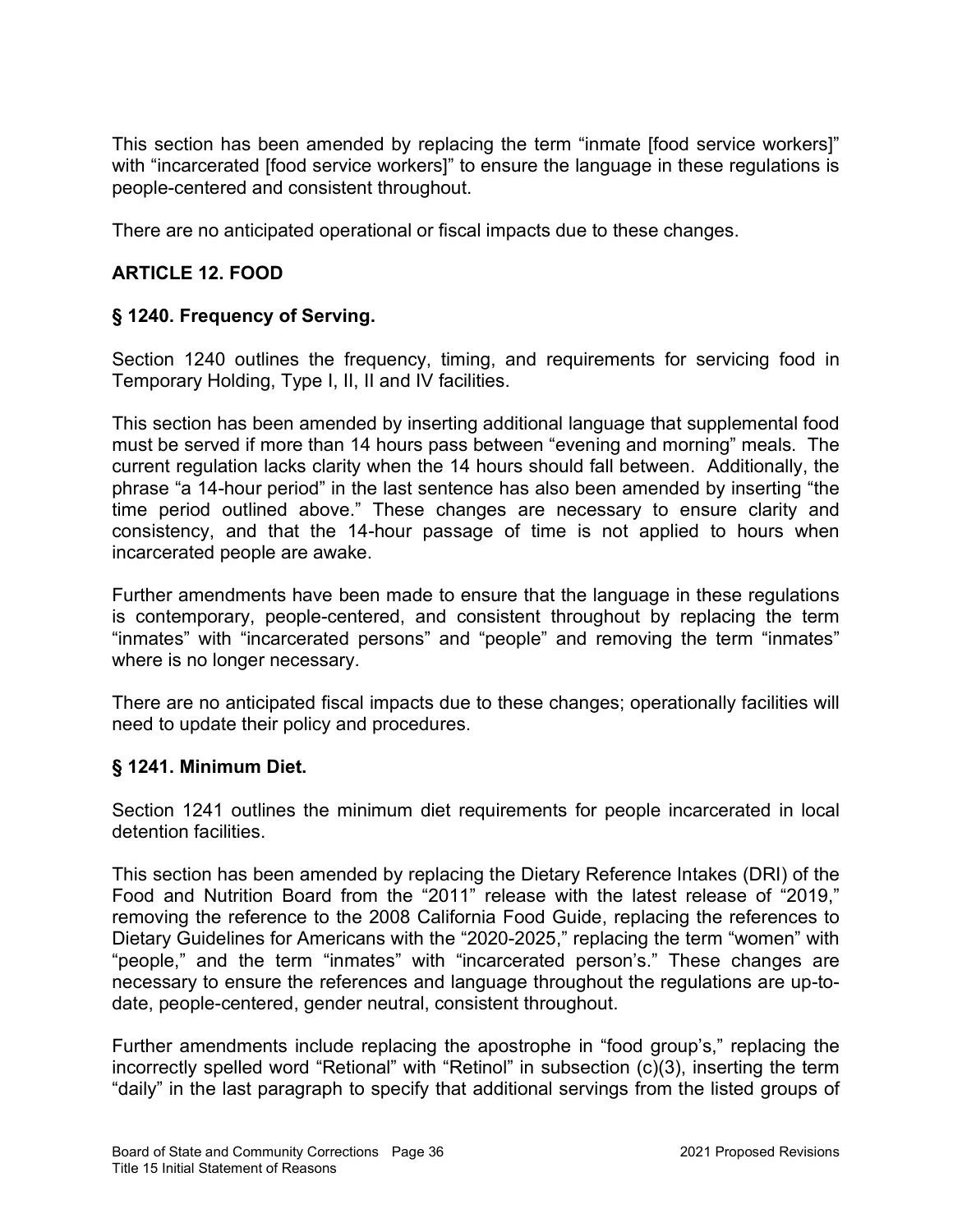food must be provided in amounts to meet daily caloric requirements. These additional changes are necessary to ensure the grammar and punctuation are correct in these regulations and that the language in the requirement is clear that facilities provide the nutritional needs to incarcerated persons daily.

There are no anticipated fiscal impacts due to these changes; operationally facilities will need to update their policy and procedures manual.

# § 1242. Menus.

Section 1241 outlines the requirements for facilities to prepare and plan meal menus in Type II, III and IV local detention facilities.

This section has been amended by inserting language at the end of the first paragraph that "[t]he dietitian shall ensure that the meals meet the nutritional and hot food requirements set forth in Section 1240 and 1241," and inserting "[…] variation in the menu shall meet the caloric requirements set forth in Section 1241" to end of the second paragraph. These changes ensure that the requirements are clear and consistent in the language throughout these regulations.

There are no anticipated fiscal impacts due to these changes; operationally facilities may need to update their policy and procedures.

### § 1243. Food Services Plan.

Section 1243 outlines the requirements for written food services plans.

This section has been amended by inserting, in subsection (d), "[…] and handling, including provisions for food that is found to be contaminated, expired, showing obvious signs of spoilage, or otherwise not fit for human consumption." This change ensures requirements are clear for the facilities to have policies and procedures regarding food that may not be fit for consumption. This change is also consistent with the requirements of the California Retail Food Code which is already referenced in the current language.

There are no anticipated operational or fiscal impacts due to these changes.

## § 1245. Kitchen Facilities, Sanitation, and Food Storage.

Section 1245 outlines the applicable requirements in accordance with Health and Safety Code and California Retail Food Code in local detention facilities.

This section has been amended by replacing the term "inmates" with incarcerated people" to ensure that the language is contemporary, people-centered, and consistent throughout.

There are no anticipated operational or fiscal impacts due to these changes.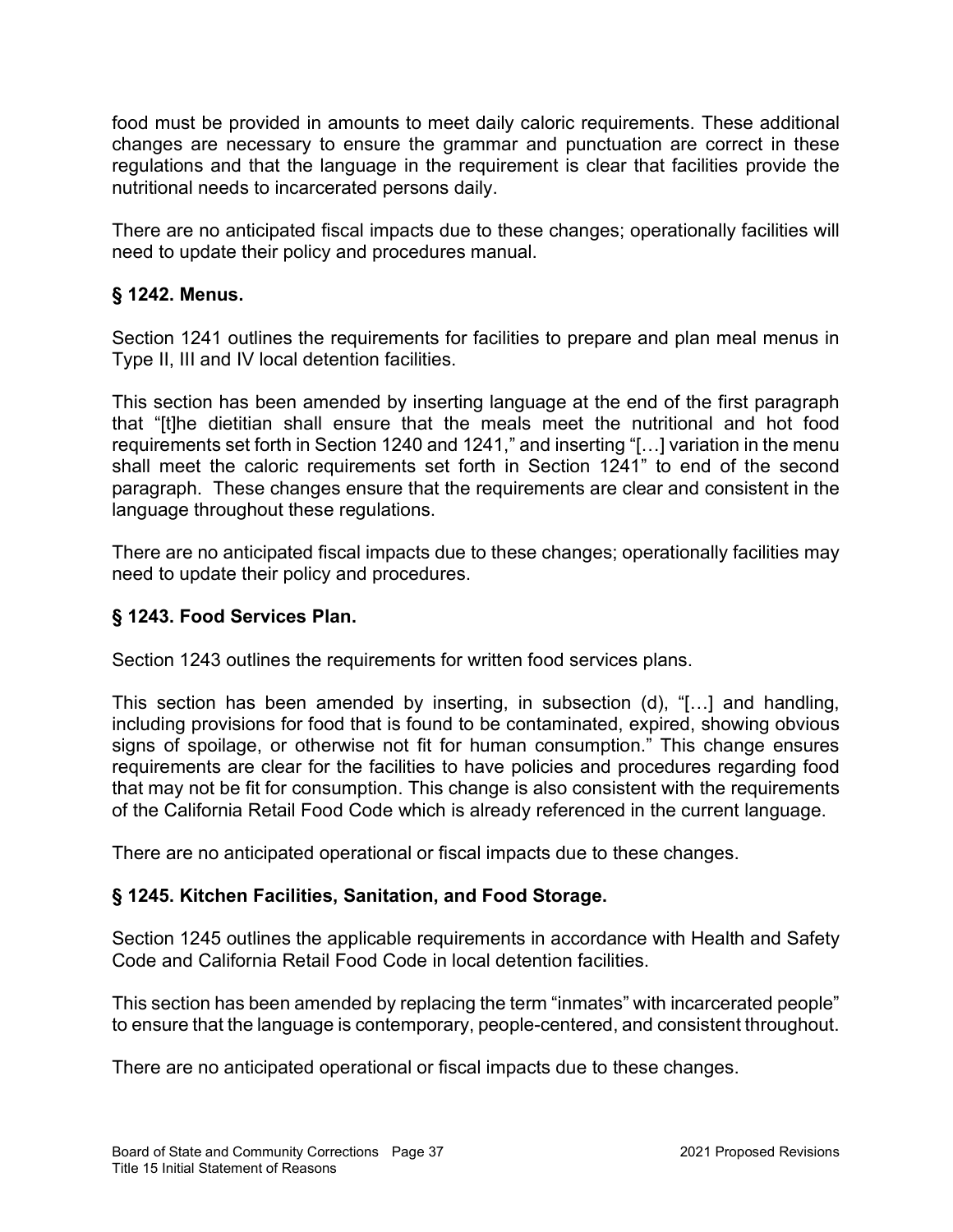## § 1247. Disciplinary Separation Diet.

Section 1247 outlines the requirement and recipe for making a disciplinary separation diet.

Consistent with state and national best practices, Section 1247, Disciplinary Separation Diet has been removed. References to disciplinary separation diets in other related regulations have also been struck and removed to prohibit its use as a disciplinary consequence. Many jails and prisons throughout the United States have discontinued the use of disciplinary diets, including the California Department of Corrections and Rehabilitation. This removal is also consistent with the amendment made in Section 1081 and Section 1082 of these regulations.

There are no anticipated fiscal impacts due to these changes; operationally, facilities may need to update their policies and procedures.

## § 1248. Medical Diets.

Section 1248 requires the responsible physician and facility administrator to have policies and procedures for medical diets.

This section has been amended by replacing the term "inmate" with "incarcerated person" and the word "women" with the phrase "and lactating people" to ensure the language throughout these regulations is contemporary, people-centered and gender neutral.

There are no anticipated operational or fiscal impacts due to these changes.

## ARTICLE 13. INMATE CLOTHING AND PERSONAL HYGIENE

This article title has been amended by removing the term "inmate" to ensure the language throughout these regulations is contemporary, people-centered, and consistent.

There are no anticipated operational or fiscal impacts due to this change.

### § 1260. Standard Institutional Clothing.

Section 1260 outlines the requirements and responsibility for facilities to issue institutional clothing in the conditions listed.

This section has been amended by replacing the term "inmates" with references to incarcerated person or people throughout the section, and inserting additional language to the last paragraph to further specify that "all issued clothing must be clean, free of holes and tears" to ensure reasonable quality standards in personal garments issued to people incarcerated at the facilities. Further amendment includes inserting new provision at the end of the section "Undergarments shall be clean, free of holes or tears, and substantially free of stains. Individuals shall be able to select the garment type more compatible with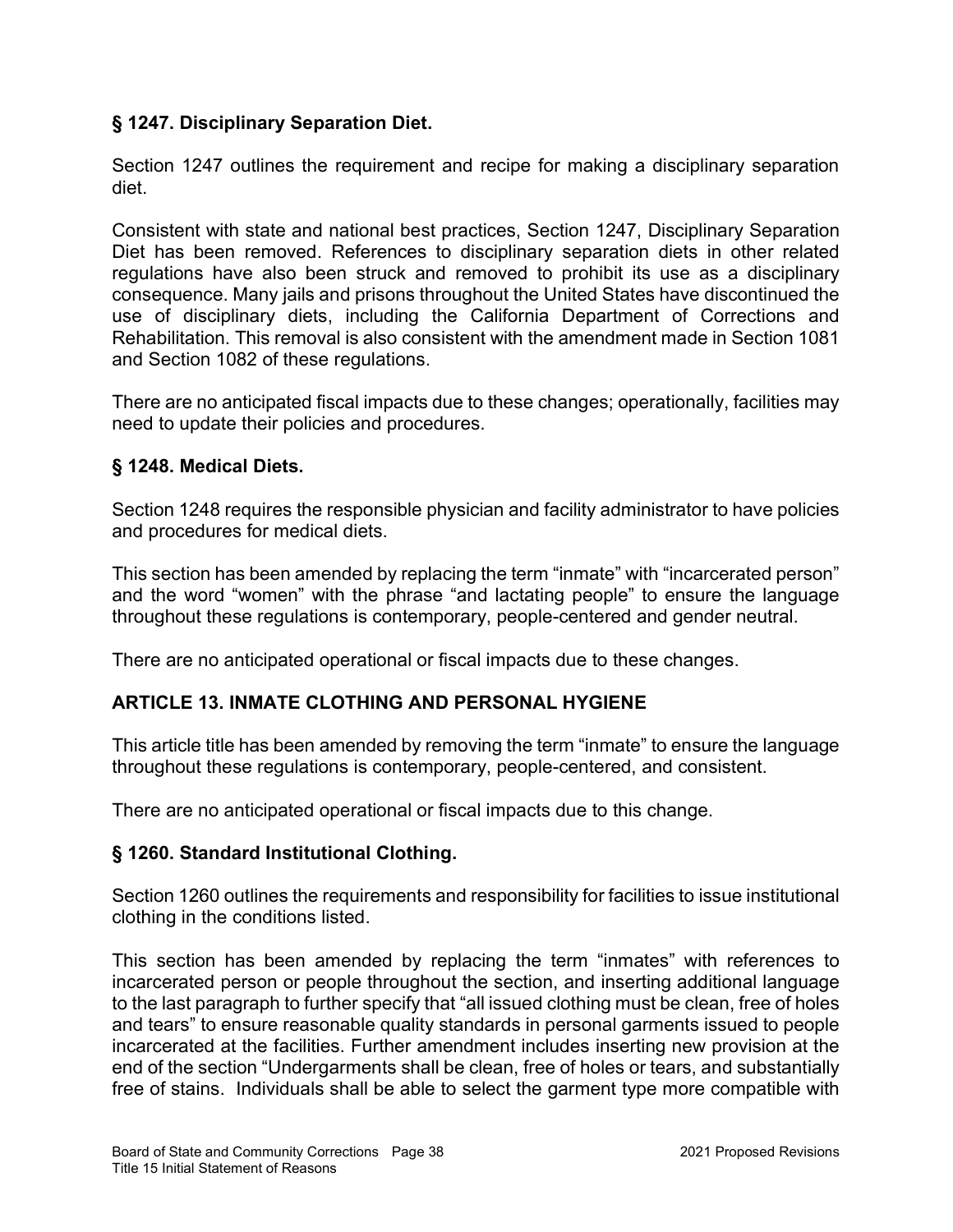their gender identity and gender expression." These changes are necessary to ensure that the language in these regulations is consistent with current and best practices, people-centered, and gender neutral throughout.

There are no anticipated fiscal impacts due to these changes; operationally, facilities may need to update their policies and procedures.

# § 1261. Special Clothing.

Section 1261 requires the facilities to issue special clothing to inmates who perform special work assignments.

This section has been amended by replacing the term "inmates" with "incarcerated people" and inserting new provision at the end of the section "All issued clothing must be clean, free of holes, and tears" as there is currently no provision that clarifies the condition of the special clothing issued. These changes are necessary to ensure the requirements are clearly understood, that the language is people-centered, consistent with best practices and other proposed changes throughout these regulations.

There are no anticipated fiscal impacts due to these changes; operationally, facilities may need to update their policies and procedures.

## § 1263. Clothing Supply.

Section 1263 outlines the requirements for facility clothing supplies.

This section has been amended by inserting the word "clean" and removing the term "inmate" in the first paragraph. These changes are necessary to specify and ensure that the available supply of clothing, bedding and linen, must be in clean condition, and that language in these regulations is contemporary, people-centered and consistent throughout.

There are no anticipated fiscal or operational impacts due to these changes.

## § 1264. Control of Vermin in Inmates' Personal Clothing.

Section 1264 requires local detention facilities to have policies and procedures for vermin control in personal clothing.

This section has been amended by removing the word "inmates'" from the section title, and replacing the term "inmates'" with "incarcerated people's" to ensure language in these regulations is contemporary, people-centered and consistent throughout.

There are no anticipated fiscal or operational impacts due to these changes.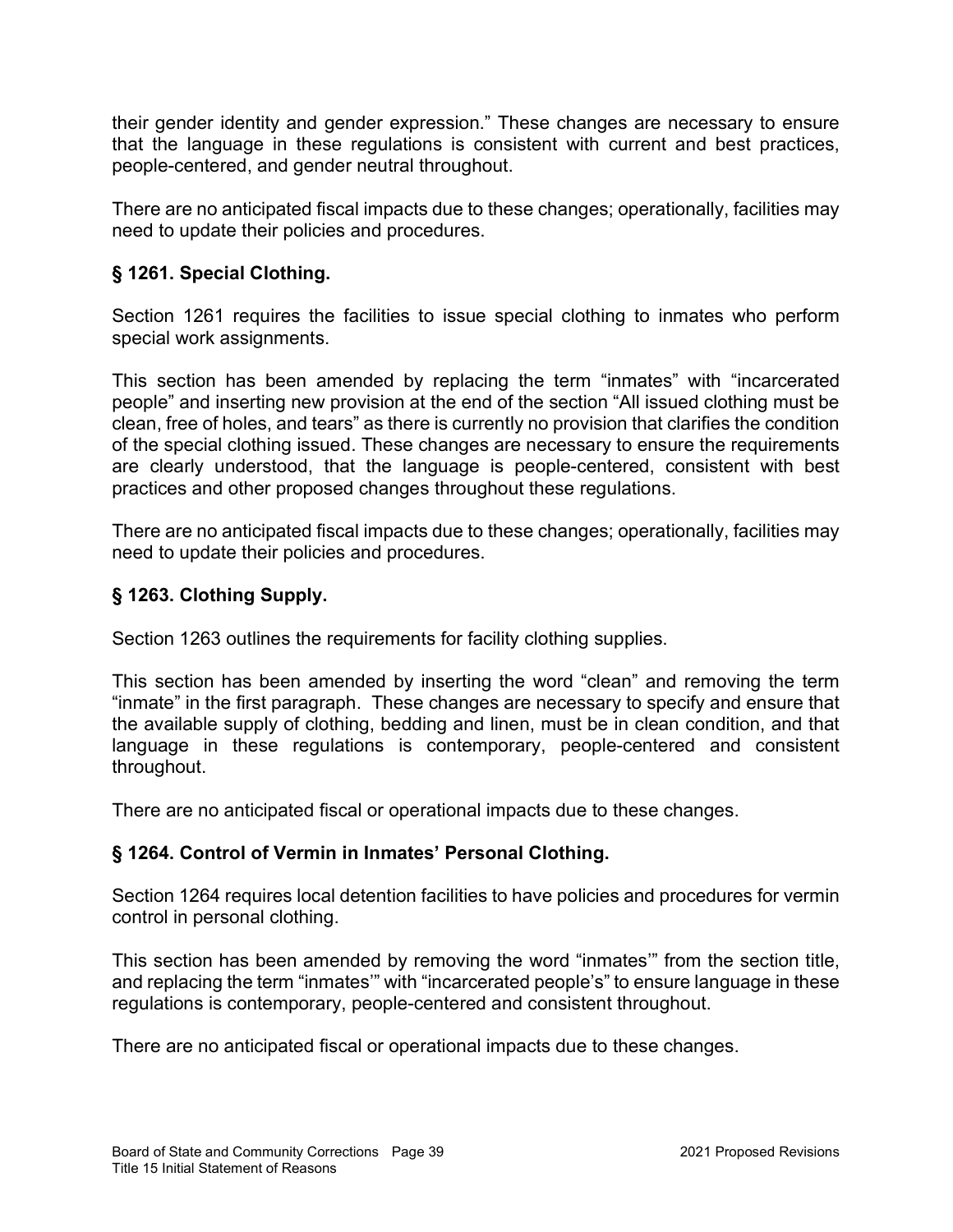## § 1265. Issue of Personal Care Items.

Section 1265 outlines the requirement for policies and procedures on the issuance of personal care items.

This section has been amended by replacing the term "female inmate" in the first paragraph with "menstruating person," "himself/herself" with "themself" and the terms "inmate" and "inmates" with references to incarcerated persons or people to ensure that the language in these regulations is contemporary, people-centered, gender neutral, and consistent with best practices throughout so that an incarcerated person who may not identify themselves as female shall still have access to and be provided with menstrual products.

Further amendments in this section include inserting additional language in the first paragraph to emphasize that there should be no maximum allowance for menstrual products that can requested by a menstruating person in the facilities, and adding a new provision stating that "personal care items shall be issued within the first 12 hours of housing assignment" to the last paragraph to ensure facilities do delay in providing necessary items needed for incarcerated persons to maintain personal hygiene. These additional amendments throughout these regulations are necessary to ensure that the requirements are clearly understood and consistent with best practices.

There are no anticipated fiscal or operational impacts due to these changes.

### § 1266. Showering.

Section 1266 requires facilities to have policies and procedures for showering and bathing.

This section has been amended by removing the term "inmate" from "inmate showering/bathing" and "replacing the term "inmates" with "incarcerated persons" to ensure the language in these regulations is contemporary, people-centered, and consistent throughout.

Further amendment also includes a new provision "[a]bsent exigent circumstances, no person shall be prohibited from showering at least every other day following assignment to a housing unit. If showering is prohibited, it must be approved by the facility manager or designee, and the reason(s) for prohibition shall be documented." This new provision is necessary to establish additional oversight of inappropriate disciplinary actions, including the denial of showers which cannot be done without having additional documentation and approval from a supervisor to justify the denial.

There are no anticipated fiscal impacts due to these changes; operationally, facilities will need to update their policy and procedures.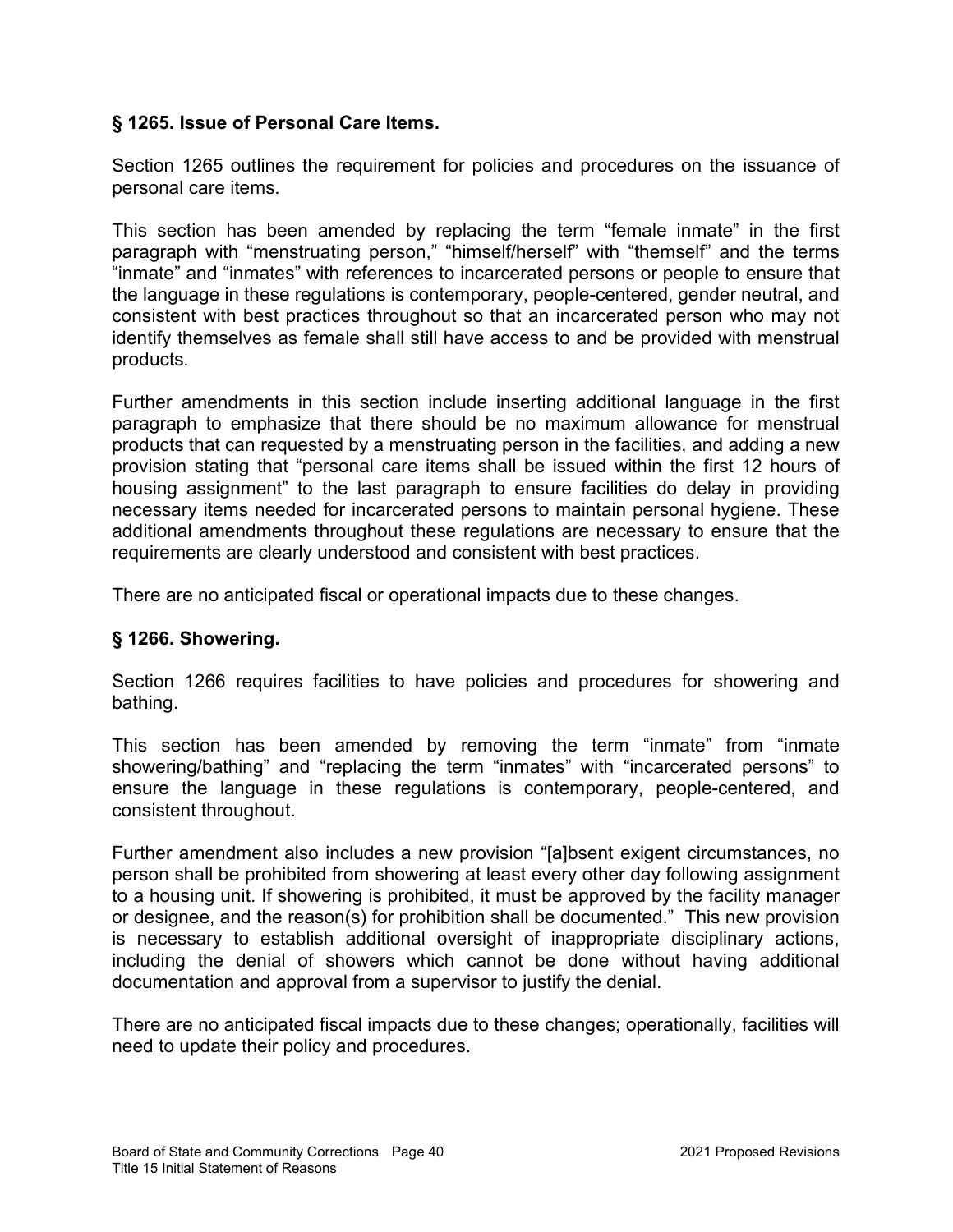## § 1267. Hair Care Services.

Section 1267 outlines the requirements for hair care services in local detention facilities.

This section has been amended by removing the term "inmates" from the first sentence of subsection (b) and replacing the term "inmates" with "people" in the second sentence to ensure the language in these regulations is contemporary, people-centered, consistent throughout.

There are no anticipated fiscal or operational impacts due to these changes.

### ARTICLE 14. BEDDING AND LINEN

### § 1270. Standard Bedding and Linen Issue.

Section 1270 outlines the requirements for standard bedding and linen issued to incarcerated people in the local detention facilities.

This section has been amended by replacing the terms "inmate" with "incarcerated person" in the first paragraph, inserting new provision that "[p]olicy and procedure shall require that items (a), (b), and (d) above be provided prior to the first night in the facility" in the second paragraph, and "[…] at the request of the incarcerated person" in the third paragraph. These changes are necessary to ensure the requirements are clearly understood, ensure that newly incarcerated persons spending their first night in a facility aren't without bedding supplies, and that the language in these regulations is peoplecentered and consistent throughout.

Additional amendments include inserting language "[…] provide an incarcerated persons with bedding and linen that [meet the requirements] and "[...] prior to their first in the facility and every night thereafter," to ensure consistency in this section's requirements and other changes proposed throughout these regulations.

There are no anticipated fiscal impacts due to these changes; operationally facilities will need to update their policy and procedures.

### § 1271. Bedding and Linen Exchange.

Section 1271 outlines the requirements for the facility administrator to develop policies and procedures for the scheduled exchange of bedding and linen issued to each person incarcerated in the local detention facilities.

This section has been amended by replacing the term "inmate" with "person" to ensure language throughout these regulations is contemporary, people-centered, and consistent throughout.

Further amendment includes inserting a new provision "[m]attress shall be free of holes and tears. Mattress with holes, tears, or that lack sufficient padding shall be replaced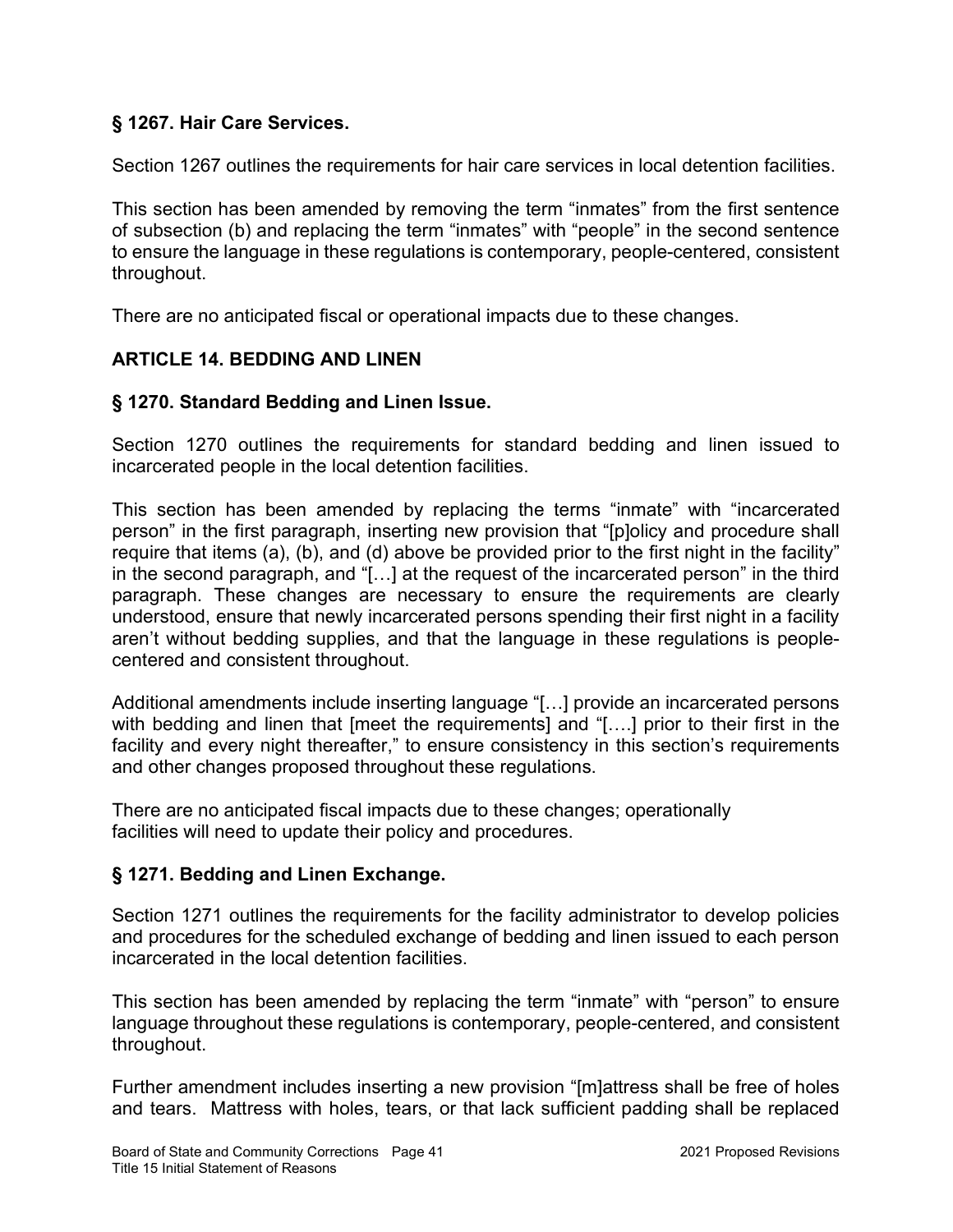upon request with mattresses that meet the requirements of Section 1270." This change ensures reasonable quality for mattresses provided in the facilities and improved-wellbeing of incarcerated persons, which is consistent with best practices and other changes proposed throughout these regulations.

There are no anticipated fiscal impacts due to these changes; operationally facilities will need to update their policy and procedures.

## § 1272. Mattresses.

Section 1272 outlines the requirements for any mattress purchased and issued to incarcerated persons.

This section has been amended by replacing the terms "inmate" with "incarcerated person" to ensure language throughout these regulations is contemporary, peoplecentered, and consistent throughout.

There are no anticipated fiscal or operational impacts due to these changes.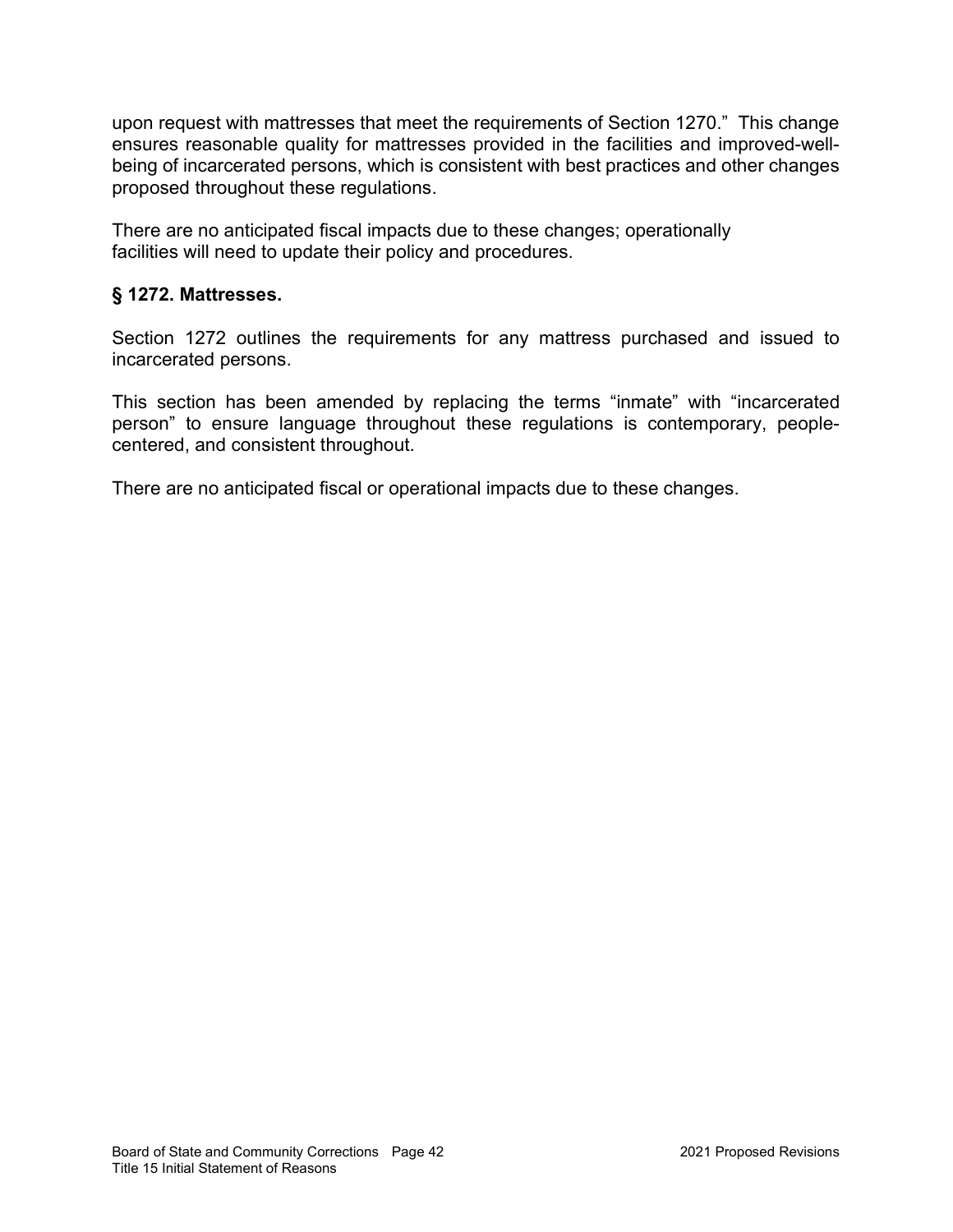#### PURPOSE

These revisions were made to enhance the operation of local detention facilities and in response to the Governor's direction (Governor's Budget Summary 2020-21. Page 142.) that BSCC strengthen oversight of county jails, including making standards consistent with national best practices. While there are no specific problems that these revisions intend to address, they do incorporate best practices and reflect relevant changes in applicable statute. Benefits of these revisions will include enhanced safety and security of local detention facilities and continued protection of incarcerated persons, local detention facilities staff, and the public.

#### PROBLEMS THIS PROPOSED REGULATION SEEKS TO ADDRESS

There are no specific problems that these revisions address, they incorporate current best and evidence-based practices and reflect relevant changes in applicable statute.

#### BENEFITS ANTICIPATED FROM THE PROPOSED REGULATIONS

The BSCC anticipates several benefits from the proposed regulation adoption and amendment, including protection of health and safety for incarcerated persons, and worker safety.

#### TECHNICAL, THEORETICAL, AND/OR EMPIRICAL STUDY, REPORTS, OR **DOCUMENTS**

Except for the incorporated documents, listed below, the BSCC did not rely upon any other technical, theoretical, or empirical studies, reports or documents in proposing the adoption of these regulations.

- 2019 Dietary Reference Intakes (DRI) of the Food and Nutrition Board, Institute of Medicine of the National Academies
- 2020-2025 Dietary Guidelines for Americans

### REASONABLE ALTERNATIVES TO THE REGULATION AND THE AGENCY'S REASONS FOR REJECTING THOSE ALTERANTIVES

No other reasonable alternatives were presented to or considered by the BSCC.

### REASONABLE ALTERNATIVES TO THE PROPOSED REGULATORY ACTION THAT WOULD LESSEN ANY ADVERSE IMPACT ON SMALL BUSINESS

The BSCC has not identified any alternatives that would lessen any adverse impact on small businesses.

### EVIDENCE SUPPORTING FINDING OF NO SIGNIFICANT STATEWIDE ADVERSE ECONOMIC IMPACT DIRECTLY AFFECTING BUSINESSES

The BSCC has determined that the proposed regulations would not have a significant statewide adverse economic impact directly affecting business based on the Economic Impact Assessment, as discussed below.

### LOCAL MANDATE DETERMINATION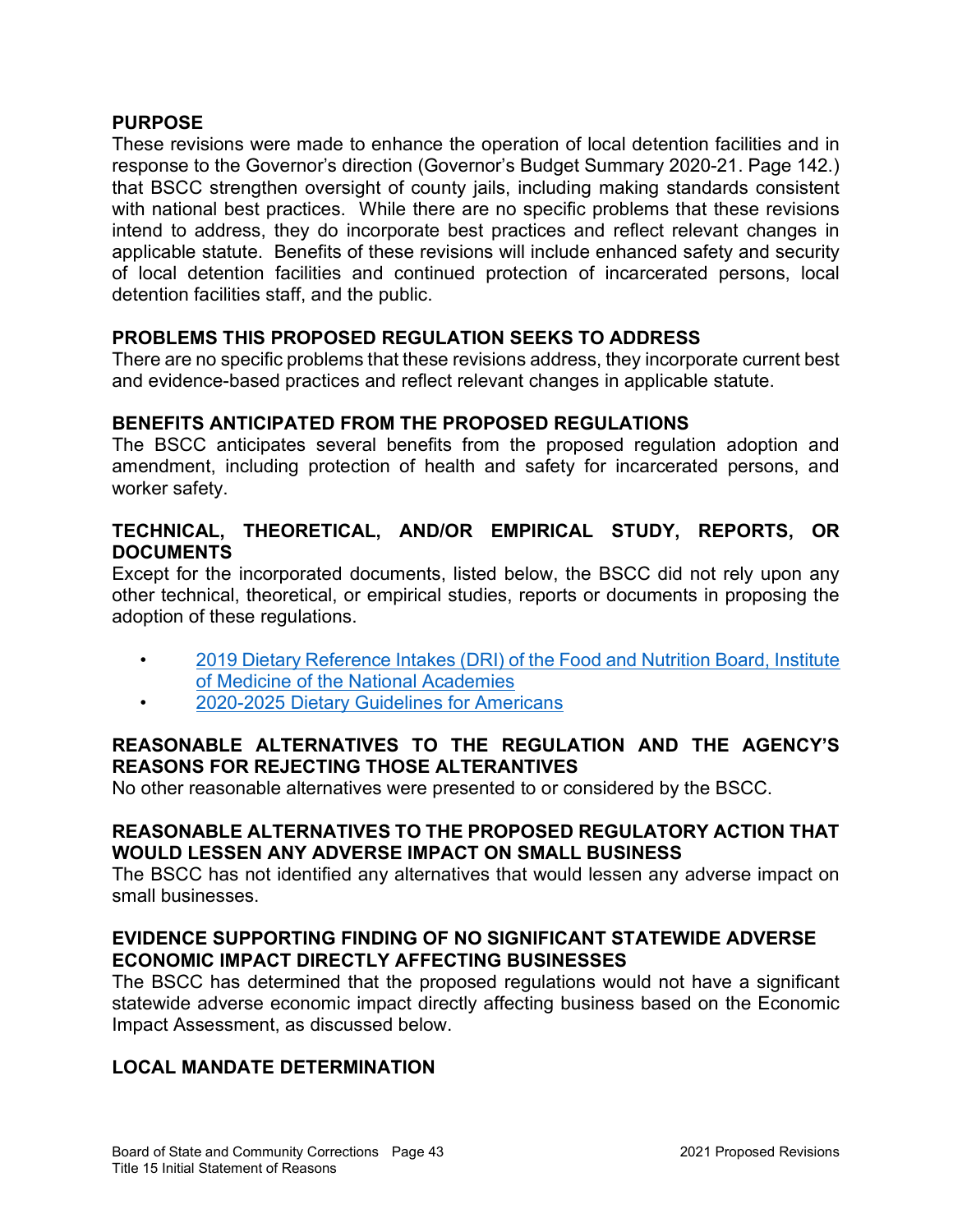As required by Government Code Section 11346.9(a)(2), the Board of State and Community Corrections (BSCC) has determined that there will be no mandates imposed on local agencies or school districts through the adoption of these Title 15 regulations as proposed.